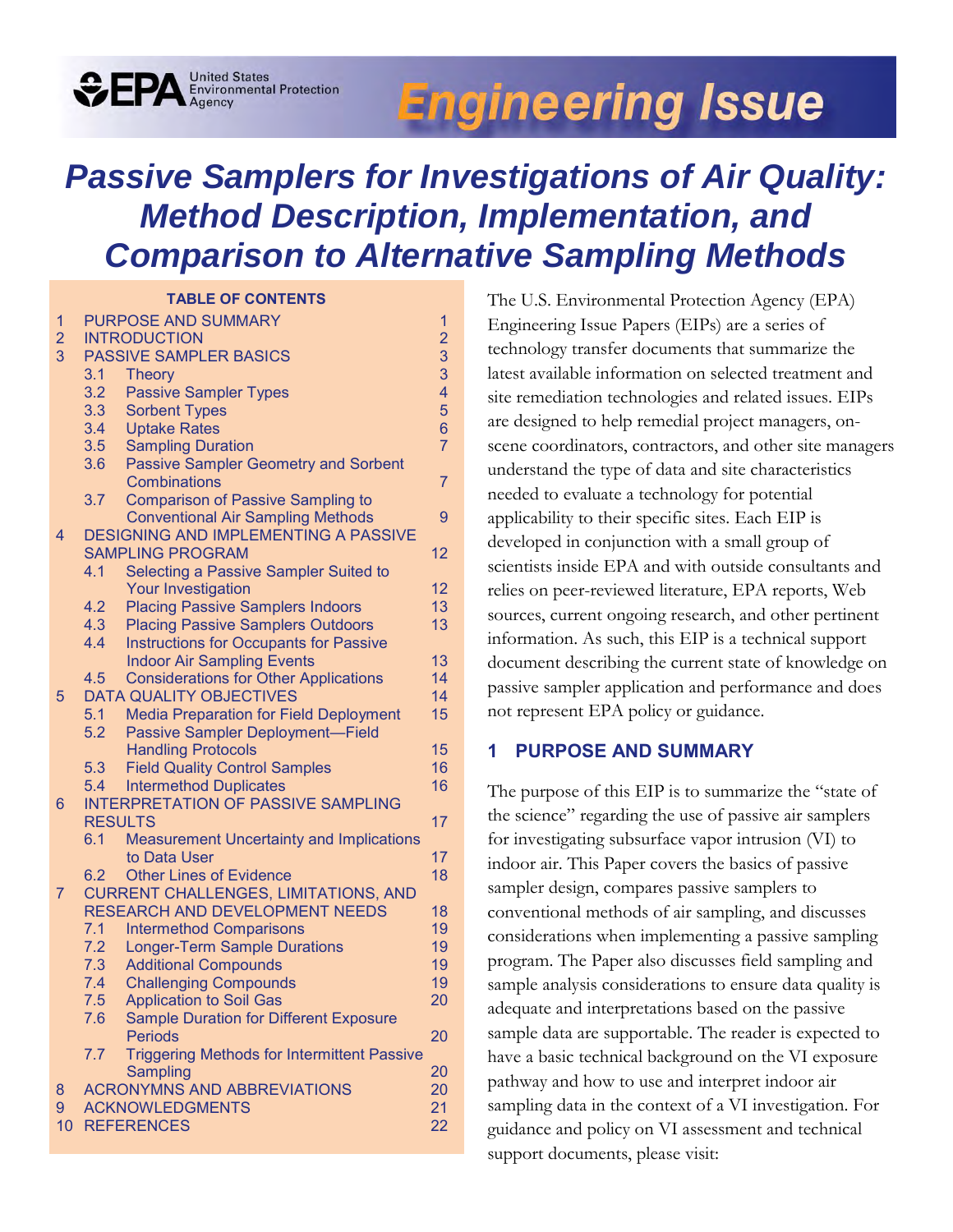[http://www.epa.gov/superfund/sites/npl/Vapor\\_Intru](http://www.epa.gov/superfund/sites/npl/Vapor_Intrusion_FAQs_Feb2012.pdf) sion\_FAOs\_Feb2012.pdf.

Passive samplers are capable of measuring a large suite of volatile organic compounds (VOCs) and semi-volatile organic compounds (SVOCs) in indoor and outdoor air.

Deployment over longer time frames (e.g., weeks or months) than is possible with conventional canisterbased methods of air sampling.

One key to successful passive sampling is appropriate calibration of the uptake rate or sampling rate. Uptake rate is usually determined for a particular sampler and chemical of interest in experimental chambers with controls on variables such as the sample duration, temperature, humidity, velocity, and concentration. As with any sampling method, one must also control sources of negative (underestimation) and positive (overestimation) bias. Potential sources of bias for passive samplers include starvation, poor retention, poor recovery, and blank contamination:

- **Starvation** occurs if the passive sampler withdraws target compounds from the surrounding media faster than they are replenished (essentially scrubbing the VOCs from the vicinity of the sampler), causing a negative bias. Starvation can be minimized either by using low uptake rate samplers (tube sampler) or by maintaining an adequate face velocity (i.e., air movement past the sampling surface).
- **Poor retention** occurs if a relatively weak sorbent is used to sample highly volatile compounds, especially for long sample durations. This causes a negative bias, underestimating concentration as VOCs are lost from the sampler media. Poor retention can be managed by selecting stronger sorbents.
- **Poor recovery** can occur when stronger sorbents are used with strongly sorbed compounds. Poor recovery underestimates

Passive samplers can yield reliable, time-averaged sample concentrations with comparable accuracy and precision to established conventional methods (e.g., evacuated canister samples and analysis by U.S. Environmental Protection Agency [EPA] Method TO-15 or pumped sorbent tube samples and analysis by EPA Method TO-17). Passive samplers have the advantage of greater ease of deployment and

> concentrations because the sorbed chemical is not completely desorbed from the sorbent during sample analysis. Sorbent selection must balance retention and recovery.

 **Blank contamination** can overestimate concentration and occurs when the sorbents used in passive sampling are inadvertently contaminated during sampler preparation, storage, shipping, or handling. Blank contamination can be minimized with appropriate protocols and verified (or detected) with analysis of trip blanks.

This paper provides information that will be useful in avoiding such biases and getting the best passive sampler results possible. As with any VOC sampling event it is advisable to consult your analytical laboratory when embarking on a passive air sampling effort. An experienced analytical chemist is a great source of information on the most recent passive sampling analytes, uptake rates, sorbents, sampling protocols, and quality assurance procedures necessary to ensure that your passive sampling effort produces high-quality data.

# <span id="page-1-0"></span>**2 INTRODUCTION**

Passive sampling techniques have been used to monitor VOC and SVOC concentrations for several decades (e.g., Palmes and Gunnison, 1973). Most of the early applications were for industrial hygiene monitoring, but over the past several years there has been significant progress in using passive sorbent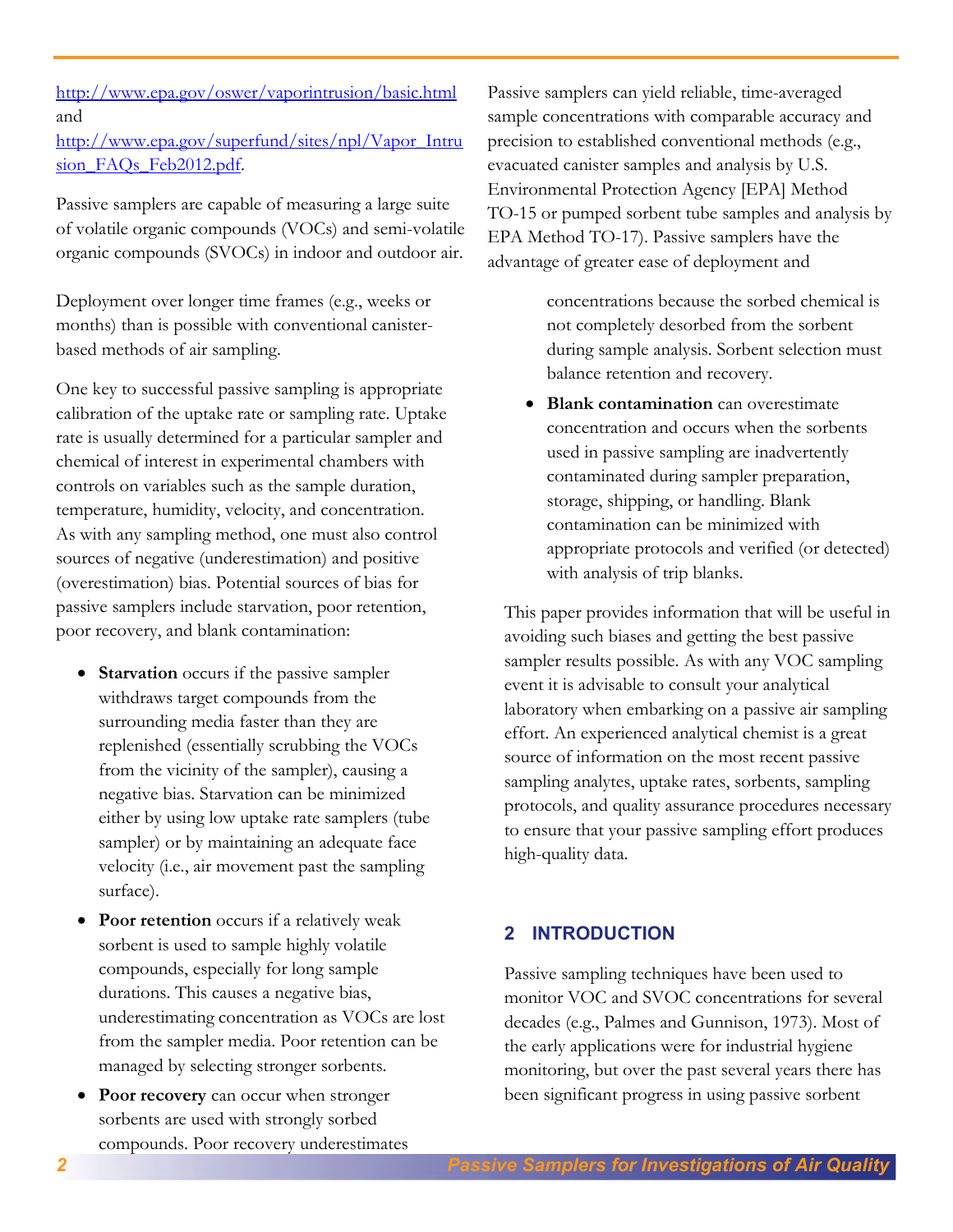samplers for measuring VOCs<sup>1</sup> at the lower concentrations needed to assess human health risk at sites regulated under the Resource Conservation and Recovery Act (RCRA); the Comprehensive Environmental Response, Compensation, and Liability Act (CERCLA); the Brownfields program; and various state environmental programs. Passive samplers have been shown to yield results equivalent to other established methods for many VOCs (Begerow et al., 1999; Oury et al., 2006; Mosley et al., 2008; Cocheo et al., 2009; Lutes et al., 2010; U.S. Navy, 2013).

Passive samplers have several advantages over more traditional indoor air sampling techniques (e.g., U.S. EPA Methods TO-15 and TO-17).

- The sampling protocols are simple, which reduces the risk of inter-operator error, the cost of sampling, and the level of training needed for sampling personnel.
- Passive samplers are small and lightweight compared with the canisters used in Method TO-15, so they are discrete to place and less expensive to ship.
- Passive samplers operate without risk of power loss, clogging, or leaks that may affect canister (Method TO-15) or pumped tube (Method TO-17) samples.
- Passive samplers provide accurate results for a large range of sampling durations, from daily to quarterly sampling periods for certain compounds (U.S. EPA, 2012).

The ability to collect time-weighted average samples over longer durations than the 8 to 72 hours offered by the more traditional methods is advantageous because these longer periods can provide data that are more representative of the long-term average

 $\overline{a}$ 

exposure concentrations needed for cancer risk assessment.

A wide variety of organic and inorganic gases can be monitored using passive samplers, but this paper focuses primarily on the VOCs most commonly of concern at VI sites (i.e., chlorinated solvents and aromatic hydrocarbons).

# <span id="page-2-0"></span>**3 PASSIVE SAMPLER BASICS**

A passive sampler is a device that contains a solid sorbent (usually granular) in an inert container with openings of known dimensions that allow VOC vapors to pass through at a fairly constant (and known) rate. The following sections describe the basics of passive sampler theory, summarize the available types of samplers and sorbents, and explain how uptake rate and sampling duration are determined. Section 3.6 describes how to consider these factors when selecting passive sampler/sorbent combinations and includes a list of commercially available passive samplers. Section 3.7 compares passive samplers to other commonly used air sampling methods (i.e., Summa canisters and active sorbent tubes). Appendix A provides a more detailed summary of available research on passive samplers.

# <span id="page-2-1"></span>*3.1 Theory*

Passive samplers are deployed for a designated sampling period and then collected and analyzed by extracting the VOCs from the sorbent to measure the total mass of each analyte trapped by the sampler during the sampling period. If the uptake rate of the VOC is known, the average concentration over the sampling period can be calculated as follows:

$$
C = M/(UR \times t) \tag{3.1}
$$

passive samplers to specific compounds or substances largely depends on the availability of measured uptake rates for those substances with a particular sampler and sorbent.

*Passive Samplers for Investigations of Air Quality 3*  1 Passive samplers can be used for volatile chemicals including VOCs, SVOCs, and mercury. Reference to "VOCs" in this document includes SVOCs and mercury unless otherwise indicated, although most passive sampling applications are for VOCs. As explained in Section 3, the applicability of specific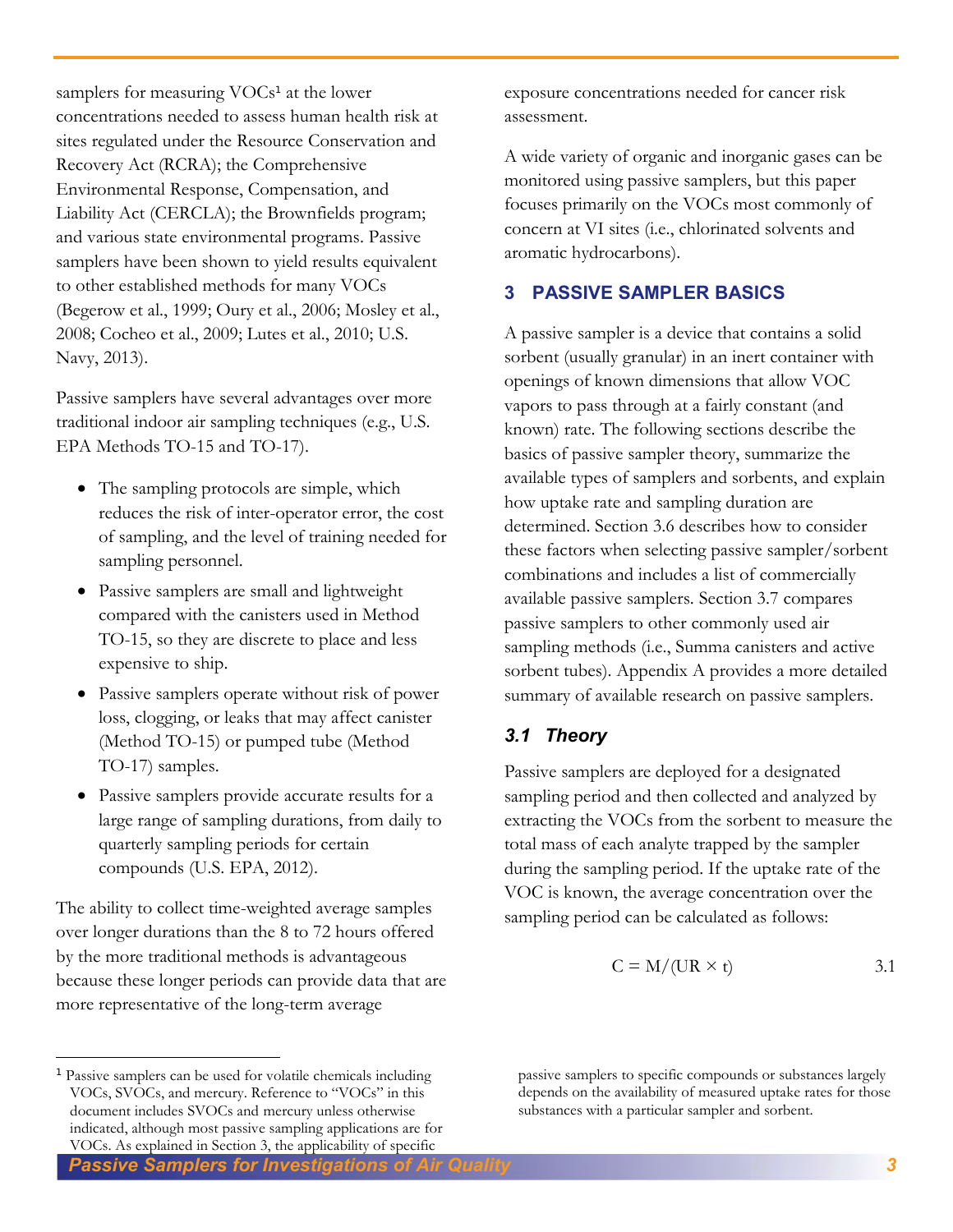where

- $C =$  time-weighted average air concentration  $(\mu g/m^3)$
- $M =$  mass of VOC retained by passive sampler (pg)
- $UR = \text{uptake rate (mL/min, compound-}$ specific); also called "sampling rate"
- $T =$  sampling duration (min)

Mass and sampling duration can be measured with high levels of accuracy; therefore, the uptake rate, or sampling rate, is the most critical variable for accurately determining air concentrations using passive samplers. Uptake rate has units of volume/time, but it is not a flow rate; rather, it is equivalent to the flow rate that would be required for a pumped adsorptive sample to sorb the same mass of a target chemical over the same sample duration when exposed to the same chemical concentration. The uptake rate is dependent on the geometry of the sampling device and the diffusion coefficient of the chemical. The uptake rate is also dependent on the sorbent characteristics of the passive sampler, which determine VOC retention as well as desorption efficiency. Experimentally derived uptake rates for a range of compounds have been published for most passive sampler configurations. The selection of a sampler type for an investigation often is based in part on the availability and reliability of uptake rates. Section 3.4 describes several approaches that can be used to determine uptake rates.

# <span id="page-3-0"></span>*3.2 Passive Sampler Types*

Passive samplers can be configured with a porous diffusive barrier or a nonporous membrane to control the rate of VOC collection by the adsorbent media. The porous variety, which allows for movement of air through the sampler, is the most common design, and a wide selection is commercially available. The options of various styles and associated range of uptake rates allow for flexibility in selecting the optimal sampler configuration to meet projectrequired reporting limits and/or sample durations. In the case of the nonporous membrane type, referred to as the permeation passive sampler, VOCs dissolve in and diffuse through a membrane and are collected on the adsorbent medium. Although permeation sampler selection is currently limited, the hydrophobic and nonporous nature of the membrane can be advantageous in very high-humidity and high-velocity environments.

Passive samplers with the porous diffusive barrier can be categorized as tube, badge, or radial style. Tubestyle (**Figure 1**) and badge-style (**Figure 2**) samplers have a one-dimensional (a.k.a., "axial") diffusion path to the sorbent bed. The tube style is characterized by a relatively small cross-sectional surface area (A) and long diffusive path length (L) compared with the badge style and therefore has lower uptake rates. Examples of commercially available tube-style samplers are the Dräger ORSA 5 monitor and the standard thermal desorption tubes available from various vendors coupled with a diffusive end cap.

The badge-style passive sampler is characterized by a larger cross-sectional surface area and shorter diffusive path length, resulting in relatively higher uptake rates than tube samplers. The badge face must be covered with a windscreen to minimize uptake by advection. This windscreen can be a perforated cover (e.g., SKC Ultra and 575 and the 521 Organic Vapor Badge from Assay Technologies) or porous plastic (e.g., 3M OVM 3500).



**Figure 1.** Tube-style passive sampler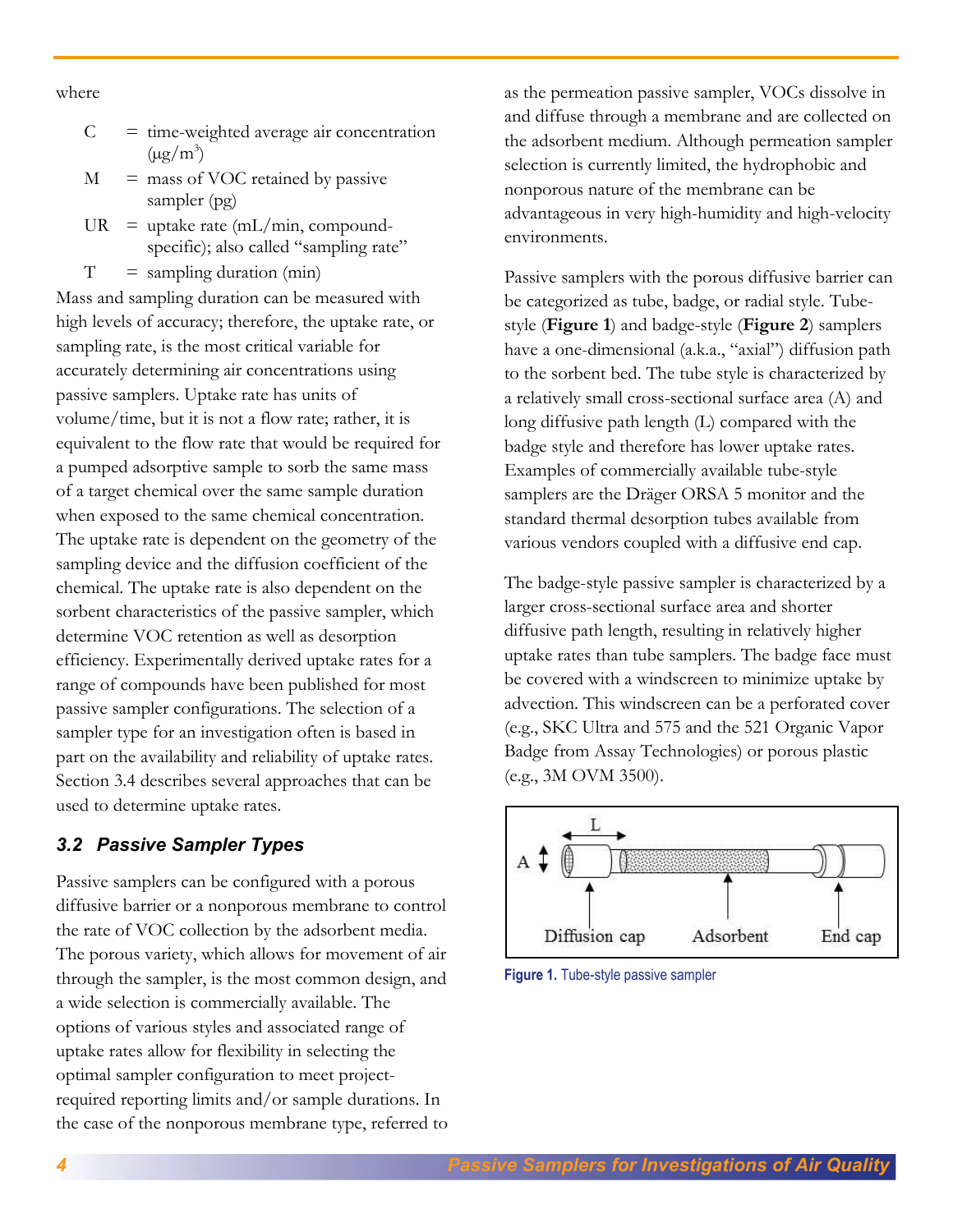

**Figure 2.** Badge-style passive sampler

The radial-style sampler houses the adsorbent material in a screen mesh tube, and the sorbent tube is housed in a porous cylinder that serves as the windscreen and diffusive barrier (**Figure 3**). Diffusive sampling occurs parallel to the sampler's radius, providing a very large surface area and a short diffusive path. As a result, radial-style samplers generally exhibit higher uptake rates than tube- or badge-style samplers. The radial-style sampler is patented by Fondazione Salvatore Maugeri as the Radiello sampler.



**Figure 3.** Radial-style sampler

The nonporous permeation passive samplers can be categorized as either the tube or badge style

(Zabiegala and Namieśnik, 2007). The Waterloo Membrane Sampler (WMS) is a commercially available tube-style permeation passive sampler (**Figure 4**) with uptake rates generally falling between the range of the nonporous tube and badge-style diffusive samplers. At the time of this publication, a commercially available version of the badge type permeation sampler described by Zabiegala and Namieśnik (2007) has not been identified.



**Figure 4.** Permeation (tube-style) sampler

# <span id="page-4-0"></span>*3.3 Sorbent Types*

Each sampler type must be paired with an appropriate sorbent material for the constituents of interest. There are many different VOCs of interest and many different sorbents, and each compound has a certain affinity for each sorbent. The goal is to select a sorbent that efficiently retains the VOC mass that enters the sampler but also releases the VOC mass efficiently during analysis. A negative bias attributable to poor retention may occur if a sorbent-sorbate interaction is weak, leading to back-diffusion (or reverse diffusion). Weakly sorbed VOCs can also be displaced through competitive adsorption in the presence of high concentrations of other VOCs or water vapor. These effects are magnified when the sample duration is long. Conversely, a negative bias attributable to poor recovery may occur for compounds that are very strongly adsorbed by strong sorbents and are not completely released during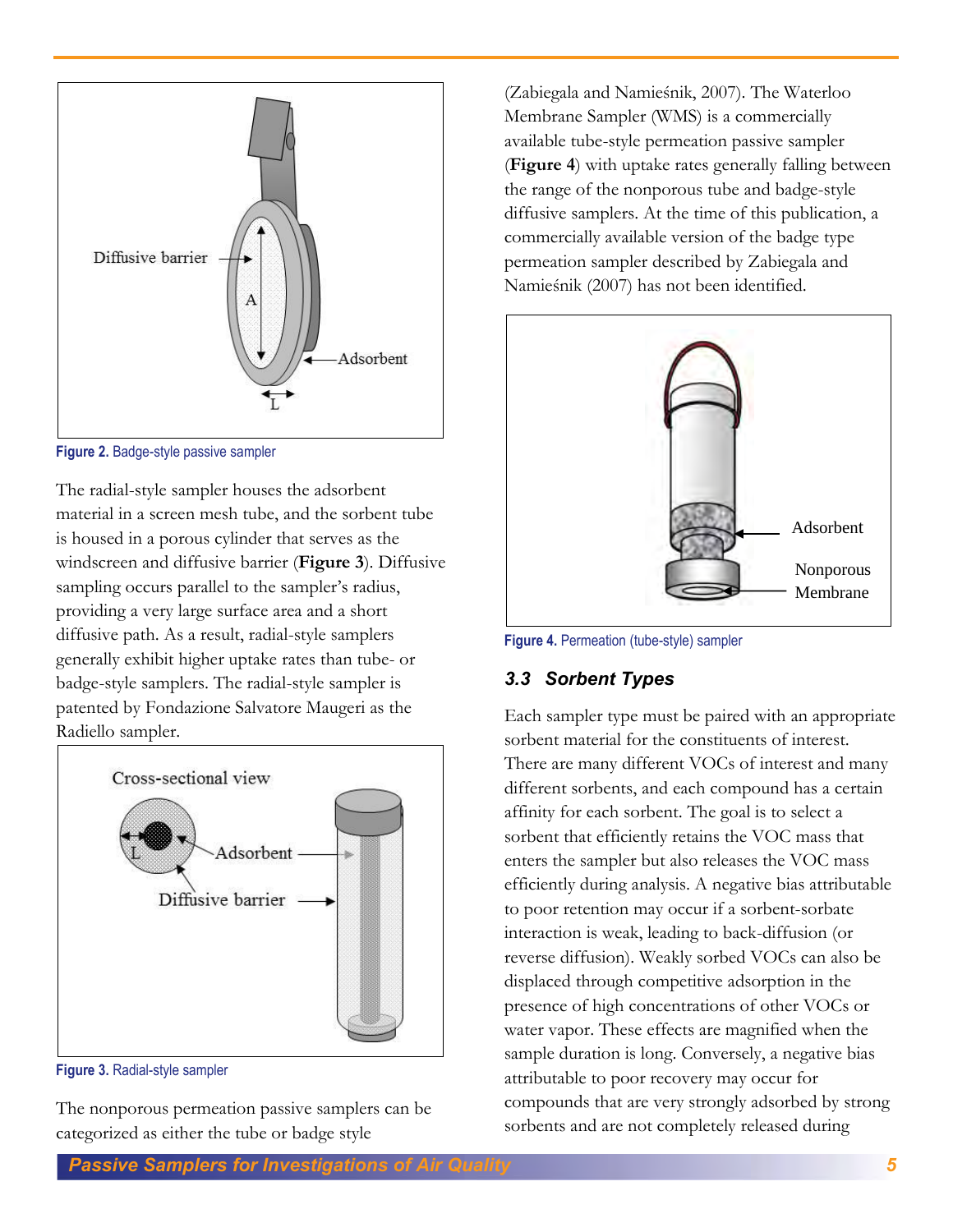thermal desorption or solvent extraction prior to analysis.

Published studies document the retention of various VOCs by different sorbents (e.g., Brown and Shirey, 2001; American Society of Testing and Materials [ASTM], 2009b; U.S. EPA, 1999b). These data were generated for active (pumped) sampling, but the safe sampling volume and breakthrough volume information can provide useful information for selecting the most appropriate sorbent for passive sampling applications. In some environmental settings, many different chemicals with a wide range of sorptive properties may be present. Therefore, compromises between retention and recovery for some of the measured compounds may be required, along with the advice of an experienced analytical chemist, to select the appropriate sorbent for use in a passive sampler. Otherwise, two or more samplers could be used with sorbents selected for specific compounds of interest.

Sorbents fall into two general categories—very strong sorbents requiring solvent extraction and relatively weaker sorbents amenable to thermal desorption. Activated charcoal is the sorbent routinely used for solvent extraction techniques. The large surface area of activated charcoal allows for efficient adsorption of many VOCs and limited losses due to back-diffusion when applied to extended monitoring applications. The large surface area of charcoal is also beneficial when sampling environments with high total VOC concentrations. Carbon disulfide, the typical extraction solvent in this category, efficiently desorbs a majority of the adsorbed VOCs.

Thermally desorbable sorbents are characterized by smaller surface areas to allow for quantitative VOC recovery at moderate desorption temperatures. A variety of sorbents with varying adsorptive properties exist within this category. The three types of thermally desorbable sorbents commonly used for passive sorbent samplers and examples of each are summarized in Table 1. More detailed listings of

sorbents, their physical properties, and selection considerations are available from sorbent vendors.

| <b>Thermal Desorption Sorbent</b><br>Type | <b>Example Sorbents</b>                                                                         |
|-------------------------------------------|-------------------------------------------------------------------------------------------------|
| Porous Organic Polymers                   | Tenax TA,<br>Chromosorb 106                                                                     |
| <b>Graphitized Carbon Blacks</b>          | Carbopack B,<br>Carbograph 1TD, Anasorb GCB1,<br>Carbograph 4TD,<br>Carbopack X, Carbograph 5TD |
| <b>Carbon Molecular Sieves</b>            | Carboxen 1016                                                                                   |

| Table 1. Thermal Desorbable Sorbents Commonly Used for Passive |  |  |
|----------------------------------------------------------------|--|--|
| <b>Sorbent Samplers</b>                                        |  |  |

The thermal desorption preparation technique generally results in analytical sensitivity much greater than analytical sensitivity using solvent extraction because only a small fraction of the solvent extract is injected onto the instrumentation for analysis, whereas the thermal desorption technique allows for nearly complete transfer of the adsorbed sample onto the analytical equipment. However, the advantage of the improved analytical sensitivity can be offset by the shorter sample collection periods required to avoid sorbent saturation and poor retention when using thermally desorbable sorbents. As sampling periods are extended, the weaker adsorption characteristics of these sorbents can result in poor analyte retention and back-diffusion. Additionally, the lower capacity of these thermally desorbable sorbents means that care must be taken when deploying samplers in environments with potentially high VOC concentrations.

# <span id="page-5-0"></span>*3.4 Uptake Rates*

Most passive samplers have a list of published uptake rates for a given number of compounds (see Section 3.7 for typical rates), but this list may not include all of the target compounds needed for a given assessment. Additionally, the rates may not be validated for longer-term environmental monitoring applications. Environmental conditions and sorbentsorbate interactions are the two primary factors affecting the accuracy and the reproducibility of the uptake rate. As a result, nominal uptake rates are typically determined under a range of environmental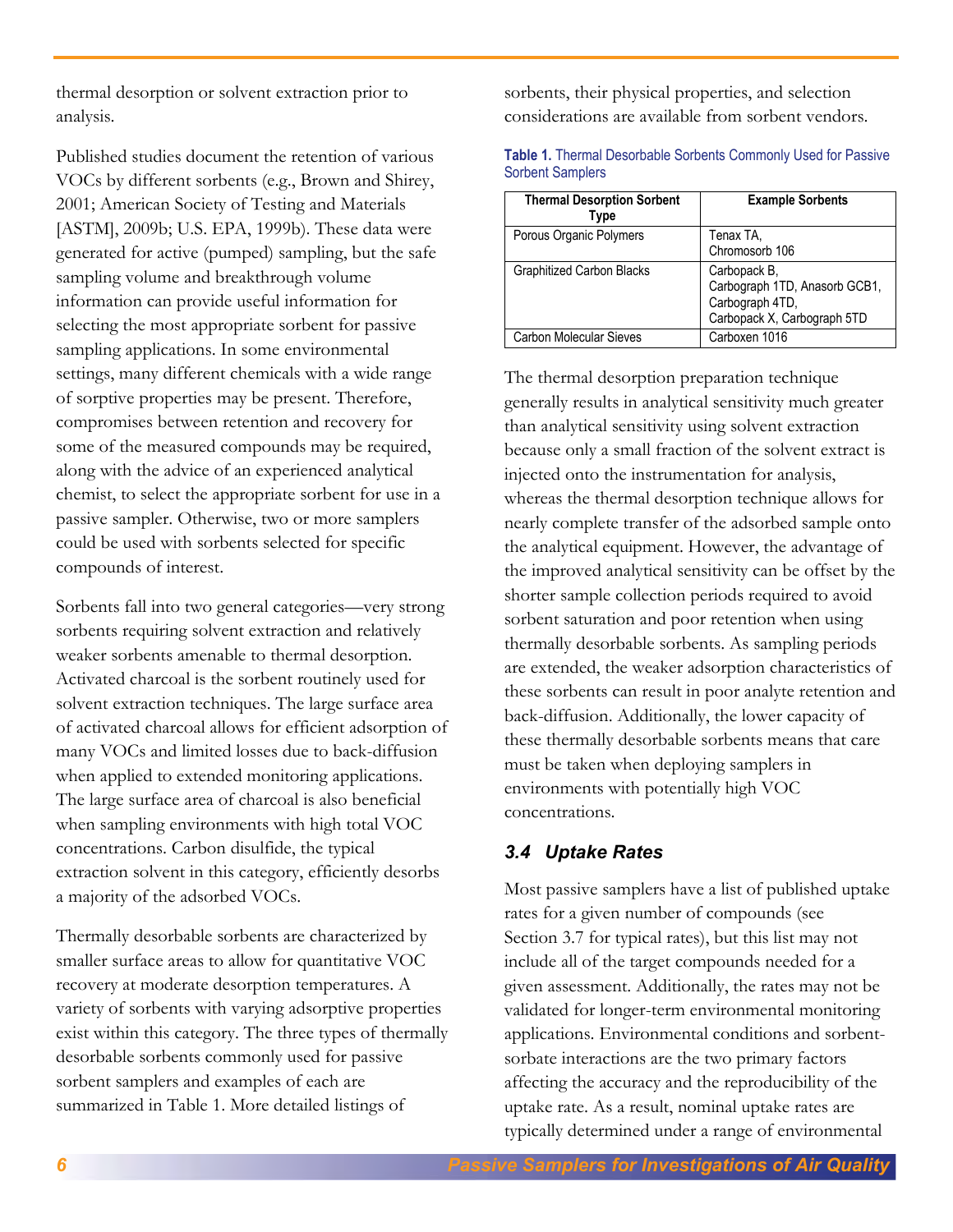conditions, concentrations, and expected sample exposure periods. Standard methods detailing uptake rate determination can be found in National Institute for Occupational Safety and Health (NIOSH) (Cassinelli et al., 1987), Occupational Safety and Health Administration (OSHA) (2003, 2008), International Standards Organization (ISO, 2000, 2003), and European Committee for Standardization (CEN, 2002a, 2002b, 2004) methods. See Appendix A for further details.

While uptake rates determined experimentally in the laboratory are generally considered to be the most reliable, it is not always practical to conduct these studies, particularly when validating uptake rates over extended sampling periods. In the absence of experimentally determined rates, uptake rates can be estimated based on known or calculated diffusion coefficients. Assuming an ideal diffusive sampler, the uptake rate can be expressed by the following relationship:

where

 $UR = \text{uptake rate (mL/min)}$ 

$$
A = \text{passive sampler surface area (cm}^2)
$$

 $L =$  diffusive path length—distance between diffusive barrier and sorbent bed (cm)

 $UR = A/L \times D$  3.2

 $D =$  diffusion coefficient (cm<sup>2</sup>/min)

A discussion of several estimation methods using diffusion coefficients can be found in Namiesnik et al. (1984) and Feigley and Lee (1988). In cases in which VOCs exhibit non-ideal sorbent interaction, the use of calculated uptake rates may vary significantly from experimental rates (Walgraeve et al., 2011), and concentrations generated with calculated rates should be noted by the laboratory. In the case of polydimethylsiloxane-based permeation passive samplers, uptake rates can be estimated from the analyte's linear temperature programmed retention time index (LTPRI) (Seethapathy and Górecki, 2010a). Uptake rates can also be determined in the field using intermethod duplicate samples. Methods such as EPA TO-15 or TO-17 collected concurrently

with a percentage of passive samplers can be used to determine uptake rates based on field conditions (see Section 5.4).

# <span id="page-6-0"></span>*3.5 Sampling Duration*

The minimum sampling duration required to provide adequate sensitivity for assessing human health risk can be calculated using a rearranged form of 3.1:

$$
t = (M_{min}) / UR \times C_{RBSL}
$$
 3.3

where

 $t =$  duration of sampling (min)

 $M_{\text{min}}$  = laboratory reporting limit for each individual VOC in the target list (pg)

UR = the compound-specific uptake rate 
$$
(mL/min)
$$

 $C_{RBSL}$  = risk-based screening levels ( $\mu$ g/m<sup>3</sup>)

A longer sample duration may be advisable to provide a reporting limit somewhat lower than the risk-based screening level.

### <span id="page-6-1"></span>*3.6 Passive Sampler Geometry and Sorbent Combinations*

A summary of the sampler geometries and sorbent combinations is presented in **Figure 5**. Each sampler geometry can be paired with either a charcoal sorbent requiring solvent extraction or a thermally desorbable sorbent. For a given sampler geometry, the charcoaltype sorbent is most suited for longer sampling durations, which helps offset the lower analytical sensitivity of the solvent extraction preparation technique. Conversely, selecting a high uptake rate sampler geometry coupled with a thermally desorbable sorbent may be most appropriate for a short sampling period.

When selecting the preferred sampler and sorbent combination for a particular set of target analytes and target concentrations, consider the following: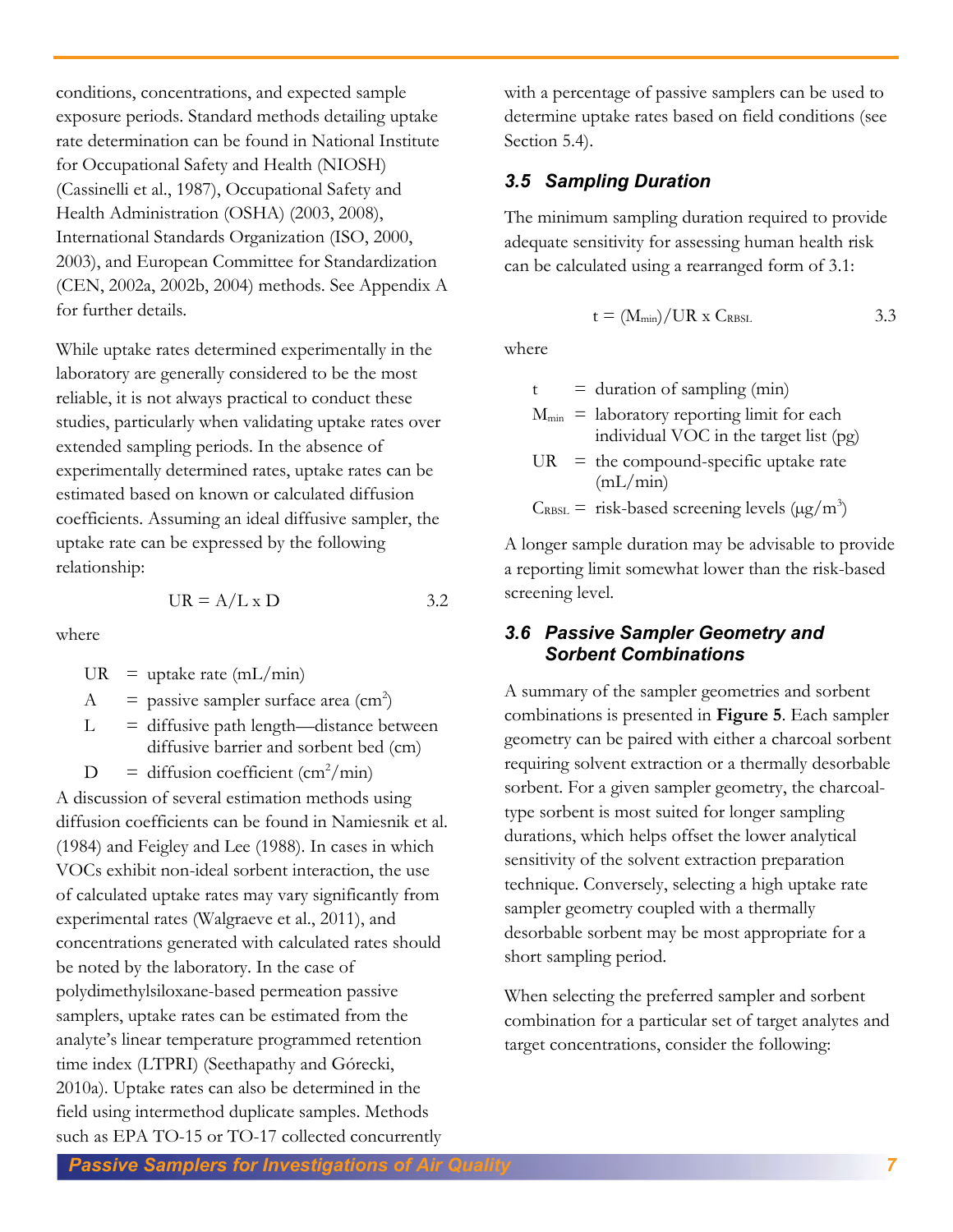- Whether the target analytes all have calibrated uptake rates for the compounds of interest. If calibrated uptake rates are not available, the rate can be estimated as described in Section 3.4. However, estimated rates may not be appropriate for the measurement of key risk drivers at the site without additional verification samples (Section 5.4).
- The sample duration required to provide reporting limits that meet the target levels given a sampler's uptake rate (see Equation 3.3, Section 3.5). If the calculated duration is longer than the desired sampling period, selecting a passive sampler geometry with a higher uptake rate and/or a TD sorbent to provide a lower analytical reporting limit may be preferred. Alternatively, the calculated duration may result in weakly adsorbed compounds exceeding the estimated safe sampling volumes (Section 4.3), and a stronger sorbent may be required.
- The suitability of available sorbents for the compounds of interest. In cases where one sorbent is not suitable for all of the compounds

of potential interest, it may be preferable to select the sorbent best suited to the compound(s) considered likely to pose the most significant contribution to risk (present in highest concentrations relative to risk-based target levels). Alternatively, different sorbents can be deployed at the same time if all of the compounds of interest cannot be captured using a single sorbent.

**Table 2** provides a list of passive samplers that were available on the commercial market when this document was prepared. The table provides the sampler name, manufacturer, a brief description (with the range of uptake rates), references with published uptake rates and other data, and links to manufacturers' and other web pages where a great deal of additional detail can be found. This information should be helpful to the practitioner who is selecting and applying passive samplers as described in the following section but should be reviewed against current information to ensure that it is up to date in terms of the available samplers and published uptake rates and other information.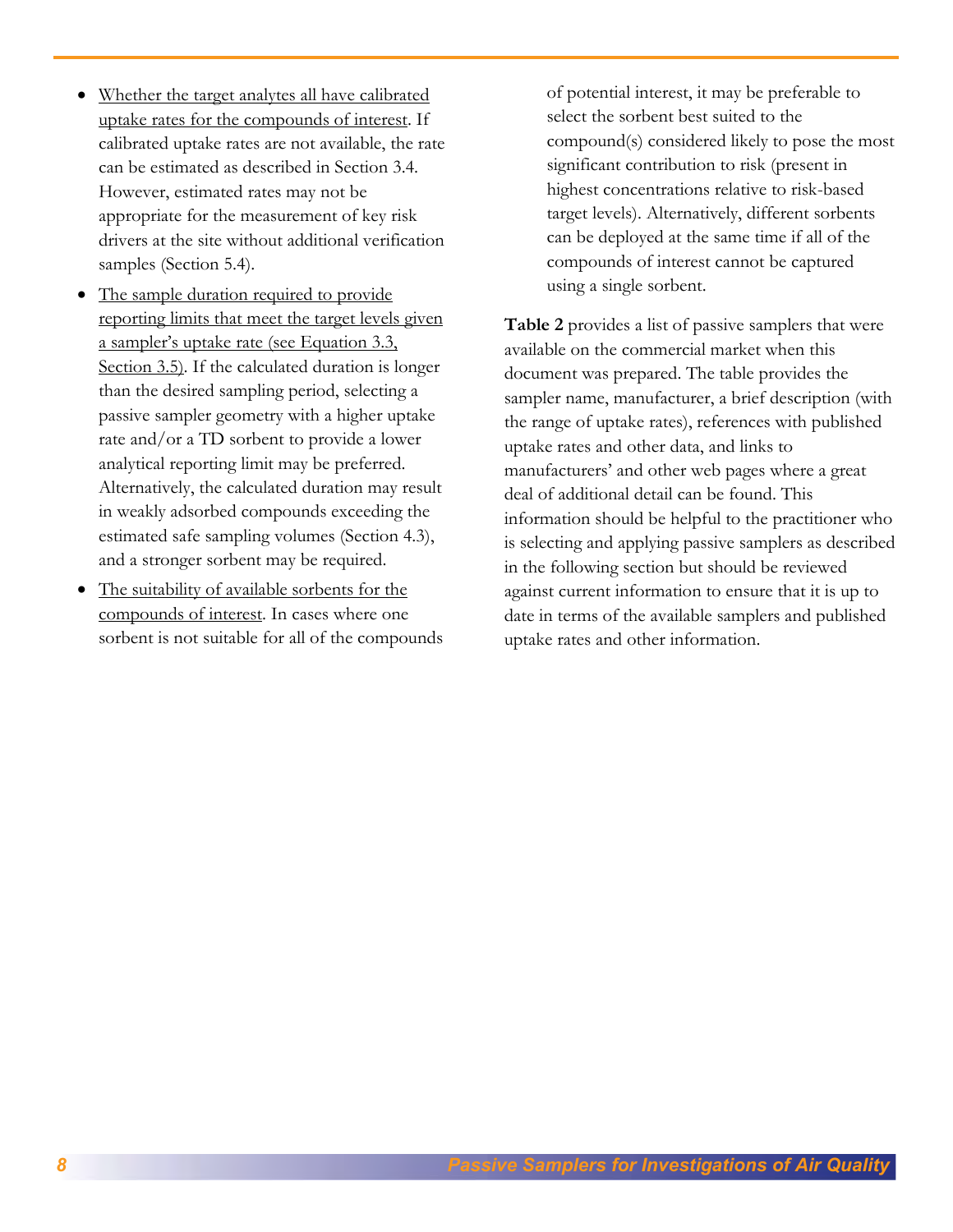



### <span id="page-8-0"></span>*3.7 Comparison of Passive Sampling to Conventional Air Sampling Methods*

**Table 3** compares passive sampling to conventional air sampling methods—EPA TO-15 (U.S. EPA, 1999a) and TO-17 (U.S. EPA, 1999b)—in terms of field ease of use, analytical sensitivity, target compounds, typical uptake rates, and sample duration. Each method has advantages and limitations when assessing indoor air quality to support VI investigations.

EPA Method T0-15 involves collecting air samples in specially prepared canisters (e.g., Summa canisters) and analyzing aliquots of the samples by gas chromatography/mass spectrometry (GC/MS). EPA Method T0-17 involves collecting VOCs present in air by actively pumping air through multibed sorbents encased in inert tubes, thermally desorbing the VOCs in the laboratory, and analyzing the samples by GC/MS. Appendix B describes other U.S. methods and standards that may be less familiar to American VI practitioners, as well as international and

European standard methods for passive sampling that are applicable to indoor air applications for VOCs at low concentrations.

# **3.7.1 Ease of Use**

Passive samplers generally have fairly simple sampling protocols, and because they do not require power, the sampling process is less subject to battery failure or power failure (as in TO-17) or to the flow controller clogging with dust (as in TO-15). Passive samplers also are smaller, so they are less expensive to ship and can be placed more discretely during the sampling event.

# **3.7.2 Analytical Sensitivity**

Each method can be configured to achieve similar reporting limits. In the case of the active and passive sorbent methods, the reporting limits are a function of sampling parameters. Selection of the proper sample volume pumped through the TO-17 sorbent tube and the appropriate deployment time for passive samplers provides comparable reporting limits to TO-15.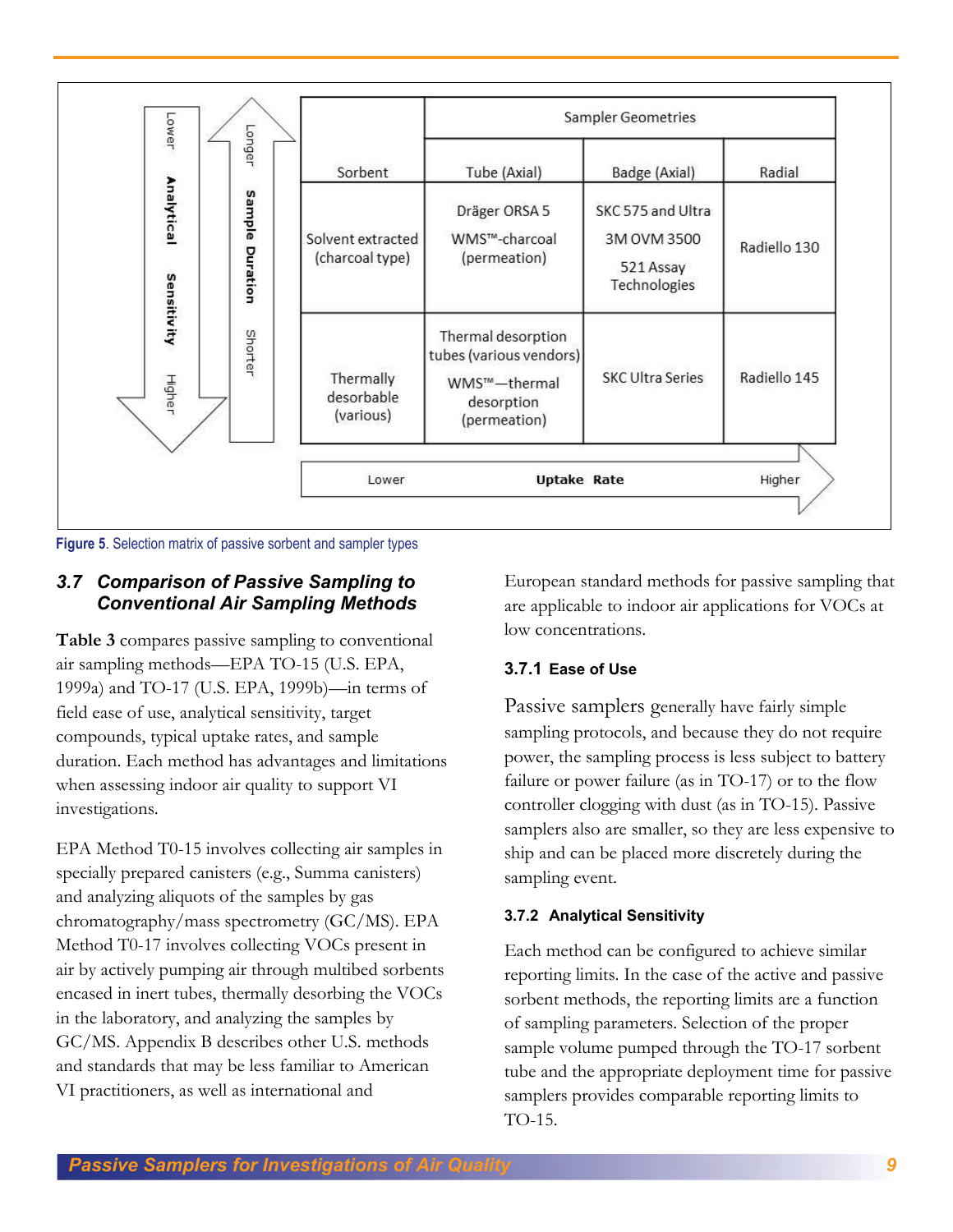| <b>Name (manufacturer)</b>                                                                     | <b>Description (typical</b><br>uptake rates)                                                                                                                                                                                    | <b>References</b>                                                                              | <b>Weblinks</b>                                                                                                                                                                                                                      |
|------------------------------------------------------------------------------------------------|---------------------------------------------------------------------------------------------------------------------------------------------------------------------------------------------------------------------------------|------------------------------------------------------------------------------------------------|--------------------------------------------------------------------------------------------------------------------------------------------------------------------------------------------------------------------------------------|
| <b>Automatic Thermal</b><br>Desorber (ATD) Tubes<br>(Perkin Elmer, Markes,<br>CAMSCO, Supelco) | Open sorbent-filled tube<br>with dust cap over one<br>end during deployment<br>$(0.3 - 0.6$ mL/min)                                                                                                                             | Brown (1999), MDHS 80<br>(1995), ISO 16017-2<br>(2003), ASTM D6196-3<br>(2009b)                | http://www.perkinelmer.com/CMSResources/Images/44-<br>74181APP_IndustrialHygieneMonitoringbyTD.pdf; http://www.markes.com/;<br>http://www.camsco.com/; http://www.sigmaaldrich.com/analytical-<br>chromatography/air-monitoring.html |
| <b>OVM 3500</b><br>(3M)                                                                        | Badge with film of<br>activated carbon, film of<br>porous plastic, and air in<br>between (20-40<br>mL/min                                                                                                                       | ISO 16200-2 (2000),<br>Type B sampler; MDHS<br>88 (1997)                                       | http://www.shop3m.com/70070032142.html<br>http://multimedia.3m.com/mws/mediawebserver?mwsId=SSSSSu7zK1fslxtU<br>Mx_U4xmSev7qe17zHvTSevTSeSSSSSSS-                                                                                    |
| Ultra, Ultra II, Ultra III<br>(SKC)                                                            | Badge with three<br>different sorbent<br>configurations (indoor:<br>7-11 mL/min; outdoor:<br>12-15 mL/min)                                                                                                                      | Cassinelli et al. (1987),<br>Guild et al. (1992)                                               | http://www.skcinc.com/prod/575-001.asp<br>http://www.skcinc.com/prod/690-101.asp                                                                                                                                                     |
| <b>GABIE (SKC)</b>                                                                             | <b>Badge</b>                                                                                                                                                                                                                    | Oury et al. (2006),<br>Langlois (2008)                                                         | http://www.skcsouthafrica.co.za/index.php?page=shop.product_details&flypa<br>ge=&product_id=172&category_id=47&option=com_virtuemart&Itemid=60                                                                                       |
| 575 (SKC)                                                                                      | <b>Badge with screen</b><br>$(9 - 18 \text{ mL/min})$                                                                                                                                                                           | ISO 16200-2 (2000),<br>Type B sampler; MDHS<br>88 (1997)                                       | http://www.skcinc.com/reports.asp                                                                                                                                                                                                    |
| ORSA (Draeger)                                                                                 | Dual-ended tube<br>$(4-8$ mL/min)                                                                                                                                                                                               | May (1989); Begerow et<br>al. (1999); ISO 16200-2<br>(2000), Type A sampler;<br>MDHS 88 (1997) | http://www.afcintl.com/industries-<br>served/industrial.aspx?txtSearch=*&catpageindex=8&CreatedByUser=1&Pro<br>ductID=172                                                                                                            |
| Waterloo Membrane<br>Sampler (WMS; SiREM<br>Labs)                                              | PDMS (polydimethyl-<br>siloxane) membrane<br>sampler (0.80-19<br>mL/min                                                                                                                                                         | Seethapathy and<br>Górecki (2010a,b)                                                           | http://www.siremlab.com/products/waterloo-membrane-sampler                                                                                                                                                                           |
| Radiello (Fondazione<br>Salvatore Maugeri)                                                     | Radial porous plastic<br>diffusive barrier with<br>cylinder sorbent insert<br>(40-80 mL/min [solvent<br>extraction diffusive body<br>$120$ :<br>20-30 mL/min [thermal<br>desorption<br>configuration, diffusive<br>body 120-2]) | Cocheo et al. (2009);<br>ISO 16200-2 (2000),<br>Type D sampler; MDHS<br>88 (1997)              | http://www.radiello.com/english/index_en.html                                                                                                                                                                                        |

#### **Table 2.** Commercially Available Passive Sampling Devices as of June 2014

Summa canister sampling using TO-15 (U.S. EPA, 1999a) is considered by many to be a "standard" for VI studies. Interlaboratory studies of TO-15 suggest variance in the reported values, ranging from about 30% to 300% (e.g., Lutes et al., 2012; Daugherty et al., 2004; Pearson, 2005). Studies comparing passive sampler results to TO-15 results show good agreement (30% to 90% variance) for chlorinated solvents and volatile aromatics, but poor agreement for polar compounds (e.g., Sweitzer et al., 2006; Odencrantz et al., 2008; Lutes et al., 2010; Allen et al., 2007; and Mukerjee, 2004).

#### **3.7.3 Target Compounds**

Passive and conventional air sampling methods differ in the range of chemicals that can be collected and analyzed. The conventional EPA Method TO-15 is limited primarily to compounds that have sufficiently high vapor pressure to minimize condensation on the canister surface. This translates to an upper carbon range limit of approximately C12 or naphthalene. Using a multibed sorbent tube, the conventional method TO-17 can extend the compound range well beyond C12 and can be configured to collect VOCs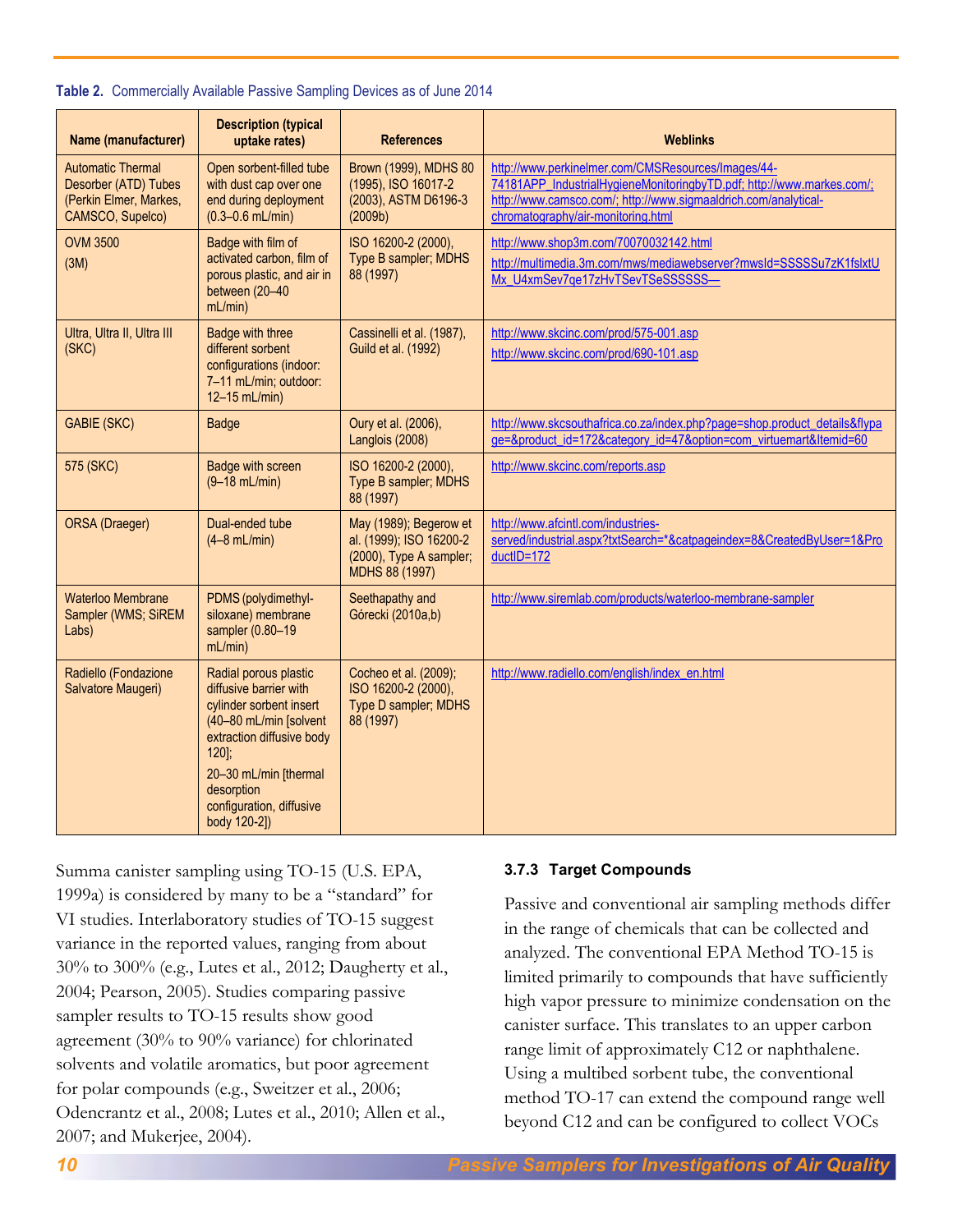| <b>Method</b>                                               | <b>Field</b><br>Ease of<br><b>Use</b> | <b>Analytical</b><br><b>Sensitivity</b> | <b>Target</b><br><b>Compounds</b>                   | <b>Sample</b><br><b>Duration</b> |
|-------------------------------------------------------------|---------------------------------------|-----------------------------------------|-----------------------------------------------------|----------------------------------|
| Passive<br>single<br>sorbent<br>samplers                    | Excellent                             | <b>Excellenta</b>                       | Depends on<br>sorbent<br>selected                   | Hours to<br>weeks                |
| TO-15<br>(canister<br>samplers)                             | Good                                  | Excellent                               | $C3-C12$                                            | Up to 72<br>hours                |
| <b>TO-17</b><br>(active<br>multibed<br>sorbent<br>samplers) | Fair                                  | Excellent <sup>b</sup>                  | Depends on<br>sorbents<br>selected<br>$(-C3 - C26)$ | Up to 24<br>hours                |

| Table 3. Comparison of Passive Sampler Method to Conventional |  |  |
|---------------------------------------------------------------|--|--|
| <b>Ambient Air Methods</b>                                    |  |  |

a Depends on sample deployment time, uptake rates, and total VOC levels.

**b** Depends on sample volume collected and total VOC levels.

in the approximate carbon range of C3 to C26, providing the greatest level of compositional information for an air sample. In contrast, passive sorbent samplers are limited to a single sorbent bed, thereby limiting the targeted volatility range to the sorbent type selected.

### **3.7.4 Sample Duration**

Passive samplers can be used for longer sampling periods than EPA Methods TO-15 and TO-17. The sample period for a TO-15 6L Summa canister is largely limited by the minimum flow rate that can be set by the flow controller. Flow controllers are available to deliver sampling rates to collect samples over periods up to 72 hours, but beyond that, the flow rates can be unreliable. Most canister samples are collected over 8 to 24 hours. For TO-17, the sample duration is limited by the minimum pump flow rates and the safe sampling volumes of the sorbent tube, based on the published uptake rates for a given number of compounds. Minimum pumped flow rates are constrained not only by mechanical considerations but also by the need to avoid back-diffusion. These limitations translate to a maximum sample period of 8

to 24 hours for TO-17. By contrast, passive samplers can be deployed over periods spanning days to weeks, especially with strong sorbents and/or low uptake rates to avoid exceeding the retention capacity.

It is important to consider the interaction between the selected duration of sampling and the time characteristics of the sources of VOCs detected in the indoor environment (ISO, 2007). Long-term sampling provides a robust measure of mean indoor air concentrations, but long-term sampling leads to a loss of information with respect to the variation with time of the VOC concentrations, which may make it harder to discern the impact of indoor sources. For example:

- Certain building products such as polyvinyl chloride, linoleum, cork, parquets, and wooden furniture containing glues emit VOCs slowly and for a long duration with minimal short-term changes.
- Paints and adhesives are characterized by a continuous, irregular, decaying time profile.
- Intermittent sources such as cooking or smoking often have a spikey and periodic pattern over time.
- Cleaning, maintenance, and hobby products have a spikey, irregular, and variable time pattern over time.
- VI varies in response to changing building pressure and ventilation.

Longer sample durations are more comparable to the exposure durations that are of interest for human health risk assessment. Detailed studies of indoor air quality in buildings where VI occurs (e.g., Johnson et al., 2013; Luo et al., 2012; U.S. EPA, 2012) show that temporal variability can be more than an order of magnitude. Passive samplers allow longer sample durations that provide time-weighted average concentrations that include concentration peaks and valleys and therefore can be more representative of a long-term average concentration than a shorter duration sample. Thus, even if conventional methods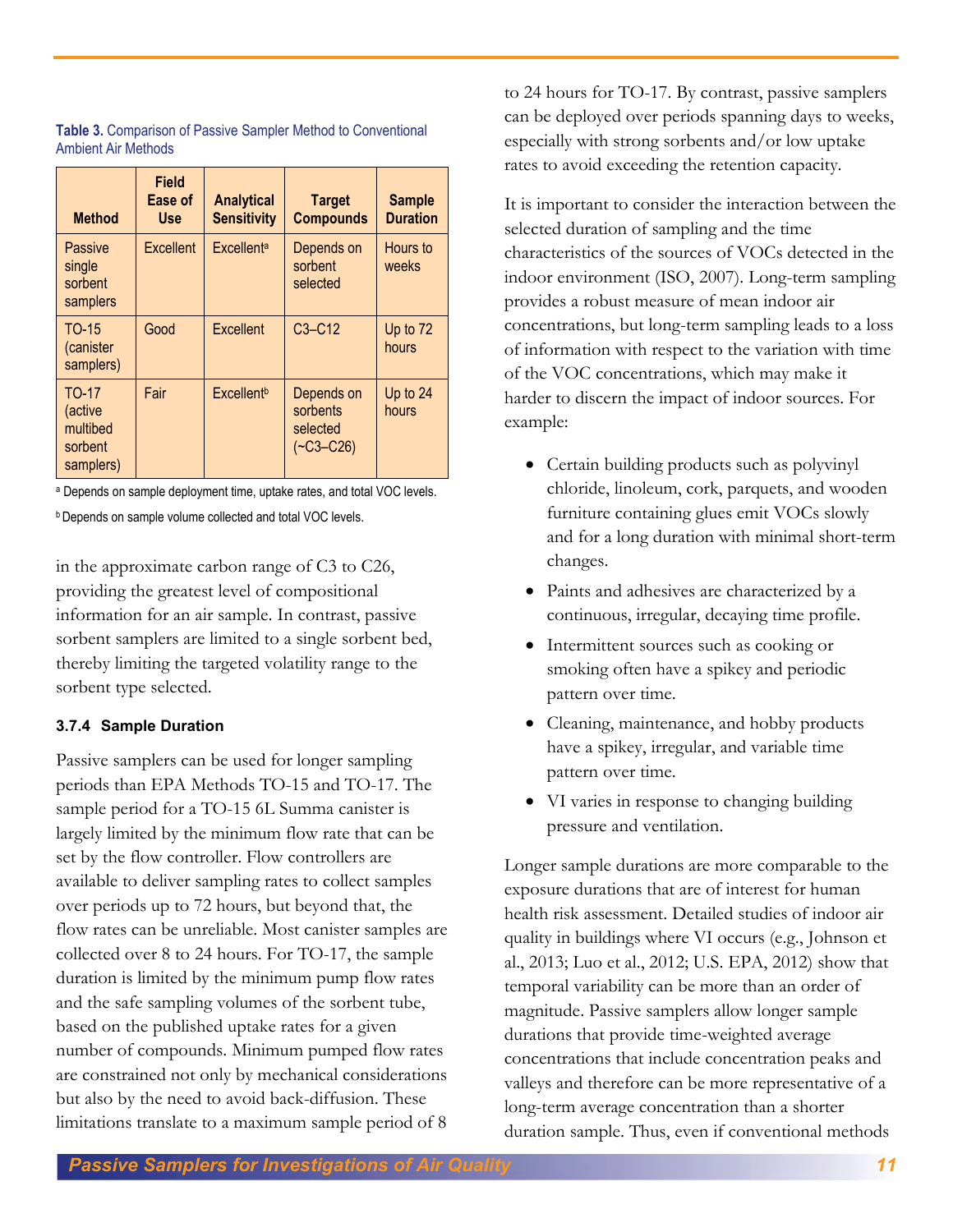(e.g., TO-15, TO-17) may have a slightly higher accuracy, passive samplers can provide more representative data for long-term indoor air exposure assessment.

# <span id="page-11-0"></span>**4 DESIGNING AND IMPLEMENTING A PASSIVE SAMPLING PROGRAM**

This section describes how to design and implement a passive sampling program that will provide reliable results. Selecting and deploying passive samplers involve technical decisions on sampler design and placement. It is important to establish a good relationship with your analytical chemist early in the process to select the correct sampler and method properly.

# <span id="page-11-1"></span>*4.1 Selecting a Passive Sampler Suited to Your Investigation*

### **4.1.1 Target Chemicals—What are your compounds of interest?**

Passive sampling requires selecting the appropriate sampler, sorbent, and sampling duration to meet a preliminary data quality objective (DQO) and projectspecific goals. The first consideration is to determine the compounds of interest. For most VI investigations, a list of compounds most likely to contribute to inhalation risks can usually be developed by comparing soil gas or groundwater sample concentrations to risk-based screening levels (RBSLs) available from EPA or state regulatory programs (e.g., EPA Regional Screening Levels<sup>2</sup>). The compounds that exceed the RBSL by the greatest margin will dominate the risk at a site and should be the primary focus of sampler selection.

### **4.1.2 Sampler Selection—How many of the target compounds have known uptake rates?**

It is advantageous to select a passive sampler that has vendor-supplied uptake rates supported by controlled chamber tests or at least a considerable body of fieldcalibrated uptake rates for as many of the target

[\(http://www.epa.gov/athens/learn2model/part](http://www.epa.gov/athens/learn2model/part-two/onsite/estdiffusion.html)[two/onsite/estdiffusion.html\)](http://www.epa.gov/athens/learn2model/part-two/onsite/estdiffusion.html). If permeation through a membrane is the uptake mechanism, the uptake rate may be proportional to the partitioning and permeation constants (Seethapathy and Górecki, 2010a, 2010b).

#### **4.1.3 Reporting Limits and Sampling Duration— What target reporting limits are needed and how does that influence the duration of passive sampling?**

Once the target compounds and uptake rates are known, the sample duration needed to provide a reporting limit as low or lower than the risk-based target concentration or screening level can be calculated for each compound using Equation 3.2. The sample duration will usually be dictated by the chemical with the lowest target concentration or lowest uptake rate. At this stage, two checks should be applied:

1. The sample duration should be compared with project goals and practical constraints. For example, if the sample duration is calculated to be relatively short (e.g., less than 24 hours), it may be appropriate to extend the duration to achieve a more representative time-weighted average concentration for each analyte. Alternatively, if the sample duration is relatively long (e.g., many weeks or months), it may be preferable to use a higher uptake rate sampler to achieve a shorter sample duration. A shorter sample duration can also potentially be

 $\overline{a}$ 

compounds as possible. (Table 2 has references for uptake rates available from passive sampler suppliers.) For compounds without published uptake rates, an estimate can be made (Section 3.4) and/or verified by field calibration (side-by-side sampling using both passive and active methods in a certain percentage of locations). If diffusion through air is the uptake mechanism (as it is for indoor and outdoor sampling), the diffusion coefficient depends primarily on the molecular weight

<sup>&</sup>lt;sup>2</sup> [http://www.epa.gov/region9/superfund/prg/;](http://www.epa.gov/region9/superfund/prg/) contact your state regulatory office for state-specific RBSLs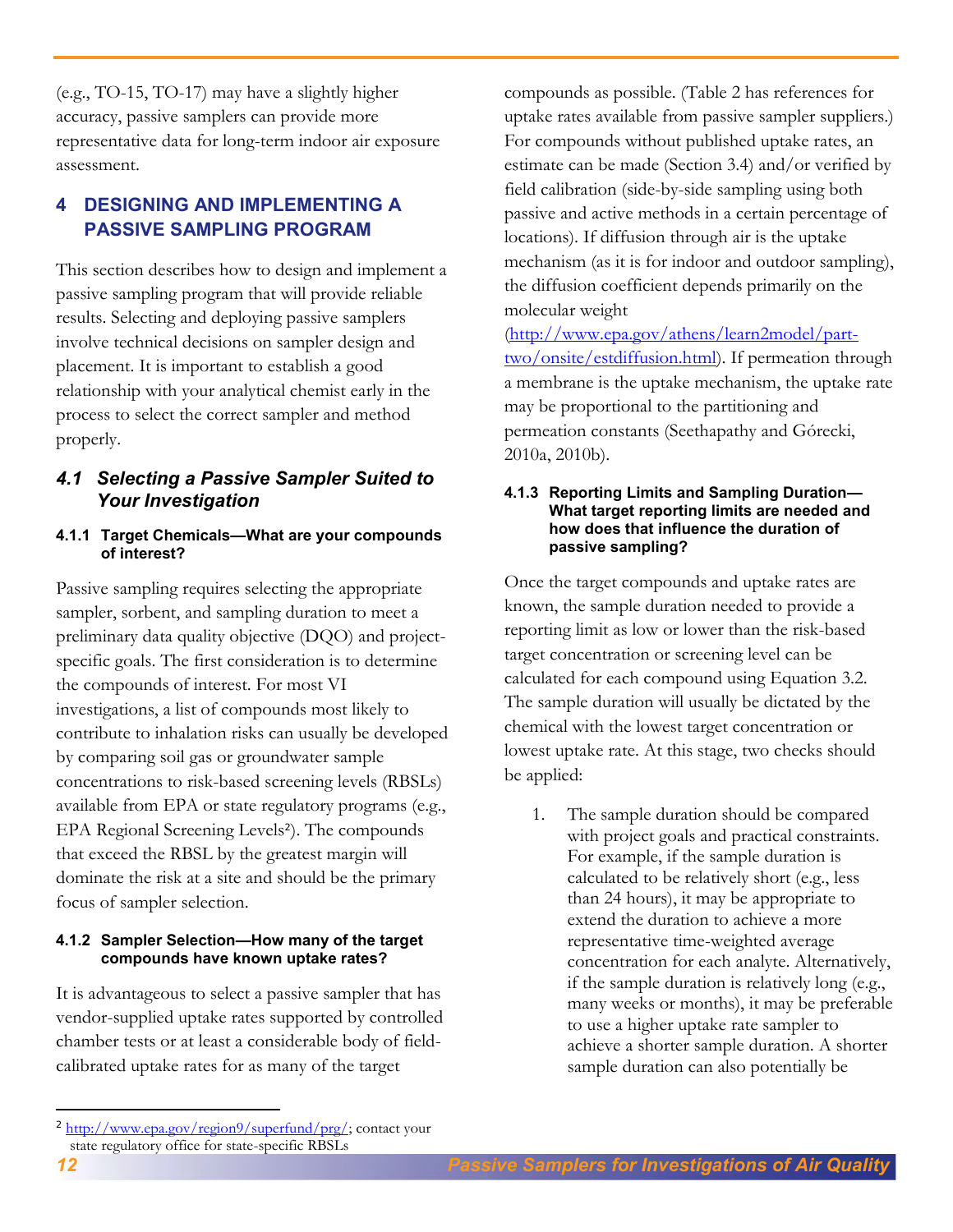achieved using thermal desorption instead of solvent extraction because the thermal desorption process results in better sensitivity.

2. The product of the sample duration and the sampling rate (UR x t) for each compound should be compared with the recommended safe sample volume (SSV) for each chemical on the sorbent typically used with the passive sampler. If (UR x t) is greater than the SSV, it may be prudent to select a stronger sorbent instead. Before a final selection is made, the target compound list should be reviewed to assess whether the most strongly adsorbed compounds will be recovered well during thermal desorption or solvent extraction prior to analysis. This step is similar to the design considerations for TO-17 sampling and should be performed with the assistance of an experienced analytical chemist.

Overlapping deployment periods (e.g., Johnson et al., 2013; Johnston, 2013) can be used as a precaution against sorbent media overloading or underloading. U.S. EPA (2012) has information on the performance of passive samplers over different sampling durations for tetrachloroethylene (PCE), toluene, chloroform, and benzene.

# <span id="page-12-0"></span>*4.2 Placing Passive Samplers Indoors*

Three technical factors should be considered in deploying passive samplers indoors:

- Air velocity: The rate of air flow past passive sampler devices can result in high bias via turbulent uptake for most samplers, so sampler devices should not be placed near areas prone to high air flow such as areas near windows, doors, chimneys, and air vents. Areas with insufficient air circulation, which can result in low bias via starvation, also should be avoided to provide a representative atmosphere to the sampler.
- Humidity: Humidity can affect the uptake rate of some passive samplers, so high humidity areas such as laundry rooms and bathrooms should be avoided.

• Security: The samplers should be placed to minimize the risk of accidental or unauthorized physical intervention (e.g., from children and pets).

# <span id="page-12-1"></span>*4.3 Placing Passive Samplers Outdoors*

Six technical factors should be considered when deploying passive samplers outdoors:

- Air velocity: Windy locations as well as very protected locations should be avoided for the reasons described above. A shelter may be used to avoid excessive wind-speeds, precipitation, and direct sunlight.
- Precipitation: Moisture can affect the uptake rate or retention of some passive samplers, so the samplers should be protected from rain and snow.
- Temperature: The samplers should be protected from temperature extremes (e.g., avoid direct sunlight) that can speed degradation of sorbed chemicals or release of sorbed chemicals.
- Security: The samplers should be placed to minimize the risk of accidental or unauthorized physical intervention (e.g., from children and pets or from vandalism).
- Plant transpiration: Avoid placing samplers under or in trees that can evapotranspire VOCs from the subsurface and create a high bias for ambient samples (Johnson et al., 2003).
- Location relative to building: Avoid placing outdoor samplers near windows, doors, or exhaust fans to minimize the influence of indoor air concentrations on the outdoor samplers. For commercial buildings, it can be instructive to position outdoor air samplers near the building air intake(s) to assess the outdoor air quality as it enters the building.

# <span id="page-12-2"></span>*4.4 Instructions for Occupants for Passive Indoor Air Sampling Events*

Controlling the use of or removing consumer products containing VOCs is common practice when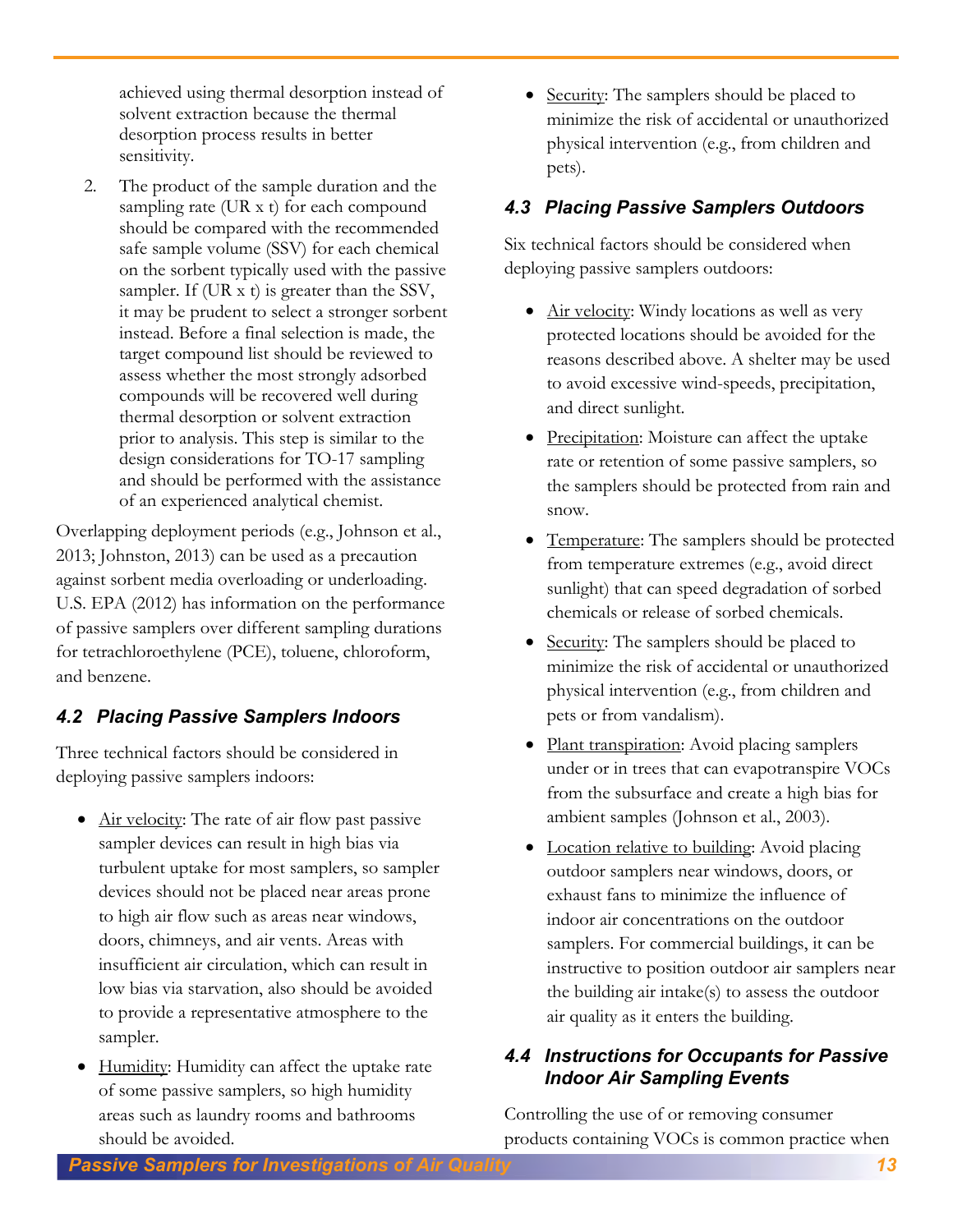sampling indoor air over the typical 8- to 24-hour sampling periods. It is harder and often impracticable to control or eliminate the use of consumer products containing VOCs when using passive sampling methods for longer sampling durations (days to weeks). Similarly, it should be expected that building occupants will continue with normal ventilation, heating, and other occupancy activities (U.S. EPA, 1990). The Massachusetts Department of Environmental Protection provides detailed discussions of the pros and cons of opening and closing windows and doors, operating mechanical ventilation systems, and isolating certain parts of the building during indoor air sampling (MADEP, 2002).

It is important to document the presence of household chemicals or other potential sources of VOCs to assist with data interpretation (ISO, 2007). Certain consumer products that contain VOCs (e.g., paints, glues, aerosols) are often used very infrequently and can be stored in plastic bins outside the residence for an extended sampling duration. Additionally, it is helpful if the occupant keeps a log of the types and dates of operation of heating systems, air conditioners, and ventilation devices like window and attic fans. This information will be useful for interpreting the results (CEN, 2004), particularly when evaluating sequential sampling events in a particular building or concurrent sampling events in adjacent areas.

# <span id="page-13-0"></span>*4.5 Considerations for Other Applications*

Several past studies have demonstrated novel ways that passive samplers can be used in a VI investigation. Some examples include the following:

 Passive samplers can be used in a quantitative or semiquantitative manner to measure VOC vapors in subslab and deeper soil gas. During subslab or soil deployments, passive samplers should be protected from direct contact with soil, and the sampler should be sealed in place with a seal that is at a depth just above the sampler, not just at ground surface (McAlary et al., 2014a,b,c; Hodny et al., 2009; Odencrantz and O'Neill, 2009).

- Zencak et al. (2007) and Johnson and Dawson (1999) used passive sampling to collect atmospheric samples suitable for stable isotopic analysis.
- Researchers have used overlapping deployment periods as a precaution against media overloading or underloading, as a method to determine the stability of uptake rates and evaluate back-diffusion over time (U.S. EPA, 2012) and as a method to facilitate temporal analysis of meteorological factors in VI (Johnston and Gibson, 2013).

Other studies have combined long-term passive sampling with triggered sampling. Yao (2007) combined long-term passive sampling with eventtriggered active sampling for meteorological conditions when atmospheric pollutant transport was expected. Crump et al. (2011) tested a strategy in which a photoionization detector monitoring device was used to trigger a sorbent-based VOC sample in an aircraft cabin.

# <span id="page-13-1"></span>**5 DATA QUALITY OBJECTIVES**

As with any environmental measurement, DQOs for passive samplers are an important consideration. To meet the DQOs, the investigation should include both field and laboratory quality assurance/quality control (QA/QC) procedures to ensure that sampling and analysis procedures do not bias the sample results (i.e., results do not consistently under- or overestimate actual concentrations), results are reproducible and comparable (i.e., *precision*—results can be replicated by following the same procedures), and results are sufficiently *accurate* to support environmental decisions to be made with the data. Passive samplers typically have similar DQOs as other indoor air measurement techniques (such as TO-15 and TO-17). This section provides an overview of the important DQOs and QA/QC procedures for indoor air sampling with a focus on what is different for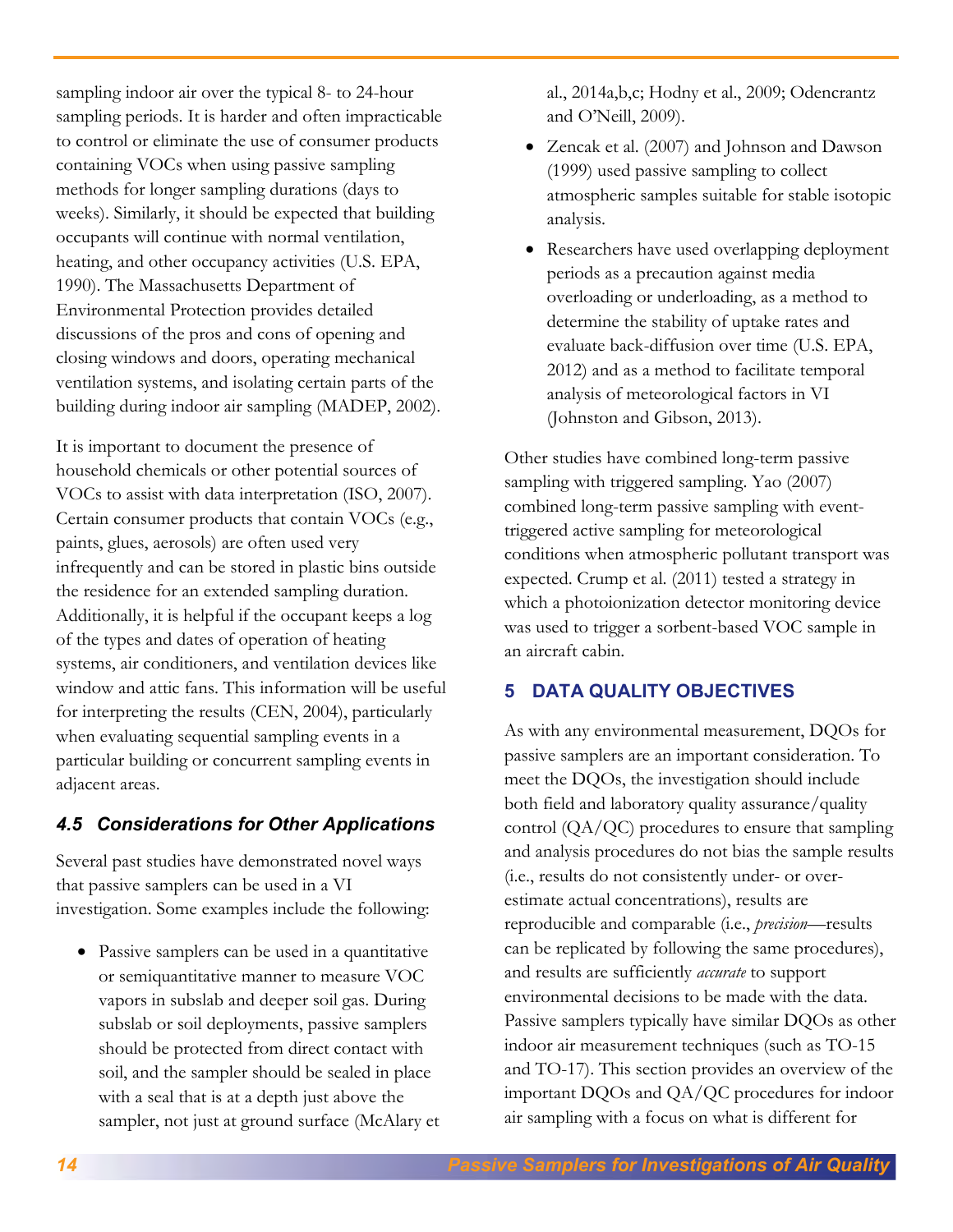passive samplers. Laboratory QA/QC for passive sampler analysis is discussed in **Appendix C**.

# <span id="page-14-0"></span>*5.1 Media Preparation for Field Deployment*

Passive samplers require similar preparation as active samplers used in Method TO-17. Reusable sorbent cartridges require cleaning and certification to prevent chemical carryover from previous sampling events. Samplers can be "batch-certified" (5 to 10% of a batch is analyzed without being deployed) or individually certified (every sampler is analyzed before and after use). Many of the single-use samplers are pre-certified by the manufacturer without the need for additional laboratory or field preparation steps. After manufacture or cleaning/certification, the storage time before use is usually limited to a few months, and shelf-life studies are typically conducted to establish expiration or "use-by" dates. Recertification and recleaning should be considered for any samplers used after their expiration date.

Samplers should be stored and transported to and from the field protected from heat and in well-sealed, inert containers to protect from the ingress of VOCs. The recommended storage condition for various charcoal and thermal desorption-type axial and radial samples is generally room temperature (EN 13528-3; CEN, 2003), but polar compounds (e.g., 2-butanone) have been reported to exhibit poor stability on charcoal, so transport on ice is recommended if quantitative results are required (ISO, 2000; 3M, 1996).

# <span id="page-14-1"></span>*5.2 Passive Sampler Deployment—Field Handling Protocols*

Passive sampling is relatively simple: the sampler is removed from protective packaging, positioned in the sampling location, and left for a specified interval, after which it is returned to the protective packaging. The date and time of deployment and retrieval must be recorded, along with the sample identification number and location. Some samplers such as the WMS, 3M OVM badge, and SKC 575 badge are

preassembled, and deployment simply requires removing the outer packaging. Other samplers, such as Radiello, require transferring sorbent resin or cartridge to the diffusive body. The SKC Ultra III is available in both the prepacked or user-filled version. The Automatic Thermal Desorber (ATD) tube requires removing the end cap and replacing it with a diffusion cap. All of these procedures are easily learned, so training is minimal. In fact, building owners and occupants can be trained to perform sample deployment and retrieval (e.g., Jaward et al., 2004a,b; Johnston, 2013; Johnston and Gibson, 2013). A chain of custody should be completed to document the transfer of samples from the field to the laboratory.

# **5.2.1 Recording Field Conditions**

Monitoring of ancillary parameters such as temperature, relative humidity, and barometric pressure can improve the accuracy of the reported concentrations and assist in the interpretation of passive sampler data. Temperature has weak or negligible impact on membrane samplers (Zabiegala and Namieśnik, 2007; Seethapathy and Górecki, 2010b) but can affect the uptake rates of diffusioncontrolled samplers. The uptake rates of diffusion samplers can be corrected using the relationship of mass adsorbed to temperature derived using Maxwell's equation and the ideal gas law as described in ISO 16017-2 (ISO, 2003). Assuming an ideal diffusive sampler, the mass adsorbed varies with the square root of the absolute temperature, translating into approximately a 0.2% increase per degree Celsius. Indoor air temperature is usually controlled in occupied buildings to a relatively narrow range for comfort, however, so the potential bias in most cases is negligible.

If the reported concentrations are required to be expressed as standard ambient temperature and pressure, both the average barometric pressure and temperatures are required. These adjustments may not be necessary or significant in buildings where temperature, humidity, and air flow are well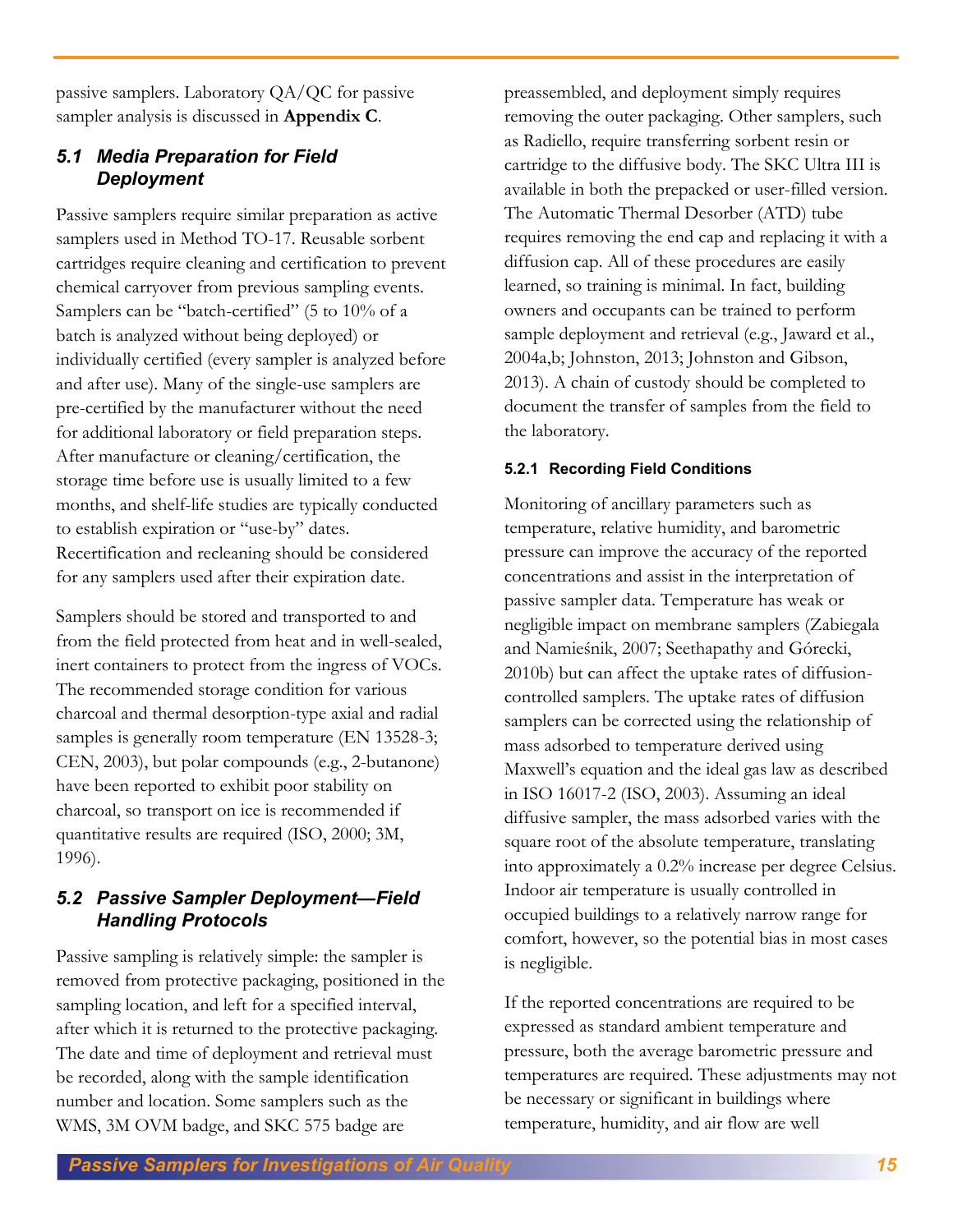controlled, but ancillary measurements may have other beneficial uses. For example, U.S. EPA (2012) highlighted the usefulness of differential temperature as a predictor of the stack effect, which has an effect on the differential pressures between the building and the subsurface. It is particularly useful to record the temperature, relative humidity, and air velocity when sampling outdoor air, because of the wider range of values for these parameters.

A sketch of the site should be prepared, noting the location of key building features and the locations of the samplers.

### **5.2.2 Storage and Transport Requirements to Laboratory**

General requirements for passive sampler storage and return transport to the laboratory are outlined in standard EN 13528-3 and include packing in inert, closed shipping containers and avoiding exposure to high temperatures. Cold storage is not necessary in most cases, but some methods recommend or require it. For example, EPA TO-17 requires transporting ATD sample tubes back to the laboratory at <4ºC, but ISO 16017-2, EN 13528-2, and ASTM D6196-03 methods describe shipping of thermal desorption samples to the laboratory at ambient temperatures. Also, as previously mentioned, transport on ice is recommended for charcoal-based samplers and polar compounds.

# <span id="page-15-0"></span>*5.3 Field Quality Control Samples*

Field QC samples are used to evaluate potential sources of measurement error during sample collection and handling.

# **5.3.1 Trip Blanks**

Trip blanks are a critical requirement for all adsorptive sampling programs and are used to quantify any potential blank contamination arising from sample transport, handling, and storage. These are samplers that travel to and from the field sampling site without being opened. An adequate number of field blanks is usually one per shipment but may vary

with the size of the sampling program (e.g., 1 per 10) or 20 investigative samples).

# **5.3.2 Field Duplicates**

Field duplicates are routine QC samples to assess overall precision by evaluating effects of field conditions on precision. In the case of passive samplers, care should be taken to place the duplicate samplers with sufficient distance (air space) between them to ensure that they do not influence each other's uptake rates.

# <span id="page-15-1"></span>*5.4 Intermethod Duplicates*

A certain percentage of collocated duplicate samples using alternative methods (e.g., TO-15 or TO-17) can assist in evaluating passive sampler measurement accuracy. Passive sampler uptake rates can vary in response to changes in field conditions (temperature, humidity, pressure, wind speed, and sample duration). Intermethod duplicates collected using methods that are less sensitive to environmental parameters can be valuable in identifying and evaluating the significance of any bias inherent in the passive measurement (Tolnai et al., 2000). Additionally, these concurrent measurements can be used to calculate site-specific uptake rates, which is especially useful for situations in which either the uptake rate is undetermined or when field conditions are outside the ranges for which the uptake rates were validated. The reproducibility of passive samplers is quite good, so the number of collocated intermethod duplicate samples need not be excessive to provide a high degree of confidence in the accuracy of all passive samplers collected in similar conditions.

Methods TO-15 and TO-17 samples are not designed for long sample durations that can be achieved with passive samplers. To extend the sample collection period to align with the passive samplers, either multiple successive sorbent tubes or canisters are required or modifications to the conventional sampling protocols must be made.

One approach to extend pumped sorbent tubes or canister sampling times is to collect intermittent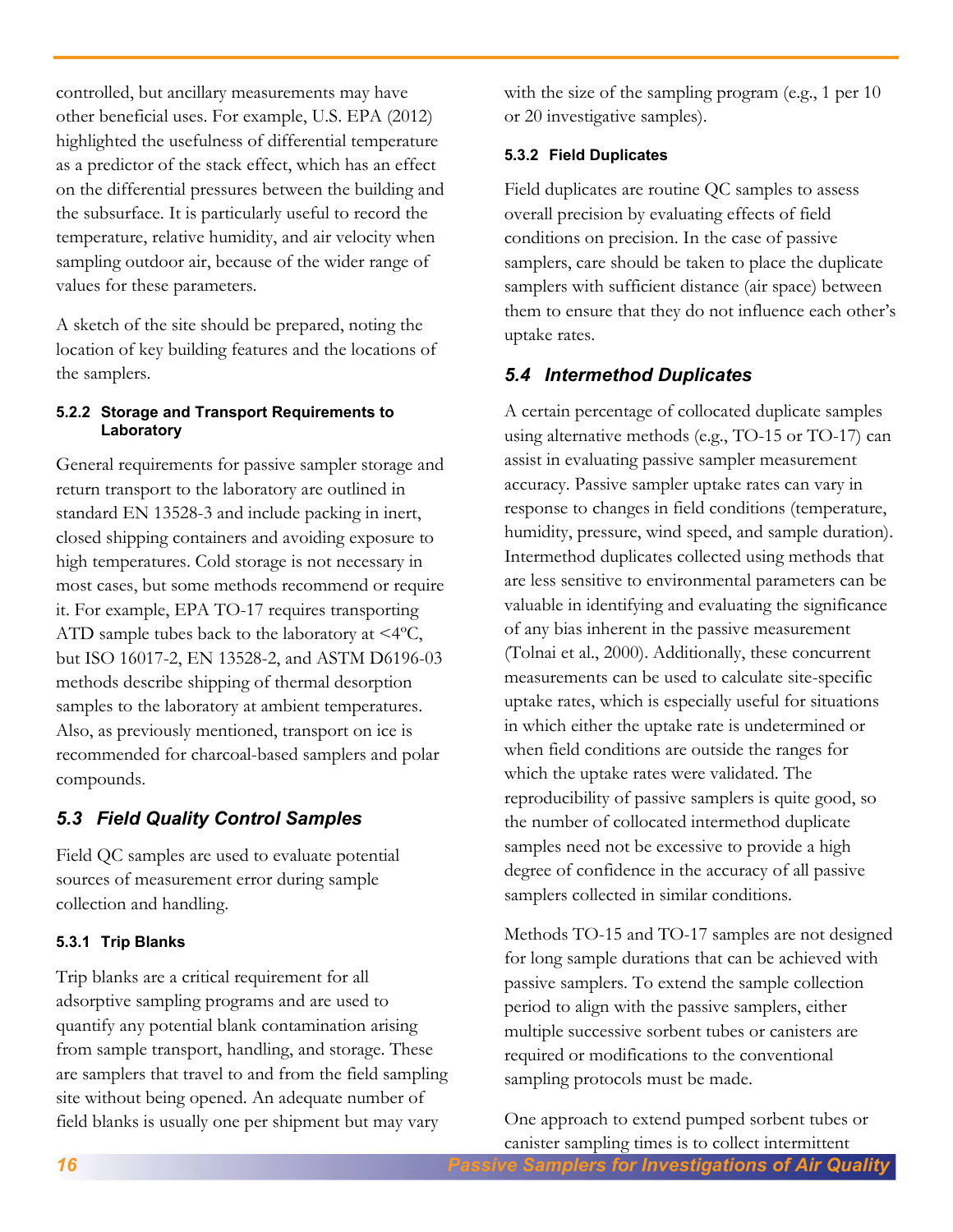samples over the desired collection period. Programmable sample pumps have been used to cycle the pumps on and off at scheduled times, allowing for pump operation at reliable flow rates without exceeding safe sampling volumes for the sorbent tube (Gordon et al., 1999; Jia et al., 2007). To conduct intermittent canister sampling, a programmable solenoid/timer device such as the Nutech 2701 can be attached to the canister flow controller, turning the Summa canisters on and off for short periods over the sampling event (U.S. EPA, 2009a, 2009b). Canister sampling periods can be also be extended by attaching a set of 6L canisters to a manifold connected to a single flow controller. This approach increases the effective collection volume of the canister, thereby extending the sampling duration while operating the mass flow controller in the range of reliable flow rates. Although the laboratory only needs to analyze one of the set of canisters, this approach requires preparation and delivery of a set of 6L cans per selected collocated site (U.S. Navy, 2013; ESTCP, in press; Johnston and Gibson, 2013; Johnston, 2013). Some studies have deployed canisters at the beginning, middle, and end of the sampling period. This approach is most appropriate under controlled conditions where temporal variability is expected to be moderate (Lutes et al., 2010).

Another approach to verifying performance of passive samplers is to deploy concurrent passive samplers at subintervals (U.S. EPA, 2012). This may require using an alternative passive sampler geometry/sorbent combination to achieve the targeted sensitivity. Comparing the average of the subinterval concentration to the measured average provides information about the stability of the uptake rate for the long-term passive sampler. This can be important if the sampler has not been validated for prolonged exposures or if the selected sorbent is not ideal for one or more of the target compounds.

# <span id="page-16-0"></span>**6 INTERPRETATION OF PASSIVE SAMPLING RESULTS**

# <span id="page-16-1"></span>*6.1 Measurement Uncertainty and Implications to Data User*

All results reported by a laboratory have the potential for bias (high or low) and variability, both of which contribute to measurement uncertainty, regardless of the analytical method. Any measurement affected by bias and variability may still be fit for its intended purpose as long as the uncertainty is considered in the interpretation. For example, if a particular compound has a risk-based screening level of 1  $\mu$ g/m<sup>3</sup> and the measured concentration is 0.1  $\mu$ g/m<sup>3</sup>, then the measured concentration could be interpreted as lower than the screening level even if the uncertainty in the measurement was up to an order of magnitude. The impact of temporal variability decreases as the sample duration increases (Steck, 2013), so a passive sampler deployed over longer durations is likely to exhibit lower overall measurement uncertainty associated with temporal variability than conventional methods deployed over shorter durations.

Intermethod sample results should be reviewed to assess whether any environmental parameters are skewing the passive sampler results. As described above, passive sampler uptake rates vary with wind speed, humidity, temperature, and other environmental factors, so when these parameters are unusual or highly variable, the accuracy of passive samplers may be influenced (Tolnai et al., 2000). Where sampling conditions are typical of indoor air (temperature near 21°C, moderate humidity, and gentle air circulation) and manufacturers have published uptake rates for a particular compound, sampler/sorbent, and sample duration, the accuracy of the passive sampler results is probably comparable to other indoor air quality monitoring protocols.

Trip blanks and certification blanks should be reviewed to assess whether any chemicals are present in the passive samplers from sources other than the media being monitored. A blank correction may be worthwhile, depending on the DQO. Retention and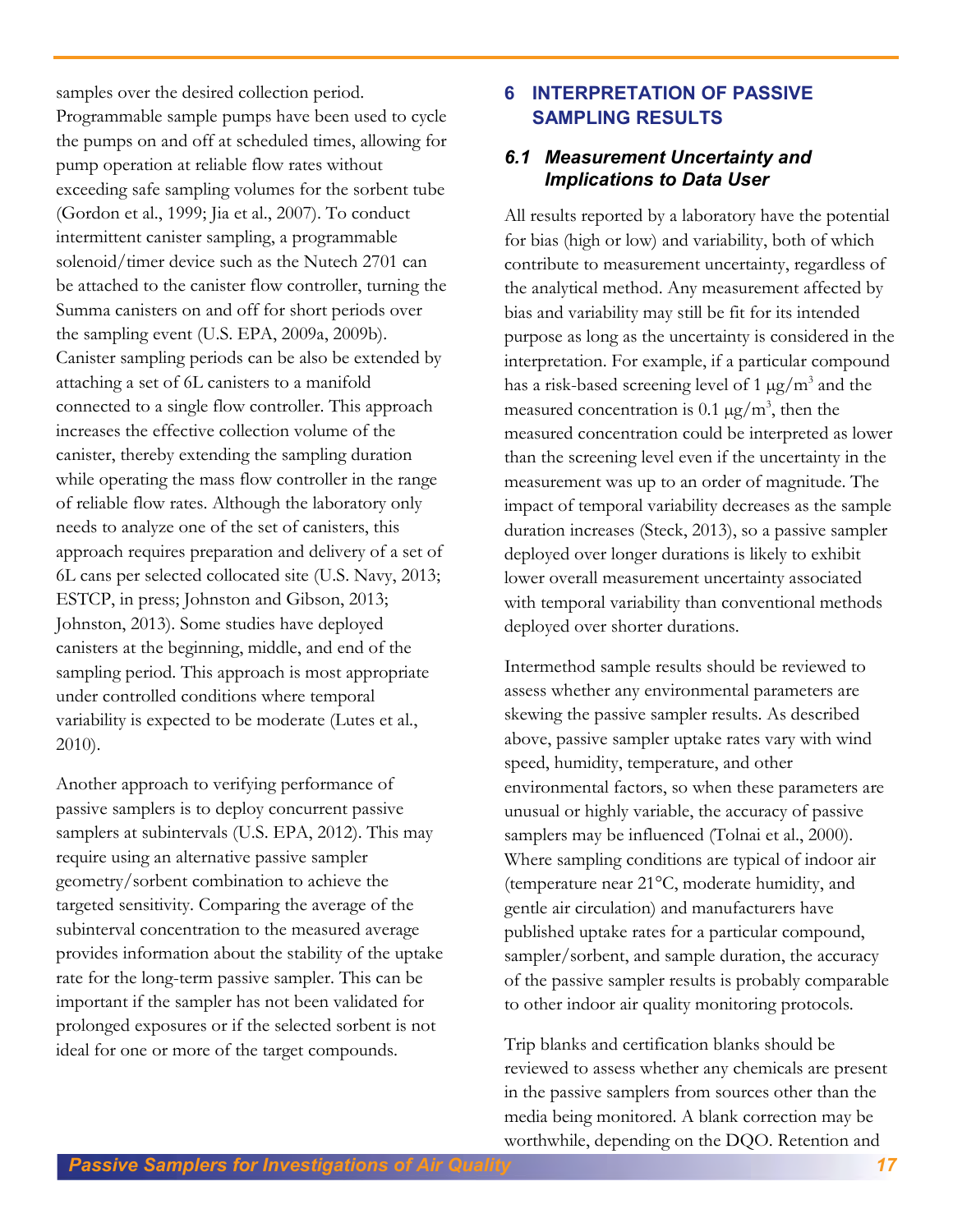recovery should be considered for the weakly and strongly sorbed compounds, respectively. Several factors may contribute to the overall uncertainty, but the dominating factor can often be used to estimate the total measurement uncertainty. Accuracy and precision can be tested and documented with an appropriate number of QA/QC samples, and it also is valuable to include the professional judgment of an analytical chemist experienced with passive sampler use and analysis.

# <span id="page-17-0"></span>*6.2 Other Lines of Evidence*

In designing and conducting air quality studies, collecting multiple lines of evidence simultaneously, rather than sequentially, offers benefits. Multiple simultaneous lines of evidence can provide greater power to evaluate interpretative questions such as "Were the samples collected under near worst case conditions for VI?" or "Why did the concentration vary between sampling period A and sampling period B?" Matching the durations of sampling or observations of multiple variables facilitates time series data analysis. In this section, we briefly describe other lines of evidence that can be collected over the same sampling durations as passive samplers to assist with interpreting the passive sampling data.

### **6.2.1 Radon**

Radon has been suggested as a potential gauge of the spatial and temporal variability of VI (Schuver and Mosley, 2009; U.S. EPA, 2012; Schuver, 2013). Many well-tested and cost-effective passive radon sampling devices are available with durations available that can be matched to passive samplers for VOCs. These include Alphatrack detectors for 90- to 365-day deployments, various types of electret ion chambers for 2- to 365-day periods, and activated charcoal adsorption canisters for 2 to 7 days. Continuous radon monitors are also available. See U.S. EPA (1992, 2012) for details on these passive and continuous instrumental measurements.

#### **6.2.2 Passive Air Exchange Rate Measurements**

Passive air exchange rate measurements can be made with a technique that combines a small passive emitter of perfluorocarbon tracers with a passive sampler (EPA Method IP-4A; U.S. EPA, 1989). By varying the number of emitters, experiments can be designed for a wide variety of durations from 1 day to several months. Air exchange data can assist with the interpretation of temporal variability in indoor air measurements. Indoor air concentrations are strongly influenced by air exchange rate, exhibiting higher concentrations with lower air exchange rates (all other factors being equal).

### **6.2.3 Differential Pressure Measurements**

Differential pressure across the floor slab can be useful to determine the driving force behind VI, especially if it is supported by wind speed and barometric pressure monitoring (U.S. EPA, 2012). Instructions for differential pressure monitoring in structures can be found in U.S. EPA (1993), and procedures for calibrating differential pressure measurement devices are in U.S. EPA (1998). Although this technique is still normally only applied in research contexts to unmitigated structures (e.g., U.S. EPA, 2012), it is a routine technique in VI mitigation design and monitoring.

# <span id="page-17-1"></span>**7 CURRENT CHALLENGES, LIMITATIONS, AND RESEARCH AND DEVELOPMENT NEEDS**

Although at the time of the publication of this document there was substantial research available on passive samplers for VOCs in air focused on industrial hygiene, ambient outdoor air quality, and compliant building investigations (see **Appendix A**). However, several current challenges and limitations to using passive samplers remain. Some of the more important challenges for applying passive samplers in VI investigations are discussed below. Readers encountering such challenges are encouraged to identify and consult more recent studies for advancements addressing these limitations.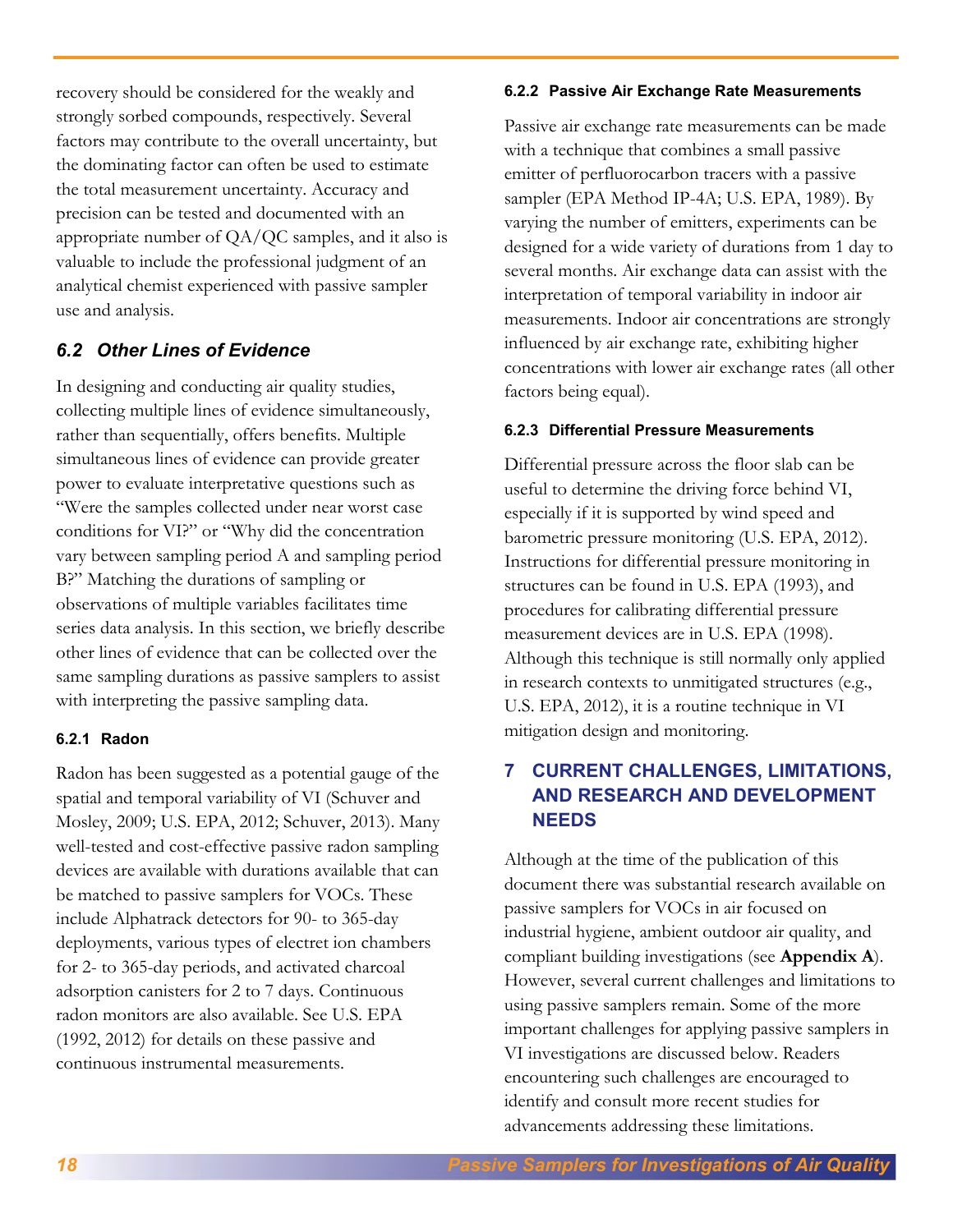# <span id="page-18-0"></span>*7.1 Intermethod Comparisons*

A compilation of the results of intermethod duplicate sampling studies would be helpful for identifying field-validated uptake rates for a wider range of chemicals. If measurements of the environmental conditions (e.g., temperature, pressure, humidity, wind speed) also were compiled, a statistical analysis could be conducted to determine whether and how much these effects bias the results and whether these biases are significant compared with spatial and temporal variability. It should also be recognized that the primary alternative, TO-15, is only suitable for a portion of the over 100 compounds of potential concern for VI and shows interlaboratory variability that may be significant compared with the intermethod differences (see Section 3.7).

# <span id="page-18-1"></span>*7.2 Longer-Term Sample Durations*

Questions remain regarding the limits of applicability of passive samplers to longer-term sampling durations. For example, sampling over very long durations (e.g., 3 months, 6 months, 1 year) may be desirable to provide time-weighted average samples inclusive of the short-duration, infrequent intervals of enhanced VI that can significantly contribute to longterm average exposure. However, less strongly sorbed compounds may not be well retained on passive samplers over such long intervals. In addition, longer sampling durations provide more time for the uptake of water to influence performance through competition for adsorptive sites for some sorbents (e.g., activated carbon), hydrolytic degradation of some chemicals (e.g., methyl ethyl ketone, 1,1,1 trichloroethane), or reactions with ground-level ozone.

Long-term controlled chamber tests and field studies would be beneficial to verify sampler performance over time and could be designed to address these and other long-term sampling concerns. In addition, demonstration and validation studies may be needed as novel sampling strategies are developed for using passive samplers in VI investigations. For example, one could represent long-term exposure in

commercial, industrial, or other occupational settings by collecting samples over multiple workdays and opening samplers during business hours and closing them over nights and weekends.

# <span id="page-18-2"></span>*7.3 Additional Compounds*

Most of the studies of passive sampler performance include a specific list of target analytes or provide data for compounds present at a particular location. As a result, some of the more common compounds of interest for VI (e.g., chlorinated ethanes, ethenes, and methanes and aromatic compounds such as benzene, toluene, ethylbenzene, and xylenes [BTEX], trimethyl benzenes [TMBs], and naphthalene) have been studied much more extensively than others. Controlled chamber tests for multiple samplers and a broad list of chemicals of concern for VI would be very valuable. Field tests of the passive samplers provide a useful supplement to chamber tests in that they challenge the samplers with realistically varying concentration and temperature profiles that are difficult to produce in chamber tests.

# <span id="page-18-3"></span>*7.4 Challenging Compounds*

Some compounds are particularly challenging to measure using passive samplers, and additional research is needed to demonstrate the capabilities and limitations of various passive sampler/sorbent combinations in measuring such compounds. For example, vinyl chloride, chloromethane, and possibly other low boiling point, low molecular weight compounds tend to be weakly sorbed and poorly retained, especially with long sample durations, high uptake rate samplers, or thermally desorbable sorbents. Vinyl chloride is retained well by Unicarb™ (Wolfenden, 2010), but other VOCs (e.g., naphthalene and SVOCs) may be too strongly sorbed to allow adequate recovery. Thus, in some cases, it may be necessary to use parallel samplers with strong and weaker sorbents to cover the range of target analytes.

Compounds with relatively low risk-based screening levels (e.g., 1,3-butadiene, chloroform, 1,2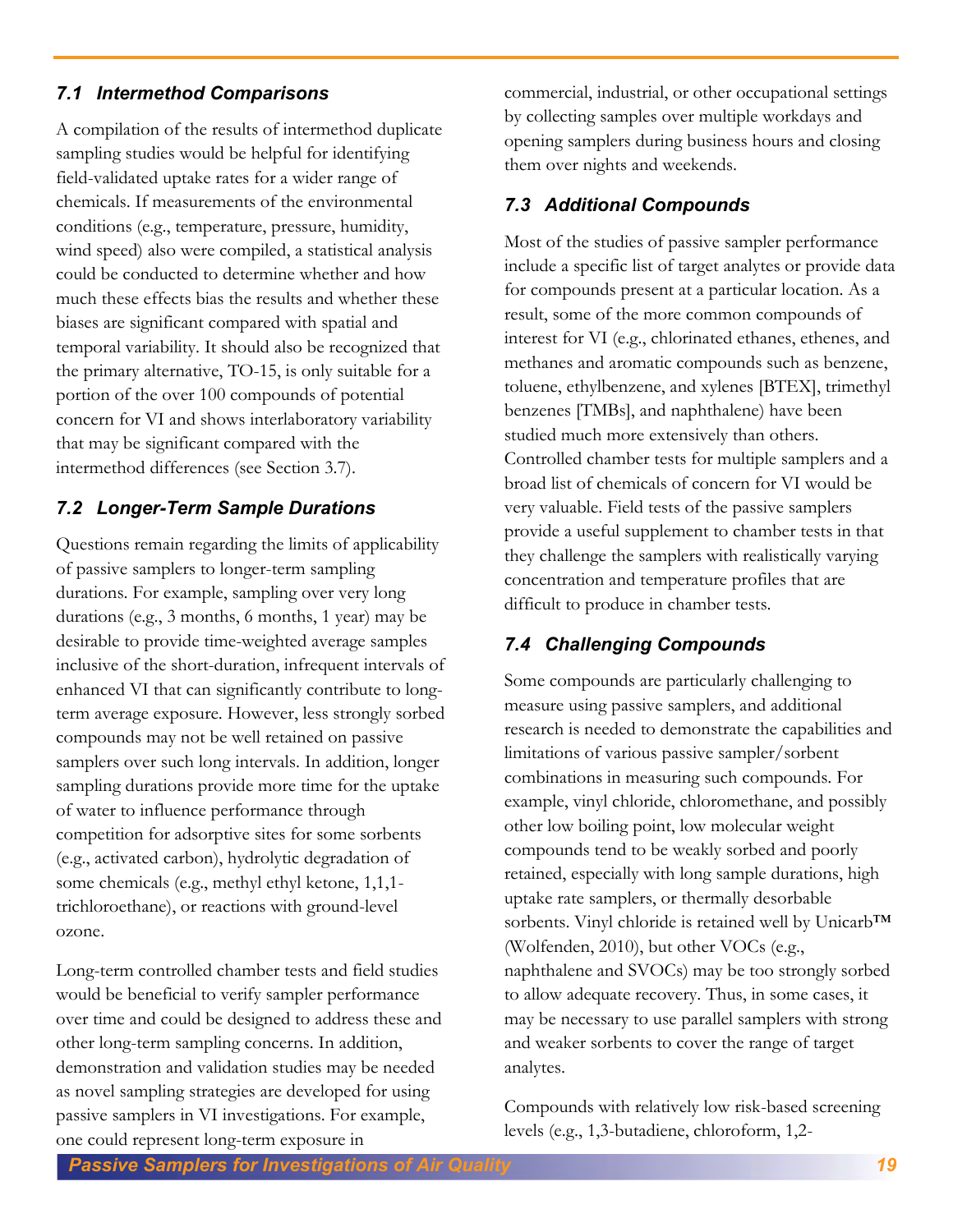dichloroethane [1,2-DCA], hexachlorobenzene, hexachlorobutadiene, all of the polycyclic aromatic hydrocarbons [PAHs] and polychlorinated biphenyls, 1,1,2,2-tetrachloroethane [1,1,2,2-PCA], 1,1,2 trichloroethane [1,1,2-TCA], and vinyl chloride) may require long sample durations to achieve reporting limits comparable to the screening levels. In some cases, that could result in oversaturation of the sorbent with compounds that may be more abundant (e.g., limonene, pinene, and other fragrances; hydrocarbons; aerosols; and other chemicals from background sources). Controlled chamber tests including a variety of sorbents and a range of challenging compounds would help assess the capabilities and limitations of using longer-term passive sampler deployments to meet the reporting limits needed for VI assessments.

# <span id="page-19-0"></span>*7.5 Application to Soil Gas*

Passive sampling has been used to assess soil gas quality for decades, but until recently, the relationship between the mass sorbed on the sampler and the concentration in the soil gas has been poorly understood. Recent advances indicated that quantitative passive sampling is possible as long as the uptake rate of the sampler is the rate-limiting step (i.e., the rate of diffusive delivery of vapors from the surrounding soil or fill materials is not the ratelimiting step) (McAlary et al., 2014a, 2014b, 2014c). The rate of diffusive delivery from the soil depends on the porosity and moisture content of the soil. More field testing is needed to better define the range of soil types and moisture contents that are conducive to quantitative passive soil vapor concentration measurements.

# <span id="page-19-1"></span>*7.6 Sample Duration for Different Exposure Periods*

For some compounds of interest for VI, short- or medium-term average exposure concentrations may be important for assessing acute or subchronic health effects, while long-term average concentrations are important for assessing the risk of chronic health effects such as cancer. If the chronic and subchronic

screening levels are similar, it would be cost-effective to have a set of sampling tools that could combine a long-term average concentration estimate with a measurement of short- or medium-term peak concentrations. Additional research is needed on how to best employ passive samplers in conjunction with traditional (i.e., TO-15, TO-17) methods and specific field techniques (e.g., electromechanical timers, sensor controlled sampling) in a sampling system to achieve such goals.

# <span id="page-19-2"></span>*7.7 Triggering Methods for Intermittent Passive Sampling*

Passive samplers generally have a long shelf life if stored in the protective containers provided by the manufacturers, which creates an opportunity to monitor during selected intervals of suspected high potential for VI based on meteorological events (e.g., rapid decreases in barometric pressure allow soil gas to expand and can cause a short-term increase in the volumetric flow of soil gas into overlying buildings). Research is needed to assess whether this strategy is effective and, if so, what special design considerations are necessary (e.g., high uptake rate samplers may be needed to achieve low enough reporting limits within a limited sampling period).

# <span id="page-19-3"></span>**8 ACRONYMNS AND ABBREVIATIONS**

| ANSI          | American National Standards Institute  |  |  |  |
|---------------|----------------------------------------|--|--|--|
|               | Inc.                                   |  |  |  |
| <b>ASTM</b>   | American Society for Testing and       |  |  |  |
|               | Materials                              |  |  |  |
| <b>ATD</b>    | Automated Thermal Desorber             |  |  |  |
| <b>BTEX</b>   | Benzene, Toluene, Ethylbenzene, and    |  |  |  |
|               | Xylenes                                |  |  |  |
| CEN           | European Committee for                 |  |  |  |
|               | Standardization                        |  |  |  |
| <b>CERCLA</b> | Comprehensive Environmental            |  |  |  |
|               | Response, Compensation, and            |  |  |  |
|               | <b>Liability Act</b>                   |  |  |  |
| DQO           | Data Quality Objective                 |  |  |  |
| EIP           | <b>Engineering Issue Paper</b>         |  |  |  |
| EPA           | <b>Environmental Protection Agency</b> |  |  |  |

*20 Passive Samplers for Investigations of Air Quality*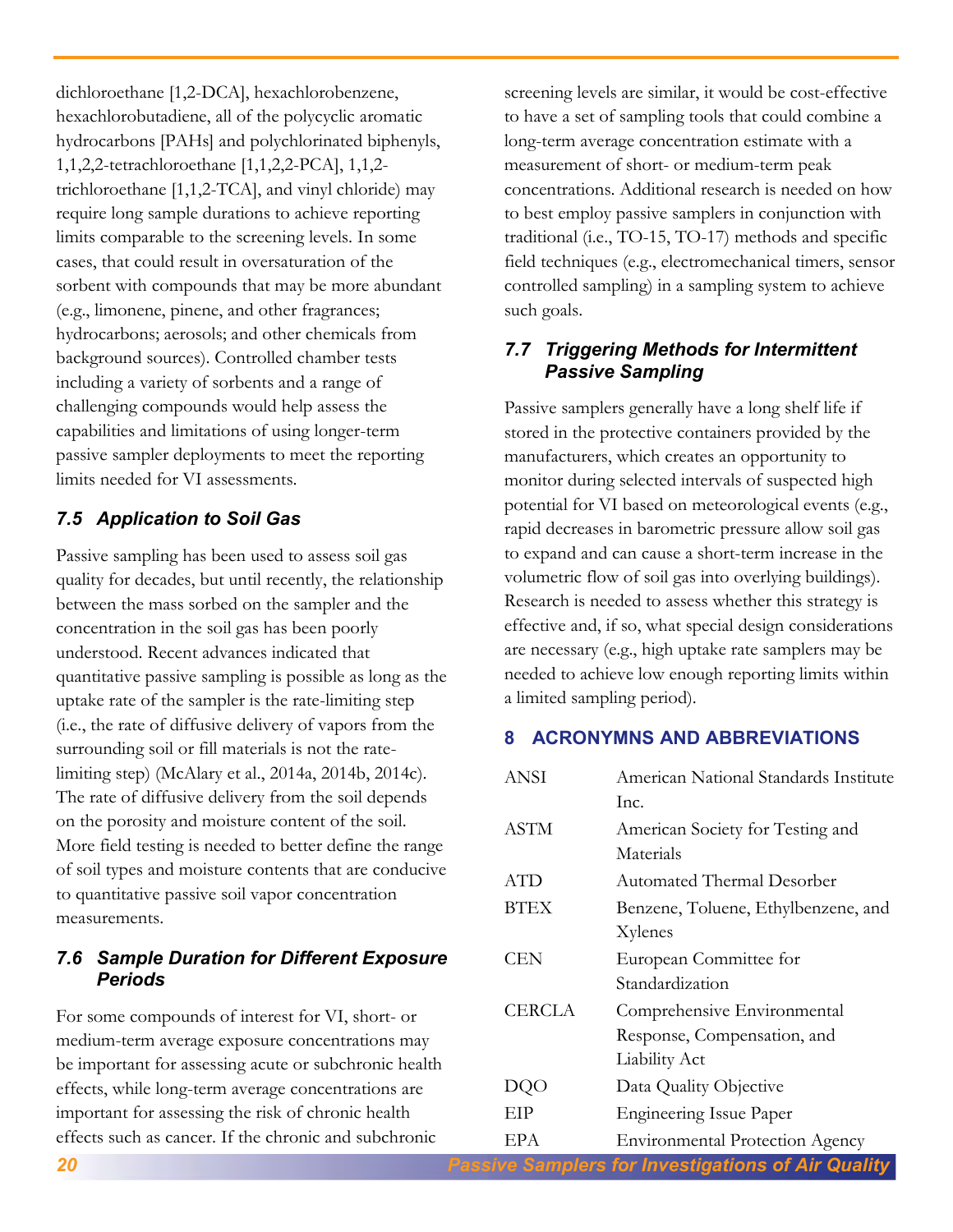| <b>ESTCP</b> | <b>Environmental Security Technology</b><br>Certification Program |
|--------------|-------------------------------------------------------------------|
| <b>FID</b>   | <b>Flame Ionization Detector</b>                                  |
| GC           | Gas Chromatography                                                |
| <b>ISEA</b>  | <b>International Safety Equipment</b>                             |
|              | Association                                                       |
| <b>ISO</b>   | International Standards Organization                              |
| <b>LCS</b>   | Laboratory Control Spike                                          |
| <b>LTPRI</b> | Linear Temperature Programmed                                     |
|              | Retention Time Index                                              |
| <b>MADEP</b> | Massachusetts Department of                                       |
|              | <b>Environmental Protection</b>                                   |
| <b>MDHS</b>  | Methods for the Determination of                                  |
|              | Hazardous Substances                                              |
| MS           | Mass Spectrometry/Spectrometer                                    |
| <b>NIOSH</b> | National Institute for Occupational<br>Safety and Health          |
| <b>ORD</b>   | Office of Research and Development                                |
| <b>OSHA</b>  | Occupational Safety and Health<br>Administration                  |
| PAH          | Polycyclic Aromatic Hydrocarbon                                   |
| PCE          | Tetrachloroethene                                                 |
| <b>PDMS</b>  | Polydimethylsiloxane Membrane                                     |
|              | Sampler                                                           |
| QA           | Quality Assurance                                                 |
| QC           | <b>Quality Control</b>                                            |
| <b>RBSL</b>  | Risk-Based Screening Level                                        |
| <b>RCRA</b>  | Resource Conservation and Recovery                                |
|              | Act                                                               |
| <b>RSD</b>   | Relative Standard Deviation                                       |
| SD           | <b>Standard Deviation</b>                                         |
| <b>SOP</b>   | <b>Standard Operating Procedure</b>                               |
| <b>SSV</b>   | Safe Sample Volume                                                |
| <b>SVOC</b>  | Semi-volatile Organic Compound                                    |
| TCE          | Trichloroethene                                                   |
| <b>TIC</b>   | <b>Tentatively Identified Compound</b>                            |
| TMB          | Trimethyl Benzene                                                 |
| <b>UR</b>    | Uptake Rate                                                       |
| VI           | Vapor Intrusion                                                   |
| <b>VOC</b>   | Volatile Organic Compound                                         |

### <span id="page-20-0"></span>**9 ACKNOWLEDGMENTS**

This Engineering Issue was prepared for the U.S. Environmental Protection Agency (EPA) Office of Research and Development (ORD), National Risk Management Research Laboratory (NRMRL), Engineering Technical Support Center (ETSC) by RTI International under Contract No. EP-C-11-036. Doug Grosse served as the EPA Task Order Manager and technical lead. Robert Truesdale directed the work for RTI. Additional authors were Heidi Hayes of Eurofins Air Toxics, Drs. Helen Dawson and Todd McAlary of Geosyntec Consultants, and Chris Lutes of CH2M Hill. Helpful direction and comments were received from Rich Kapusinski of the Office of Superfund Remediation and Emergency Response and Dr. Henry Schuver of the EPA Office of Resource Conservation and Recovery, for which the authors would like to express their gratitude. The paper was peer reviewed by John H. Zimmerman of the EPA National Exposure Research Laboratory and Greg Swanson of TetraTech, Inc.

As the technology and science advances, interested parties should further consult the body of literature and experience that constitutes the state of the art for passive samplers. For additional information, interested parties may also contact EPA ORD/NRMRL/ETSC:

Dr. John McKernan, Director U.S. EPA Engineering Technical Support Center 26 W. Martin Luther King Drive, Mail Code-190 Cincinnati, OH 45268 513-569-7415

Reference herein to any specific commercial products, process, or service by trade name, trademark, manufacturer, or otherwise does not necessarily constitute or imply its endorsement, recommendation, or favor by the United States Government. The views and opinions of the authors expressed herein do not necessarily state or reflect those of the United States Government and shall not be used for advertising or product endorsement purposes.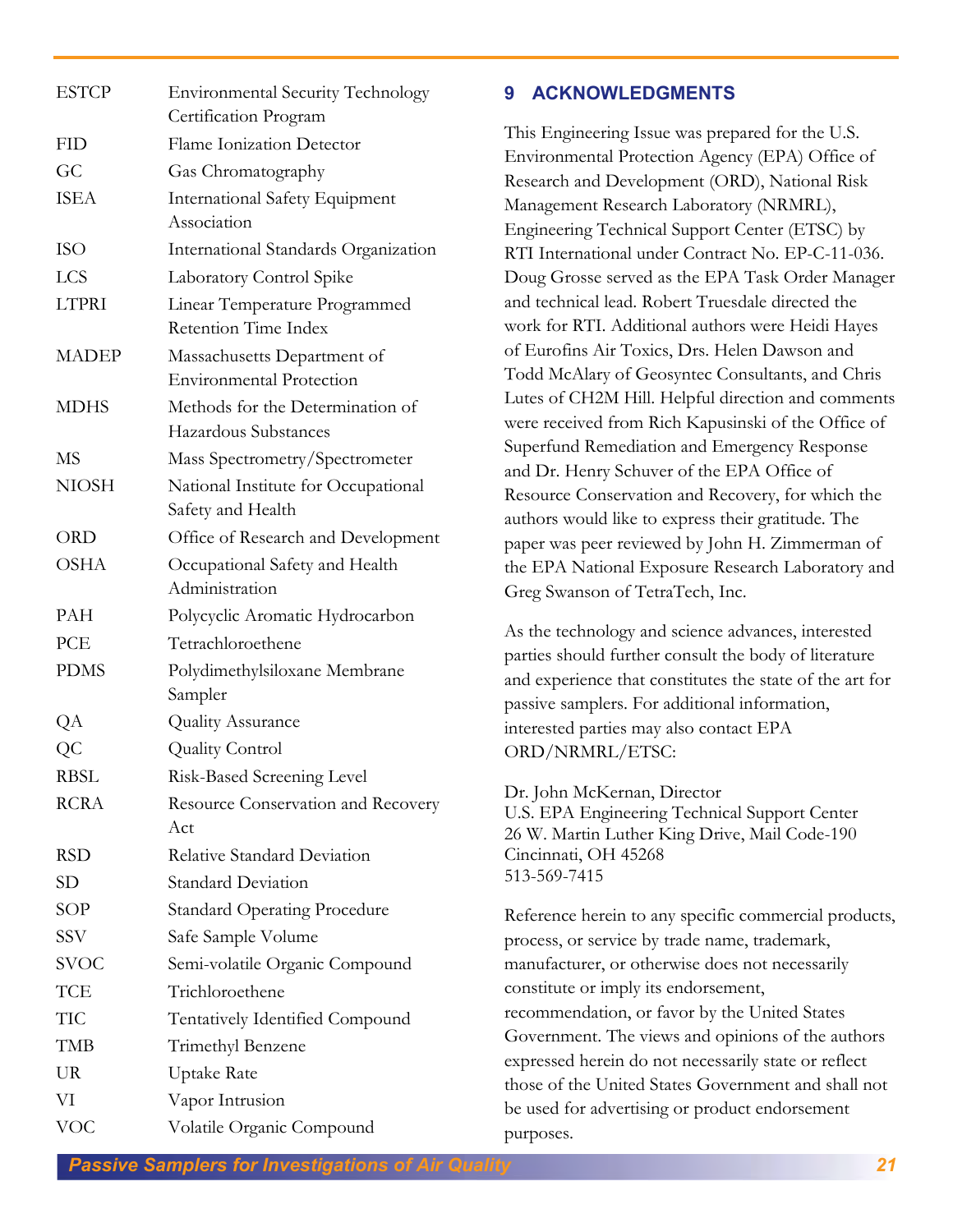### <span id="page-21-0"></span>**10 REFERENCES**

- 3M. 1996. *3MTM Diffusion Monitors 3500/3510/3520/3530 Storage and Recovery*. Technical Data Bulletin #125. 3M Occupational Health and Environmental Safety Division. St. Paul, MN. Available at [http://multimedia.3m.com/mws/mediawebserve](http://multimedia.3m.com/mws/mediawebserver?mwsId=SSSSSu7zK1fslxtU48_SO8_eev7qe17zHvTSevTSeSSSSSS--) [r?mwsId=SSSSSu7zK1fslxtU48\\_SO8\\_eev7qe17z](http://multimedia.3m.com/mws/mediawebserver?mwsId=SSSSSu7zK1fslxtU48_SO8_eev7qe17zHvTSevTSeSSSSSS--) [HvTSevTSeSSSSSS](http://multimedia.3m.com/mws/mediawebserver?mwsId=SSSSSu7zK1fslxtU48_SO8_eev7qe17zHvTSevTSeSSSSSS--)S-
- Allen, M.K., D. Grande, and L. Pansch. 2007. Evaluation of passive sampling techniques for monitoring roadway and neighborhood exposures to benzene and other mobile source VOCs. Wisconsin Department of Natural Resources (WDNR) Publication AM-384 2007. WDNR, Madison, WI. funded by U.S. EPA Community Scale Monitoring Grant. Available at [http://dnr.wi.gov/topic/AirQuality/documents/](http://dnr.wi.gov/topic/AirQuality/documents/RoadwayStudyFinal.pdf) [RoadwayStudyFinal.pdf.](http://dnr.wi.gov/topic/AirQuality/documents/RoadwayStudyFinal.pdf)
- ANSI/ISEA (American National Standards Institute Inc./International Safety Equipment Association). 1998. *Air Sampling Devices—Diffusive Types for Gases and Vapors in Working Environments*. ANSI/ISEA 104-1998 (R2009). American National Standards Institute, Arlington, VA. Available at [http://www.safetyequipment.org/c/std104-](http://www.safetyequipment.org/c/std104-1998.cfm) [1998.cfm.](http://www.safetyequipment.org/c/std104-1998.cfm)
- ASTM (American Society for Testing and Materials). 2009a. D4597-10 *Standard Practice for Sampling Workplace Atmospheres to Collect Gases of Vapors with Solid Sorbent Diffusive Samplers*. ASTM International, West Conshohocken, PA. Available at [www.astm.org.](http://www.astm.org/)
- ASTM (American Society for Testing and Materials). 2009b. D6196−03 (reapproved 2009) *Standard Practice for Selection of Sorbents, Sampling, and Thermal Desorption Analysis Procedures for Volatile Organic Compounds in Air*. ASTM International, West Conshohocken, PA. Available at [www.astm.org.](http://www.astm.org/)
- ASTM (American Society for Testing and Materials). 2010. D6306-10 *Standard Guide for Placement and Use of Diffusion Controlled Passive Monitors for Gaseous Pollutants in Indoor Air*. ASTM International, West Conshohocken, PA. Available at [www.astm.org.](http://www.astm.org/)
- ASTM (American Society for Testing and Materials). 2011a. D7758 *New Practice for Passive Soil Gas Sampling in the Vadose Zone for Source Identification, Spatial Variability Assessment, Monitoring and Vapor Intrusion Evaluations*. ASTM International, West Conshohocken, PA. Available at [www.astm.org.](http://www.astm.org/)
- [ASTM \(American Society for Testing and Materials\).](http://www.astm.org/Standards/D7663.htm)  2011b. D7663-11 *[Standard Practice for Active Soil](http://www.astm.org/Standards/D7663.htm)  [Gas Sampling in the Vadose Zone for Vapor Intrusion](http://www.astm.org/Standards/D7663.htm)  [Evaluations](http://www.astm.org/Standards/D7663.htm)*. ASTM International, West Conshohocken, PA. Available at [www.astm.org.](http://www.astm.org/)

ASTM (American Society for Testing and Materials). 2013. D6246-08 (reapproved 2013) *Standard Practice for Evaluating the Performance of Diffusive Samplers.* ASTM International, West Conshohocken, PA. Available at [www.astm.org.](http://www.astm.org/)

Bartkow, M.E., J.N. Huckins, and J.F. Muller. 2004. Field-based evaluation of semipermeable membrane devices (SPMDs) as passive air samplers of polyaromatic hydrocarbons (PAHs). *Atmospheric Environment* 38(35):5983–5990. Available at [http://www.sciencedirect.com/science/article/pii](http://www.sciencedirect.com/science/article/pii/S1352231004006454) [/S1352231004006454.](http://www.sciencedirect.com/science/article/pii/S1352231004006454)

Begerow, J., E. Jermann, T. Keles, and L. Dunemann. 1999. Performance of two different types of passive samplers for the GC/ECD-FID determination of environmental VOC levels in air. *Fresenius Journal of Analytical Chemistry* 363:399–403. Available at [http://link.springer.com/article/10.1007%2Fs00](http://link.springer.com/article/10.1007%2Fs002160051209)

Bohlin, P., K.C. Jones, and B. Strandberg. 2007. Occupational and indoor air exposure to persistent organic pollutants: a review of passive sampling techniques and needs. *Journal of Environmental Monitoring* 9:501–509. Available at [http://pubs.rsc.org/en/content/articlelanding/2](http://pubs.rsc.org/en/content/articlelanding/2007/em/b700627f/unauth) [007/em/b700627f/unauth.](http://pubs.rsc.org/en/content/articlelanding/2007/em/b700627f/unauth)

[2160051209.](http://link.springer.com/article/10.1007%2Fs002160051209)

Brown, J., and B. Shirey. 2001. *A tool for selecting an adsorbent for thermal desorption applications.* Supelco. Available at [http://www.sigmaaldrich.com/etc/medialib/doc](http://www.sigmaaldrich.com/etc/medialib/docs/Supelco/General_Information/t402025.Par.0001.File.tmp/t402025.pdf) [s/Supelco/General\\_Information/t402025.Par.000](http://www.sigmaaldrich.com/etc/medialib/docs/Supelco/General_Information/t402025.Par.0001.File.tmp/t402025.pdf) [1.File.tmp/t402025.pdf.](http://www.sigmaaldrich.com/etc/medialib/docs/Supelco/General_Information/t402025.Par.0001.File.tmp/t402025.pdf)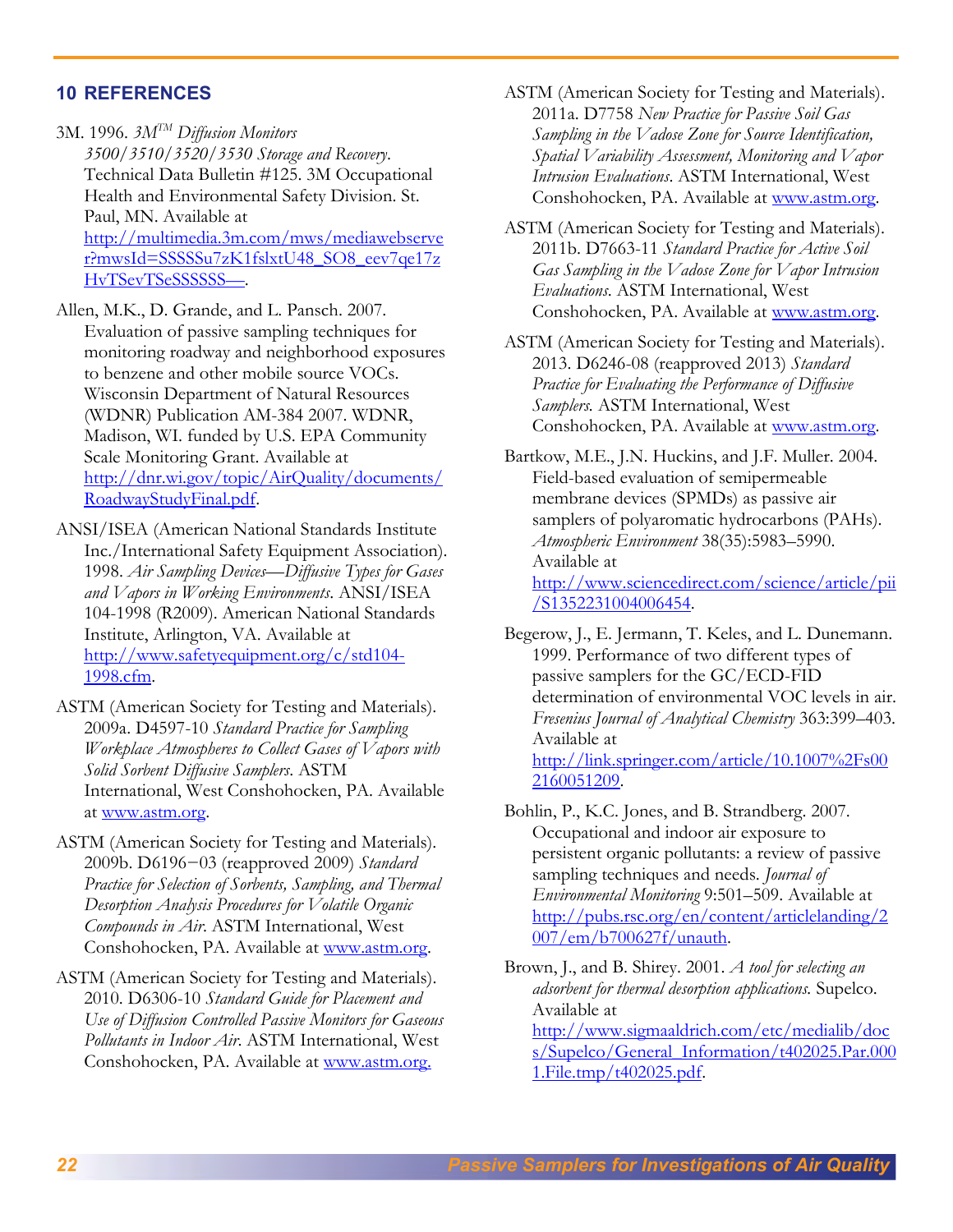Brown, R.H. 1999. Environmental use of diffusive samplers: evaluation of reliable diffusive uptake rates for benzene, toluene and xylene. *Journal of Environmental Monitoring* 1:115–116. Available at [http://pubs.rsc.org/en/content/articlepdf/1999/](http://pubs.rsc.org/en/content/articlepdf/1999/EM/A807686C) [EM/A807686C.](http://pubs.rsc.org/en/content/articlepdf/1999/EM/A807686C)

Brumbaugh, W.G., J.D. Petty, T.W. May, and J.N. Huckins. 2000. A passive integrative sampler for mercury vapor in air and neutral mercury species in water. *Chemosphere: Global Change Science* 2:1–9. Available at [http://www.sciencedirect.com/science/article/pii](http://www.sciencedirect.com/science/article/pii/S1465997299000550) [/S1465997299000550.](http://www.sciencedirect.com/science/article/pii/S1465997299000550)

CalEPA (California Environmental Protection Agency). 2012. *Advisory—Active Soil Gas Investigation*. Department of Toxic Substances Control, Cypress, CA. Available at [http://www.dtsc.ca.gov/SiteCleanup/upload/VI](http://www.dtsc.ca.gov/SiteCleanup/upload/VI_ActiveSoilGasAdvisory_FINAL_043012.pdf) ActiveSoilGasAdvisory\_FINAL\_043012.pdf.

Cassinelli, M.E., R.D. Hull, J.V. Crable, and A.W. Teass. 1987. Protocol for the evaluation of passive monitors*,* in *Proceedings of Diffusive Sampling: An Alternative to Workplace Air Monitoring*. Royal Society of Chemistry. London, A. Berlin, R.H. Brown and K.J. Saunders (eds.). NIOSH Protocol for the Evaluation of Passive Monitors, 190–202.

CEN (European Committee for Standardization). 1995. *838 Workplace atmospheres—Diffusive samplers for the determination of gases and vapours—Requirements and test methods*. Comité Européen de Normalisation, Brussels, Belgium. Available at [http://shop.bsigroup.com/ProductDetail/?pid=0](http://shop.bsigroup.com/ProductDetail/?pid=000000000000826428) [00000000000826428.](http://shop.bsigroup.com/ProductDetail/?pid=000000000000826428)

CEN (European Committee for Standardization). 2002a. EN 13528-1 *Ambient air quality—Diffusive samplers for the determination of concentrations of gases and vapours—Requirements and test methods—Part 1: general requirements*. European Standard. Available at [http://www.bsria.co.uk/information](http://www.bsria.co.uk/information-membership/information-centre/library/item/ambient-air-quality-diffusive-samplers-for-the-determination-of-conc-jan-2002/)[membership/information](http://www.bsria.co.uk/information-membership/information-centre/library/item/ambient-air-quality-diffusive-samplers-for-the-determination-of-conc-jan-2002/)[centre/library/item/ambient-air-quality-diffusive](http://www.bsria.co.uk/information-membership/information-centre/library/item/ambient-air-quality-diffusive-samplers-for-the-determination-of-conc-jan-2002/)[samplers-for-the-determination-of-conc-jan-](http://www.bsria.co.uk/information-membership/information-centre/library/item/ambient-air-quality-diffusive-samplers-for-the-determination-of-conc-jan-2002/)[2002/.](http://www.bsria.co.uk/information-membership/information-centre/library/item/ambient-air-quality-diffusive-samplers-for-the-determination-of-conc-jan-2002/)

CEN (European Committee for Standardization). 2002b. EN 13528-2 Ambient air quality— Diffusive samplers for the determination of concentrations of gases and vapours requirements and test methods—Part 2: specific requirements and test methods. European Standard. Available at [http://www.bsria.co.uk/information](http://www.bsria.co.uk/information-membership/information-centre/library/item/ambient-air-quality-diffusive-samplers-for-the-determination-of-conc-jan-%202002-/)[membership/information](http://www.bsria.co.uk/information-membership/information-centre/library/item/ambient-air-quality-diffusive-samplers-for-the-determination-of-conc-jan-%202002-/)[centre/library/item/ambient-air-quality-diffusive](http://www.bsria.co.uk/information-membership/information-centre/library/item/ambient-air-quality-diffusive-samplers-for-the-determination-of-conc-jan-%202002-/)[samplers-for-the-determination-of-conc-jan-](http://www.bsria.co.uk/information-membership/information-centre/library/item/ambient-air-quality-diffusive-samplers-for-the-determination-of-conc-jan-%202002-/) $2002 - /$ .

CEN (European Committee for Standardization). 2003. EN 13528-3 Ambient air quality. Diffuse samplers for the determination of concentrations of gases and vapours, Part 3: guide to selection, use and maintenance. European Standard. Available at

[http://esearch.cen.eu/esearch/Details.aspx?id=1](http://esearch.cen.eu/esearch/Details.aspx?id=10695537) [0695537.](http://esearch.cen.eu/esearch/Details.aspx?id=10695537)

- CEN (European Committee for Standardization). 2004. EN 14412 Indoor air quality. Diffusive samplers for the determination of concentrations of gases and vapours. Guide for selection, use and maintenance. British-Adopted European Standard. Available at [http://shop.bsigroup.com/ProductDetail/?pid=0](http://shop.bsigroup.com/ProductDetail/?pid=000000000030075975) [00000000030075975.](http://shop.bsigroup.com/ProductDetail/?pid=000000000030075975)
- CEN (European Committee for Standardization). 2005a. Ambient air quality. EN 14662-4 Standard method for measurement of benzene concentrations. Diffusive sampling followed by thermal desorption and gas chromatography. British-Adopted European Standard. Available at [http://shop.bsigroup.com/ProductDetail/?pid=0](http://shop.bsigroup.com/ProductDetail/?pid=000000000030093662) [00000000030093662.](http://shop.bsigroup.com/ProductDetail/?pid=000000000030093662)
- CEN (European Committee for Standardization). 2005b. Ambient air quality. EN 14662-5 Standard method for measurement of benzene concentrations. Diffusive sampling followed by solvent desorption and gas chromatography. British-Adopted European Standard. Available at [http://shop.bsigroup.com/ProductDetail/?pid=0](http://shop.bsigroup.com/ProductDetail/?pid=000000000030093665) [00000000030093665.](http://shop.bsigroup.com/ProductDetail/?pid=000000000030093665)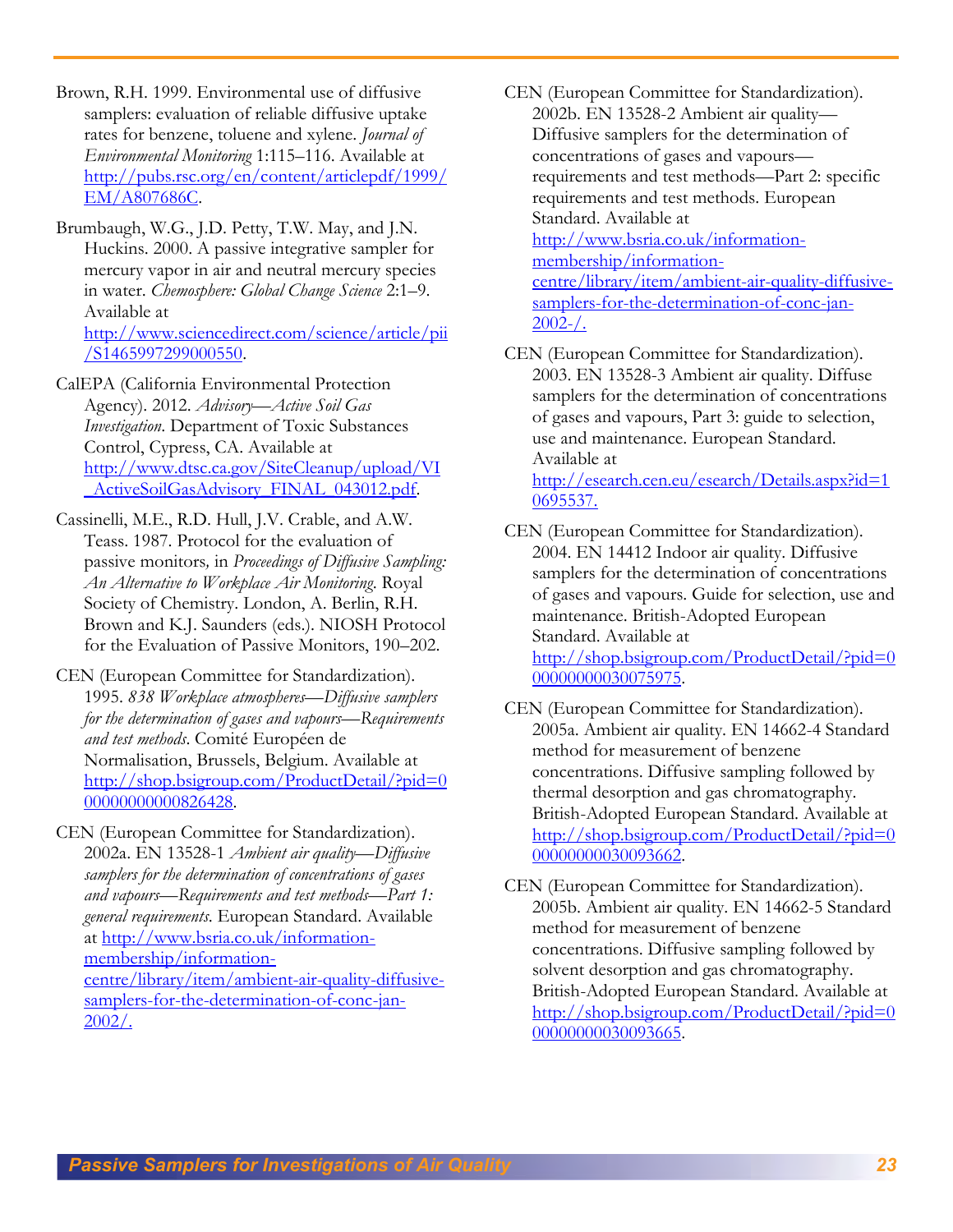Cocheo, C., C. Boaretto, D. Pagani, F. Quaglio, P. Sacco, L. Zaratin, and D. Cottica. 2009. Field evaluation of thermal and chemical desorption BTEX radial diffusive sampler Radiello® compared with active (pumped) samplers for ambient air measurements. *Journal of Environmental Monitoring* 11:297–306. Available at [http://www.ncbi.nlm.nih.gov/pubmed/](http://www.ncbi.nlm.nih.gov/pubmed/%2019212585)  [19212585.](http://www.ncbi.nlm.nih.gov/pubmed/%2019212585)

Crump, D., P. Harrison, and C. Walton. 2011. *Aircraft Cabin Air Sampling Study: Part 1 of the Final Report*. Cranfield University Institute of Environment and Health, Bedfordshire, UK. Available at [https://dspace.lib.cranfield.ac.uk/bitstream/1826](https://dspace.lib.cranfield.ac.uk/bitstream/1826/5305/1/AircraftCabinAirSamplingStudyPart1FinalReport%2020110420.pdf) [/5305/1/AircraftCabin](https://dspace.lib.cranfield.ac.uk/bitstream/1826/5305/1/AircraftCabinAirSamplingStudyPart1FinalReport%2020110420.pdf)  [AirSamplingStudyPart1FinalReport%2020110420.](https://dspace.lib.cranfield.ac.uk/bitstream/1826/5305/1/AircraftCabinAirSamplingStudyPart1FinalReport%2020110420.pdf) [pdf.](https://dspace.lib.cranfield.ac.uk/bitstream/1826/5305/1/AircraftCabinAirSamplingStudyPart1FinalReport%2020110420.pdf)

Daughtrey, E.H., K.D. Oliver, H.H. Jacumin, and W.A. McClenny. 2004. Supplement to EPA Compendium Method TO-15—reduction of method detection limits to meet vapor intrusion monitoring needs. Presented at Symposium on Air Quality Measurement Methods and Technology, Research Triangle Park, NC. April 20–22. Available at [http://www.epa.gov/ttnamti1/files/ambient/airt](http://www.epa.gov/ttnamti1/files/ambient/airtox/TO-15-Supplement.pdf) [ox/TO-15-Supplement.pdf](http://www.epa.gov/ttnamti1/files/ambient/airtox/TO-15-Supplement.pdf)

Dietz, R.N., and E.A. Cote. 1982. Air infiltration measurements in a home using a convenient perfluorocarbon tracer technique. *Environment International* 8:419–433. Available at [http://www.ecd.bnl.gov/pubs/BNL30797.pdf.](http://www.ecd.bnl.gov/pubs/BNL30797.pdf)

ESTCP (Environmental Security Technology Certification Program). In press. *Development of More Cost-Effective Methods for Long-Term Monitoring of Subsurface Vapor Intrusion to Indoor Air Using Quantitative Passive Diffusive-Adsorptive Sampling Techniques*. ESTCP ER-0830. Washington, DC.

Feigley, C.E. and B.M. Lee. 1988. Determination of sampling rates of passive samplers for organic vapors based on estimated diffusion coefficients. *American Industrial Hygiene Association* 49(5):266– 269. Available at [http://www.tandfonline.com/doi/abs/10.1080/](http://www.tandfonline.com/doi/abs/10.1080/15298668891379729?journalCode=aiha20#preview) 

[15298668891379729?journalCode=aiha20#previe](http://www.tandfonline.com/doi/abs/10.1080/15298668891379729?journalCode=aiha20#preview) [w.](http://www.tandfonline.com/doi/abs/10.1080/15298668891379729?journalCode=aiha20#preview)

Gordon, S.M., P.J. Callahan, M.G. Nishioka, M.C. Brinkman, M.K. O'Rourke, M.D. Lebowitz, and D.J. Moschandreas. 1999. Residential environmental measurements in the National Human Exposure Assessment Survey (NHEXAS) pilot study in Arizona: preliminary results for pesticides and VOCs. *Journal of Exposure Analysis and Environmental Epidemiology* 9(5):456–70. Available at [http://www.nchh.org/Portals/0/Contents/](http://www.nchh.org/Portals/0/Contents/%20Article0173.pdf)  [Article0173.pdf.](http://www.nchh.org/Portals/0/Contents/%20Article0173.pdf)

Górecki, T., and J. Namieśnik. 2002. Passive sampling. *Trends in Analytical Chemistry* 21(4):276– 291. Available at [http://www.sciencedirect.com/science/article/](http://www.sciencedirect.com/science/article/%20pii/S0165993602004077)  [pii/S0165993602004077.](http://www.sciencedirect.com/science/article/%20pii/S0165993602004077)

Guild, L.V., K.H. Myrmel, G. Myers, and D.F. Dietrich. 1992. Bi-level passive monitor validation: a reliable way of assuring sampling accuracy for a larger number of related chemical hazards. *Applied Occupational Environmental Hygiene* 7(5):310–317. Available at: [http://www.tandfonline.com/doi/abs/10.1080/1](http://www.tandfonline.com/doi/abs/10.1080/1047322X.1992.10390161) [047322X.1992.10390161.](http://www.tandfonline.com/doi/abs/10.1080/1047322X.1992.10390161)

Harper, M. 2000. Sorbent trapping of volatile organic compounds from air. *Journal of Chromatography A* 885:29–151. Available at [http://www.sciencedirect.com/science/article/pii](http://www.sciencedirect.com/science/article/pii/S0021967300003630) [/S0021967300003630.](http://www.sciencedirect.com/science/article/pii/S0021967300003630)

Harper, M. and L.V. Guild. 1996. Experience in the use of the NIOSH diffusive sampler evaluation protocol. *American Industrial Hygiene Association Journal* 57(12):1115–1123. Available at [http://www.ncbi.nlm.nih.gov/pubmed/8976586.](http://www.ncbi.nlm.nih.gov/pubmed/8976586)

Hodny, J.W., J.E. Whetzel Jr., and H.S. Anderson II. 2009. Quantitative passive soil gas and air sampling in vapor intrusion investigations, in *Proceedings of Vapor Intrusion 2009*, Air & Waste Management Association, San Diego. January. Available at

[https://www.agisurveys.net/uploads/Quantitativ](https://www.agisurveys.net/uploads/Quantitative_Passive_Sampling_for_VI.pdf) [e\\_Passive\\_Sampling\\_for\\_VI.pdf.](https://www.agisurveys.net/uploads/Quantitative_Passive_Sampling_for_VI.pdf)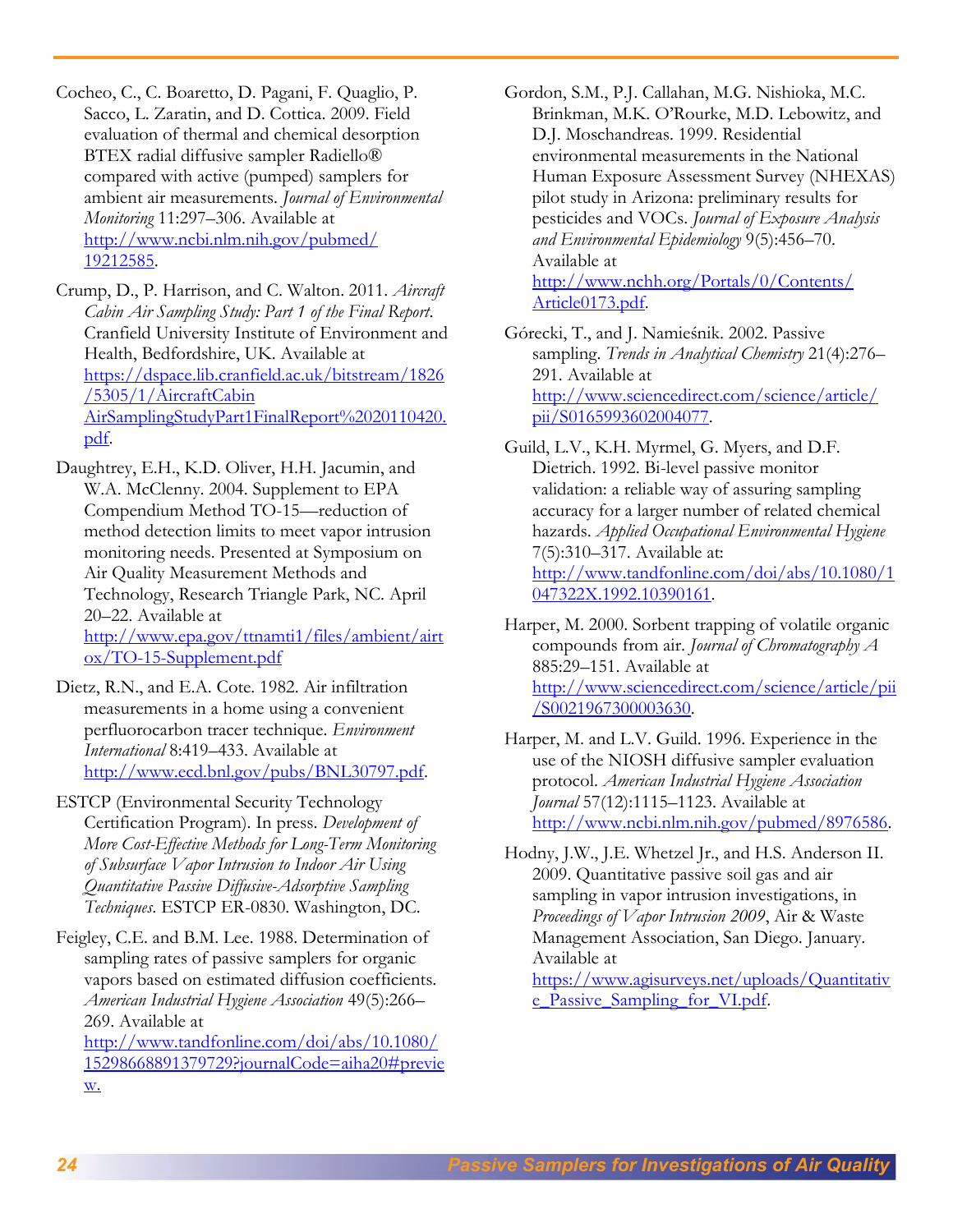ISO (International Standards Organization). 2000. ISO 16200-2 *Workplace Air Quality—Sampling and Analysis of Volatile Organic Compounds by Solvent Desorption/Gas Chromatography—Part 2: Diffusive Sampling Method*. International Standards Organization. Available at [http://www.iso.org/iso/catalogue\\_detail.htm?csn](http://www.iso.org/iso/catalogue_detail.htm?csnumber=30188) [umber=30188.](http://www.iso.org/iso/catalogue_detail.htm?csnumber=30188)

- ISO (International Standards Organization). 2003. ISO 16017-2:2003 *Indoor Ambient and Workplace Air—Sampling and Analysis of Volatile Compounds by Sorbent Tube/Thermal Desorption/Capillary Gas Chromatography—Part 2: Diffusive Sampling*. International Standards Organization. Available at [http://www.iso.org/iso/catalogue\\_detail.htm?csn](http://www.iso.org/iso/catalogue_detail.htm?csnumber=29195) [umber=29195.](http://www.iso.org/iso/catalogue_detail.htm?csnumber=29195)
- ISO (International Standards Organization). 2007. ISO 16000-5:2007 *Indoor Air—Part 5: Sampling Strategy for Volatile Organic Compounds (VOCs).*  International Standards Organization. Available at [http://www.iso.org/iso/catalogue\\_detail.htm?csn](http://www.iso.org/iso/catalogue_detail.htm?csnumber=37388) [umber=37388.](http://www.iso.org/iso/catalogue_detail.htm?csnumber=37388)

Jaward, F.M., N.J. Farrar, T. Harner, A.J. Sweetman, and K.C. Jones. 2004a. Passive air sampling of PCBs, PBDEs and organochlorine pesticides across Europe. *Environmental Science & Technology* 38(1):34–41. Available at [http://www.ncbi.nlm.nih.gov/pubmed/](http://www.ncbi.nlm.nih.gov/pubmed/14740714)  [14740714.](http://www.ncbi.nlm.nih.gov/pubmed/14740714)

- Jaward, F.M., N.J. Farrar, T. Harner, A.J. Sweetman, and K.C. Jones. 2004b. Passive air sampling of polycyclic aromatic hydrocarbons and polychlorinated naphthalenes across Europe. *Environmental Toxicology and Chemistry* 23(6):1355– 1364. Available at [http://onlinelibrary.wiley.com/doi/10.1897/03-](http://onlinelibrary.wiley.com/doi/10.1897/03-420/abstract) [420/abstract.](http://onlinelibrary.wiley.com/doi/10.1897/03-420/abstract)
- Jia, C., S. Batterman, and C. Godwin. 2007. Continuous, intermittent and passive sampling of airborne VOCs. *Journal of Environmental Monitoring* 9:1220–1230. Available at [http://pubs.rsc.org/en/content/articlelanding/2](http://pubs.rsc.org/en/content/articlelanding/2007/em/b708119g/unauth) [007/em/b708119g/unauth.](http://pubs.rsc.org/en/content/articlelanding/2007/em/b708119g/unauth)
- Johnson, B.J., and G.A. Dawson. 1999. Collection of formaldehyde from clean air for carbon isotopic analysis. *Environmental Science & Technology 24*(6):898–902. Available at [http://pubs.acs.org/doi/pdf/10.1021/es00076a0](http://pubs.acs.org/doi/pdf/10.1021/es00076a018) [18.](http://pubs.acs.org/doi/pdf/10.1021/es00076a018)
- Johnson, P.C., C. Holton, E.H. Luo, Y. Guo, P. Dahlen, K. Gorder, and E. Dettenmaier. 2013. Multi-year monitoring of a house over a dilute CHC plume: implications for pathway assessment using indoor air sampling and forced underpressurization tests. 22nd Annual International Conference on Soil, Water, Energy, and Air. Association of Environmental Health and Sciences (AEHS). San Diego. March. Available at [https://iavi.rti.org/WorkshopsAndConferences.c](https://iavi.rti.org/WorkshopsAndConferences.cfm?PageID=documentDetails&AttachID=588) [fm?PageID=documentDetails&AttachID=588.](https://iavi.rti.org/WorkshopsAndConferences.cfm?PageID=documentDetails&AttachID=588)

Johnson, R.L., R.B. Thoms, and J.S. Zogorski. 2003. Effects of daily precipitation and evapotranspiration patterns on flow and VOC transport to groundwater along a watershed flow path. *Environmental Science*  $\mathcal{C}^*$  Technology 37(21):4944–54. Available at [http://www.ncbi.nlm.nih.gov/pubmed/](http://www.ncbi.nlm.nih.gov/pubmed/14620822)  [14620822.](http://www.ncbi.nlm.nih.gov/pubmed/14620822)

- Johnston, J.E. 2013. Vapor intrusion across space and time: a pilot community study in San Antonio. Presented at EPA VI Workshop at 23rd Annual Conference on Soil, Water, Energy, and Air. Association of Environmental Health and Sciences (AEHS). March. Available at [https://iavi.rti.org/attachments/WorkshopsAnd](https://iavi.rti.org/attachments/WorkshopsAndConferences/08_Johnston_3-15-13.pdf) Conferences/08 Johnston 3-15-13.pdf,
- Johnston, J.E., and J.M. Gibson. 2013. Spatiotemporal variability of tetrachloroethylene in residential indoor air due to vapor intrusion: a longitudinal, community-based study. *Journal of Exposure Science and Environmental Epidemiology* April. Available at [http://www.nature.com/jes/journal/vaop/ncurr](http://www.nature.com/jes/journal/vaop/ncurrent/full/jes201313a.html) [ent/full/jes201313a.html.](http://www.nature.com/jes/journal/vaop/ncurrent/full/jes201313a.html)
- Langlois, E. 2008. GABIE and Perkin Elmer passive sampler performance under fluctuating concentration conditions. *The Annals of Occupational Hygiene* 52(4):239–247. Available at [http://annhyg.oxfordjournals.org/content/52/4/](http://annhyg.oxfordjournals.org/content/52/4/239.full.pdf) [239.full.pdf.](http://annhyg.oxfordjournals.org/content/52/4/239.full.pdf)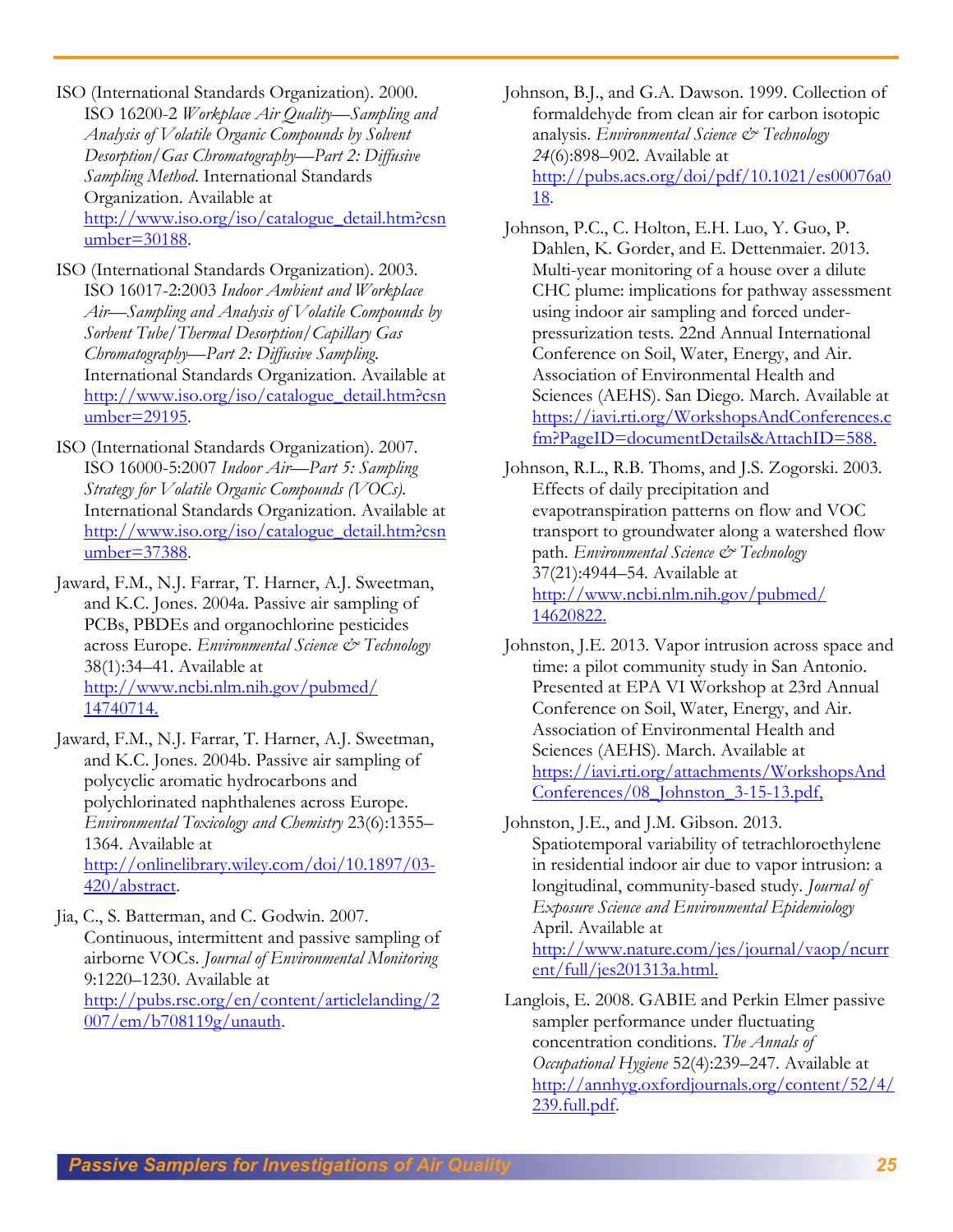Lewis, R. October 3, 2000. Responses by Dr. Robert Lewis, EPA to questions and comments regarding Method TO-13A. [http://www.epa.gov/ttnamti1/files/ambient/airt](http://www.epa.gov/ttnamti1/files/ambient/airtox/commentsto13.pdf) [ox/commentsto13.pdf.](http://www.epa.gov/ttnamti1/files/ambient/airtox/commentsto13.pdf)

Luo, E.H., C. Holton, Y. Guo, and P.C. Johnson. 2012. Field and modeling studies of indoor air source effects on subslab soil gas concentrations. Presented at 21st Annual International Conference on Soil, Water, Energy, and Air. Association of Environmental Health and Sciences (AEHS). San Diego, CA. March. Available at [https://iavi.rti.org/WorkshopsAndConferences.c](https://iavi.rti.org/WorkshopsAndConferences.cfm?PageID=documentDetails&AttachID=553)

[fm?PageID=documentDetails&AttachID=553.](https://iavi.rti.org/WorkshopsAndConferences.cfm?PageID=documentDetails&AttachID=553)

Lutes, C., B. Cosky, R. Uppencamp, L. Abreu, B. Schumacher, J. Zimmerman, R. Truesdale, S. Lin, H. Hayes, and B. Hartman. 2012. Short-term variability, radon tracer, and long-term passive sampler performance in the field. Invited presentation, EPA Workshop: *Recent Advances to Vapor Intrusion Application and Implementation* at the *22nd Annual International Conference on Soil, Water, Energy & Air.* Association of Environmental Health and Sciences (AEHS) San Diego, March. Available at

[https://iavi.rti.org/attachments/WorkshopsAnd](https://iavi.rti.org/attachments/WorkshopsAndConferences/10_Lutes_AFTERNOON_FINAL.pdf) [Conferences/10\\_Lutes\\_AFTERNOON\\_FINAL.](https://iavi.rti.org/attachments/WorkshopsAndConferences/10_Lutes_AFTERNOON_FINAL.pdf) [pdf.](https://iavi.rti.org/attachments/WorkshopsAndConferences/10_Lutes_AFTERNOON_FINAL.pdf)

Lutes, C.C., R. Uppencamp, H. Hayes, R. Mosley, and D. Greenwell. 2010. Long-term integrating samplers for indoor air and subslab soil gas at VI sites. Presented at AWMA Specialty Conference: Vapor Intrusion 2010, September 28–30. Chicago, IL. Available at

[http://events.awma.org/education/Posters/Final](http://events.awma.org/education/Posters/Final/Lutes_RadonPoster.pdf) [/Lutes\\_RadonPoster.pdf](http://events.awma.org/education/Posters/Final/Lutes_RadonPoster.pdf) or [http://events.awma.org/education/Final%20Pap](http://events.awma.org/education/Final%20Papers/7-Lutes.pdf) [ers/7-Lutes.pdf.](http://events.awma.org/education/Final%20Papers/7-Lutes.pdf)

MADEP (Massachusetts Department of

Environmental Protection). 2002. *Indoor Air Sampling and Evaluation Guide*. WSC POLICY #02- 430. Office of Research and Standards, Boston, MA. Available at [http://www.mass.gov/dep/cleanup/laws/02-](http://www.mass.gov/dep/cleanup/laws/02-430.pdf) [430.pdf.](http://www.mass.gov/dep/cleanup/laws/02-430.pdf)

May, W.J. 1989. Gas detection by diffusive samplers—theory and application to the Draeger range of samplers. *Annals of Occupational Hygiene* 33(1):69–78. Available at [http://annhyg.oxfordjournals.org/content/33/1/](http://annhyg.oxfordjournals.org/content/33/1/69.abstract) [69.abstract.](http://annhyg.oxfordjournals.org/content/33/1/69.abstract)

- McAlary, T.A., X. Wang, A. Unger, H. Groenevelt, and T. Górecki. 2014a. Quantitative passive soil vapor sampling for VOCs—Part 1: theory. *Environmental Science: Processes & Impacts* 16: 482–490. DOI:10:1039/C3EM00652B. Available at [http://xlink.rsc.org/?doi=C3EM00652B.](http://xlink.rsc.org/?doi=C3EM00652B)
- McAlary, T.A., H. Groenevelt, S. Seethapathy, P. Sacco, D. Crump, M. Tuday, B. Schumacher, H. Hayes, P. Johnson, and T. Górecki. 2014b. Quantitative passive soil vapor sampling for VOCs—Part 2: laboratory experiments. *Environ. Sci.: Processes Impacts* 16(3):491–500. doi: 10.1039/C3EM00128H: [http://xlink.rsc.org/?doi=C3EM00128H.](http://xlink.rsc.org/?doi=C3EM00128H)
- McAlary, T.A., H. Groenevelt, P. Nicholson, S. Seethapathy, P. Sacco, D. Crump, M. Tuday, H. Hayes, B. Schumacher, P. Johnson, T. Górecki, and I. Rivera Duarte. 2014c. Quantitative passive soil vapor sampling for VOCs—Part 3: field experiments. *Environ. Sci.: Processes Impacts* 16(3):501–510. DOI: 10.1039/C3EM00653K: [http://xlink.rsc.org/?doi=C3EM00653K.](http://xlink.rsc.org/?doi=C3EM00653K)
- MDHS (Methods for the Determination of Hazardous Substances). 1994. *Protocol for Assessing the Performance of a Diffusion Sampler.* MDHS 27. Volatile Organic Compounds in Air. Health and Safety Executive, Occupational Medicine and Hygiene Laboratory.

MDHS (Methods for the Determination of Hazardous Substances). 1995. *Laboratory Method Using Diffusion Solid Sorbent Tubes, Thermal Desorption and Gas Chromatography.* MDHS 80. Volatile Organic Compounds in Air. Health and Safety Executive, Occupational Medicine and Hygiene Laboratory. Available at [http://www.hse.gov.uk/pubns/mdhs/pdfs/mdh](http://www.hse.gov.uk/pubns/mdhs/pdfs/mdhs80.pdf) [s80.pdf.](http://www.hse.gov.uk/pubns/mdhs/pdfs/mdhs80.pdf)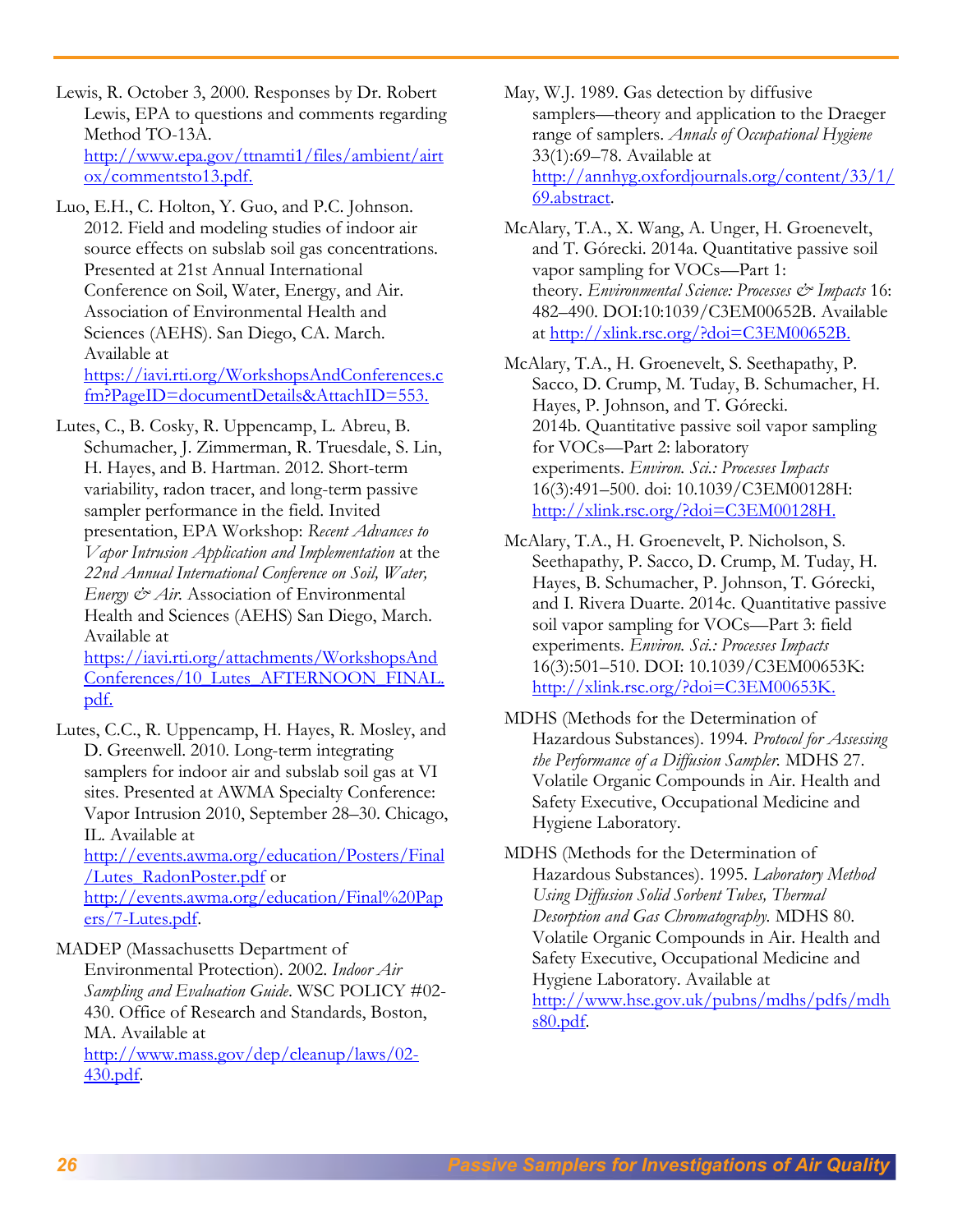MDHS (Methods for the Determination of Hazardous Substances). 1997. *Laboratory Method Using Diffusive Samplers, Solvent Desorption and Gas Chromatography.* MDHS 88. Volatile Organic Compounds in Air. Health and Safety Executive, Occupational Medicine and Hygiene Laboratory. December. Available at [http://www.hse.gov.uk/pubns/mdhs/pdfs/mdh](http://www.hse.gov.uk/pubns/mdhs/pdfs/mdhs88.pdf) [s88.pdf.](http://www.hse.gov.uk/pubns/mdhs/pdfs/mdhs88.pdf)

Mosley, R.B., D. Greenwell, A. Lee, K. Baylor, M. Plate, and C. Lutes. 2008. Use of integrated indoor radon and volatile organic compounds (VOCs) to distinguish soil sources from aboveground sources. Extended abstract and oral presentation. AWMA Symposium on Air Quality Measurement and Technology, Chapel Hill, NC. November 6.

Mukerjee, S., L.A. Smith, G.A. Norris, M.T. Morandi, M. Gonzales, C.A. Noble, L.M. Neas, and A.H. Ozkaynak. 2004. Field method comparison between passive air samplers and continuous monitors for VOCs and NO<sub>2</sub> in El Paso, Texas. *Journal of the Air & Waste Management Association* 54:307–319. Available at [http://www.ogawausa.com/pdfs/fieldmethod.](http://www.ogawausa.com/pdfs/fieldmethod.%20pdf)  [pdf.](http://www.ogawausa.com/pdfs/fieldmethod.%20pdf)

Namiesnik, J., T. Gorecki and E. Kozlowski. 1984. Passive dosimeters—an approach to atmospheric pollutants analysis. *The Science of the Total Environment* 38:225–258.

Odencrantz, J. E., and H. O'Neill. 2009. Passive to active tie-in for soil gas surveys: improved technique for source-area, spatial variability, remediation-monitoring, and vapor-intrusion assessment. *Remediation Journal* 19:71–83. Available at

[http://onlinelibrary.wiley.com/doi/10.1002/rem.](http://onlinelibrary.wiley.com/doi/10.1002/rem.20204/abstract) [20204/abstract.](http://onlinelibrary.wiley.com/doi/10.1002/rem.20204/abstract)

Odencrantz, J.E., H. O'Neill, S.J. Steinmacher, J.D. Case, and P.C. Johnson. 2008. Residential vapor intrusion evaluation: long duration passive sampling vs. short duration active sampling. *Remediation Journal* 18(4):49–54. Available at [http://onlinelibrary.wiley.com/doi/10.1002/rem.](http://onlinelibrary.wiley.com/doi/10.1002/rem.20181/abstract) [20181/abstract.](http://onlinelibrary.wiley.com/doi/10.1002/rem.20181/abstract)

OSHA (Occupational Safety and Health Administration). 2003. Performance of SKC Ultra Passive Sampler Containing Carboxen 1016, Carbotrap Z, or Chromosorb 106 When Challenged with a Mixture Containing Twenty of OSHA SLTC's Top Solvent Analytes. Methods Development Team, Industrial Hygiene Chemistry Division, Salt Lake Technical Center. Salt Lake City, UT. Available at [http://www.osha.gov/dts/sltc/methods/studies/](http://www.osha.gov/dts/sltc/methods/studies/chrom_106_ultra/chrom_106_ultra.html) chrom 106 ultra/chrom 106 ultra.html.

OSHA (Occupational Safety and Health Administration). 2008. Personal Sampling for Air Contaminants. Chapter 1 of Section 2 of the *OSHA Technical Manual (OTM)*. Directive Number: TED 01-00-015 [TED 1-0.15A]. OSHA, Department of Labor, Washington, DC. Available at [http://www.osha.gov/dts/osta/otm/otm\\_ii/otm](http://www.osha.gov/dts/osta/otm/otm_ii/otm_ii_1.html#organic_vapors_gases) [\\_ii\\_1.html#organic\\_vapors\\_gases.](http://www.osha.gov/dts/osta/otm/otm_ii/otm_ii_1.html#organic_vapors_gases)

Oury, B., F. Lhuillier, J. Protois, and Y. Moréle. 2006. Behavior of the GABIE, 3M3500, PerkinElmer Tenax TA, and RADIELLO 145 diffusive samplers exposed over a long time to a low concentration of VOCs. *Journal of Occupational and Environmental Hygiene.* 547–557. Available at [http://www.ncbi.nlm.nih.gov/pubmed/](http://www.ncbi.nlm.nih.gov/pubmed/%2016908455)  [16908455.](http://www.ncbi.nlm.nih.gov/pubmed/%2016908455)

Palmes, E.D. and A.F. Gunnison. 1973. Personal monitoring device for gaseous contaminants. *American Industrial Hygiene Association Journal* 34:78– 81. Available at [http://www.tandfonline.com/doi/abs/10.1080/0](http://www.tandfonline.com/doi/abs/10.1080/0002889738506810#.UbHwzfnVApk) [002889738506810#.UbHwzfnVApk.](http://www.tandfonline.com/doi/abs/10.1080/0002889738506810#.UbHwzfnVApk)

Pearson, C. 2005. Interlaboratory comparison of ambient air samples. Presented at National Air Monitoring Strategy Information: QA National Meeting, San Diego, CA, April 11–14. Available at [http://www.epa.gov/ttnamti1/files/ambient/mo](http://www.epa.gov/ttnamti1/files/ambient/monitorstrat/pearson.pdf) [nitorstrat/pearson.pdf.](http://www.epa.gov/ttnamti1/files/ambient/monitorstrat/pearson.pdf)

Radiello. 2013. *Radiello Manual: Volatile organic compounds (VOCs) chemically desorbed with CS22.* Supelco Edition, Sigma-Aldrich, Bellefonte, PA. Available at

[http://www.sigmaaldrich.com/content/dam/sig](http://www.sigmaaldrich.com/content/dam/sigma-aldrich/docs/Supelco/Application_Notes/%20radiello_d1_d6.pdf) [ma-aldrich/docs/Supelco/Application\\_Notes/](http://www.sigmaaldrich.com/content/dam/sigma-aldrich/docs/Supelco/Application_Notes/%20radiello_d1_d6.pdf)  [radiello\\_d1\\_d6.pdf.](http://www.sigmaaldrich.com/content/dam/sigma-aldrich/docs/Supelco/Application_Notes/%20radiello_d1_d6.pdf)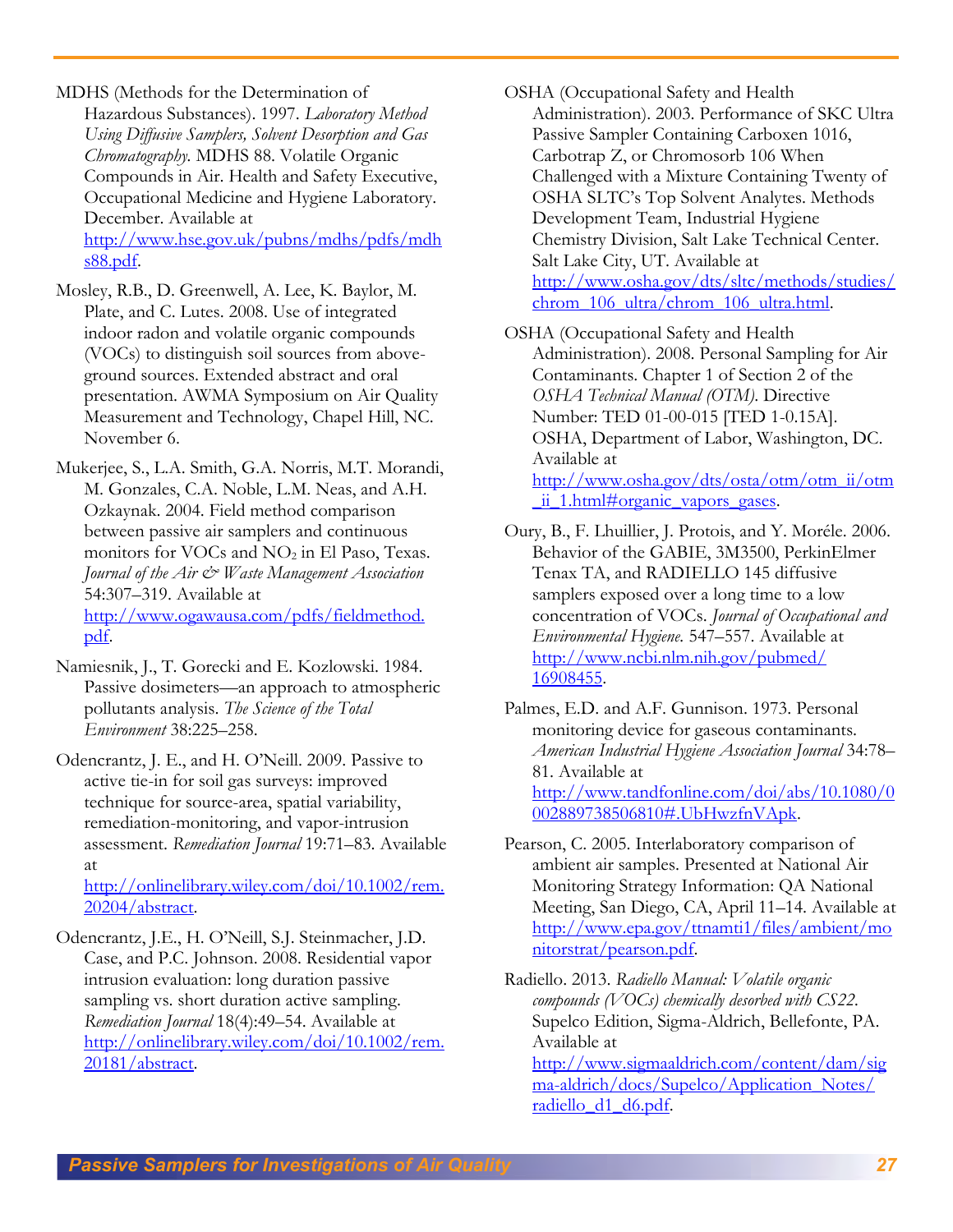Schuver, H.J., 2013. Radon as a tracer & risk driving co-contaminant in chemical vapor intrusion. Presented at Remediation Technology (RemTEC) 2013 Summit, Vapor Intrusion: Characterization, Attenuation and Mitigation Session, Westminster, CO, March 6.

Schuver, H.J., and R.B. Mosley. 2009. Investigating vapor intrusion with confidence & efficiency (some observations from indoor air-based radon intrusion studies). Keynote presentation, Air and Waste Management Association Vapor Intrusion Specialty Conference, November 27–30, San Diego.

Seethapathy, S. and T. Górecki. 2010a.

Polydimethylsiloxane-based permeation passive air sampler. Part I: calibration constants and their relation to retention indices of the analytes. *Journal of Chromatography A* 1218(1):143–55. Available at [http://www.ncbi.nlm.nih.gov/pubmed/](http://www.ncbi.nlm.nih.gov/pubmed/%2021112594)  [21112594.](http://www.ncbi.nlm.nih.gov/pubmed/%2021112594)

Seethapathy, S. and T. Górecki. 2010b. Polydimethylsiloxane-based permeation passive air sampler. Part II: effect of temperature and humidity on the calibration constants. *Journal of Chromatography A* 1217(50):7907–13. Available at [http://www.ncbi.nlm.nih.gov/pubmed/](http://www.ncbi.nlm.nih.gov/pubmed/%2021067763)  [21067763.](http://www.ncbi.nlm.nih.gov/pubmed/%2021067763)

Seethapathy, S., T. Górecki, and X. Li. 2008. Passive sampling in environmental analysis—review. *Journal of Chromatography A* 1184:234–253. Available at [http://www.ncbi.nlm.nih.gov/pubmed/](http://www.ncbi.nlm.nih.gov/pubmed/%2017719053)  [17719053.](http://www.ncbi.nlm.nih.gov/pubmed/%2017719053)

SKC. 2004. *EPA IP-6 Method Update*. SKC Publication 1661 Rev 1001. SKC Inc., Eighty Four, PA. Available at [http://www.skcinc.com/instructions/IP6A.pdf.](http://www.skcinc.com/instructions/IP6A.pdf)

SKC. 2008. *Measuring Sub-ppb Levels of VOCs in Indoor Air A Performance Comparison of Diffusive Samplers and Canisters*. SKC Technical Note Publication 1720 Rev 1208. SKC Inc., Eighty Four, PA. Available at

[http://www.skcinc.com/instructions/1720.pdf.](http://www.skcinc.com/instructions/1720.pdf)

Steck, D. 2013. Related evidence from radon VI studies from buildings across the U.S and the world. Presented at 22nd Annual International Conference on Soil, Water, Energy & Air. Association of Environmental Health and Sciences (AEHS), San Diego, March 2013. Available at [https://iavi.rti.org/attachments/WorkshopsAnd](https://iavi.rti.org/attachments/WorkshopsAndConferences/11_Steck_3-16-13.pdf) [Conferences/11\\_Steck\\_3-16-13.pdf.](https://iavi.rti.org/attachments/WorkshopsAndConferences/11_Steck_3-16-13.pdf)

Sweitzer, T., M. Schuchardt, and M. Caudill. 2006. Case study: diffusion tube (passive) sampling of air toxics across the Chicago urbanized area. Presented at U.S. EPA 2006 National Air Monitoring Conference, November 6–9, Las Vegas, NV. Available at [http://www.epa.gov/ttnamti1/files/2006confere](http://www.epa.gov/ttnamti1/files/2006conference/schuchardt.pdf) [nce/schuchardt.pdf.](http://www.epa.gov/ttnamti1/files/2006conference/schuchardt.pdf)

Thoma, E.D., M.C. Miller, K.C. Chung, N.L. Parsons, and B.C. Shine. 2011. Facility fence-line monitoring using passive samplers. *Journal of the Air & Waste Management Association* 61:834–842. Available at [http://www.tandfonline.com/doi/pdf/10.3155/](http://www.tandfonline.com/doi/pdf/10.3155/%201047-3289.61.8.834)  [1047-3289.61.8.834.](http://www.tandfonline.com/doi/pdf/10.3155/%201047-3289.61.8.834)

Tolnai, B., A. Gelencsér, C. Gál, and J. Hlavay. 2000. Evaluation of the reliability of diffusive sampling in environmental monitoring. *Analytica Chimica Acta* 408:117–122. Available at [http://www.sciencedirect.com/science/article/](http://www.sciencedirect.com/science/article/%20pii/S0003267099008788)  [pii/S0003267099008788.](http://www.sciencedirect.com/science/article/%20pii/S0003267099008788)

U.S. EPA (United States Environmental Protection Agency). 1989. *Method IP4-A Determination of Air Exchange Rate in Indoor Air*. Chapter IP-4 in *Compendium of Methods for Indoor Air*. EPA 600/4- 90/010. Office of Research and Development, Research Triangle Park, NC. April. Available at [http://www.arb.ca.gov/research/apr/reports/](http://www.arb.ca.gov/research/apr/reports/%20l3056a.pdf)  [l3056a.pdf.](http://www.arb.ca.gov/research/apr/reports/%20l3056a.pdf)

U.S. EPA (United States Environmental Protection Agency). 1990. *Compendium of Methods for the Determination of Air Pollutants in Indoor Air.*  EPA/600/4-90/010. Office of Research and Development, Research Triangle Park, NC. See especially Appendix C-2 "Procedure for Placement of Stationary Passive Samplers in Indoor Environments." Available at [http://nepis.epa.gov/Exe/ZyPURL.cgi?Dockey=](http://nepis.epa.gov/Exe/ZyPURL.cgi?Dockey=P1004G22.txt) [P1004G22.txt.](http://nepis.epa.gov/Exe/ZyPURL.cgi?Dockey=P1004G22.txt)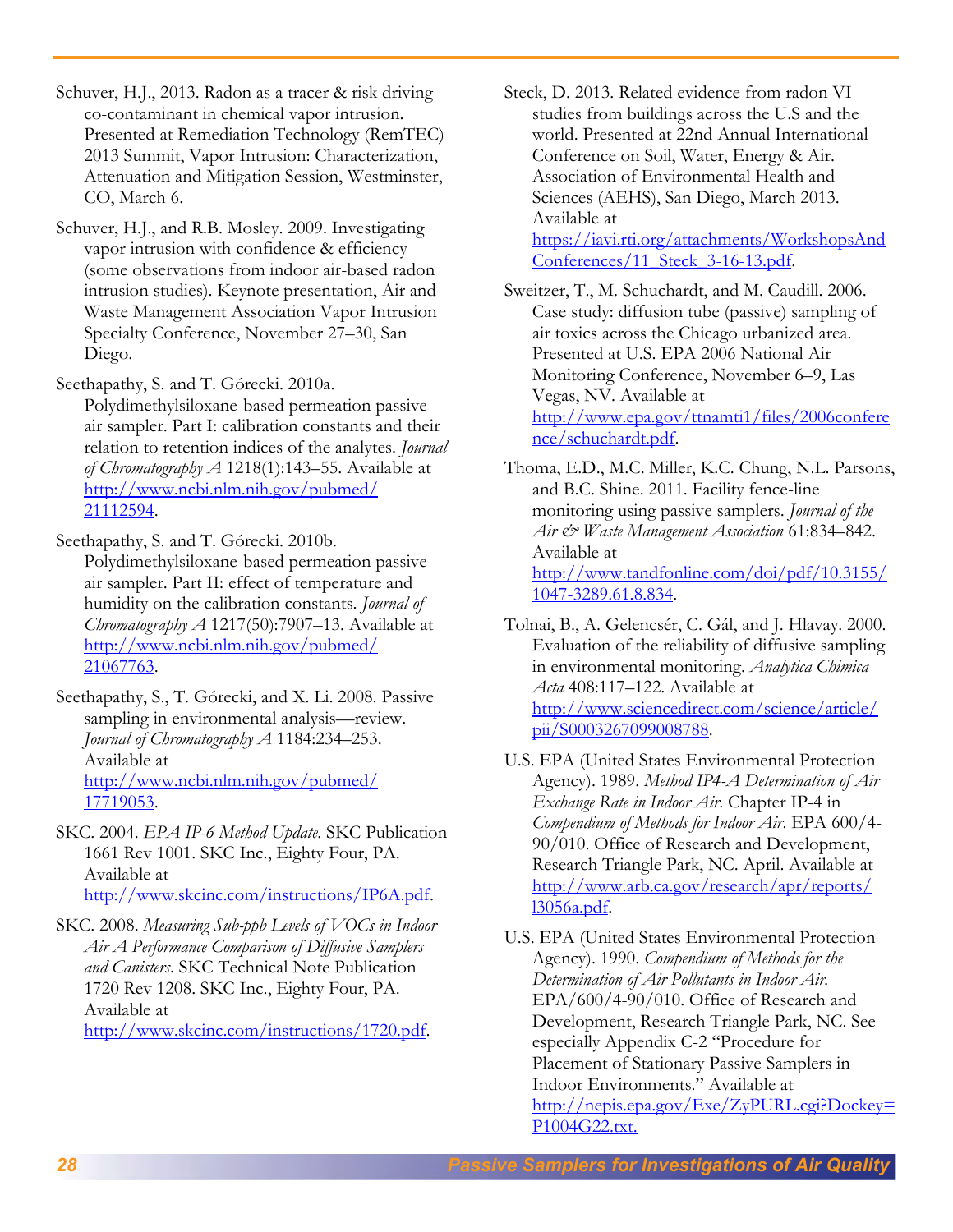- U.S. EPA (United States Environmental Protection Agency). 1992. *Indoor Radon and Radon Decay Product Measurement Device Protocols*. Office of Air and Radiation. Available at [http://www.epa.gov/radon/pubs/devprot1.html.](http://www.epa.gov/radon/pubs/devprot1.html)
- U.S. EPA (United States Environmental Protection Agency). 1993. *Radon Reduction Techniques for Existing Detached Houses Technical Guidance (Third Edition) for Active Soil Depressurization Systems*. EPA/625/R-93/011. Office of Research and Development, Research Triangle Park, NC. Available at [http://www.ndhealth.gov/aq/iaq/Radon/detach](http://www.ndhealth.gov/aq/iaq/Radon/detached_houses.pdf)

[ed\\_houses.pdf.](http://www.ndhealth.gov/aq/iaq/Radon/detached_houses.pdf)

- U.S. EPA (United States Environmental Protection Agency). 1997. *National Human Exposure Assessment Survey (NHEXAS) Arizona Study Quality Systems and Implementation Plan for Human Exposure Assessment: Use of a Passive Sampling Device for the Collection of Airborne VOCs at Fixed Indoor and Outdoor Sites*. Standard Operating Procedure SOP-UA-F-12.0. Office of Research and Development, Research Triangle Park, NC. June. Available at [http://www.epa.gov/heds/23038doc.pdf.](http://www.epa.gov/heds/23038doc.pdf)
- U.S. EPA (United States Environmental Protection Agency). 1998. *Technical Guidance Document: Compliance Assurance Monitoring*, Chapter 4.0 Technical Reference for Monitoring Equipment and Instruments. Office of Air Quality Planning and Standards, Research Triangle Park, NC. August. Available at [http://www.epa.gov/ttn/emc/cam/sec4-5.pdf.](http://www.epa.gov/ttn/emc/cam/sec4-5.pdf)
- U.S. EPA (United States Environmental Protection Agency). 1999a. *Compendium of Methods for the Determination of Toxic Organic Compounds in Ambient Air*, 2nd Ed., Compendium Method TO-15, Determination of Volatile Organic Compounds (VOCs) in Air Collected in Specially-Prepared Canisters and Analyzed by Gas Chromatography/ Mass Spectrometry (GC/MS). PA/625/R-96/010b. Center for Environmental Research Information, Office of Research and Development, Cincinnati, OH. Available at [http://www.epa.gov/ttnamti1/files/ambient/airt](http://www.epa.gov/ttnamti1/files/ambient/airtox/to-15r.pdf) [ox/TO-15r.pdf.](http://www.epa.gov/ttnamti1/files/ambient/airtox/to-15r.pdf)
- U.S. EPA (United States Environmental Protection Agency). 1999b. *Compendium of Methods for the Determination of Toxic Organic Compounds in Ambient Air*, 2nd Ed., Compendium Method TO-17, Determination of Volatile Organic Compounds in Ambient Air Using Active Sampling onto Sorbent Tubes. EPA/625/R-96/010b. Available at [http://www.epa.gov/ttnamti1/files/ambient/airt](http://www.epa.gov/ttnamti1/files/ambient/airtox/to-17r.pdf)  $ox/TO-17r.pdf.$
- U.S. EPA (United States Environmental Protection Agency). 2003. *Determinative Chromatographic Separations.* SW-846 Method 8000C. Office of Solid Waste and Emergency Response, Washington, DC. Available at [http://www.epa.gov/osw/hazard/testmethods/p](http://www.epa.gov/osw/hazard/testmethods/pdfs/8000c_v3.pdf) [dfs/8000c\\_v3.pdf.](http://www.epa.gov/osw/hazard/testmethods/pdfs/8000c_v3.pdf)
- U.S. EPA (United States Environmental Protection Agency). 2009a. *Standard Operating Procedure for the Collection of Volatile Organic Compounds for the EPA School Air Toxics Program*. U.S. EPA Region 4, Science and Ecosystem Support Division, Athens, GA. August. Available at [http://www.epa.gov/ttnamti1/files/ambient/airt](http://www.epa.gov/ttnamti1/files/ambient/airtox/2009sat/SOPVOC.pdf) [ox/2009sat/SOPVOC.pdf.](http://www.epa.gov/ttnamti1/files/ambient/airtox/2009sat/SOPVOC.pdf)
- U.S. EPA (United States Environmental Protection Agency). 2009b. *Standard Operating Procedure for Measurement of Volatile Organic Compounds Using Canisters with Passive Air Sampling Kits*. U.S. EPA Region 4, Science and Ecosystem Support Division, Athens, GA. July. Available at [http://nepis.epa.gov/Exe/ZyPURL.cgi?Dockey=](http://nepis.epa.gov/Exe/ZyPURL.cgi?Dockey=P1006MM8.txt) [P1006MM8.txt.](http://nepis.epa.gov/Exe/ZyPURL.cgi?Dockey=P1006MM8.txt)
- U.S. EPA (United States Environmental Protection Agency). 2012. *Fluctuation of Indoor Radon and VOC Concentrations Due to Seasonal Variations*. EPA/600/R-12/673. National Exposure Research Laboratory, Las Vegas, NV. October. Available at [http://www.epa.gov/esd/cmb/pdf/EPA600-R-](http://www.epa.gov/esd/cmb/pdf/EPA600-R-09-073.pdf)[09-073.pdf.](http://www.epa.gov/esd/cmb/pdf/EPA600-R-09-073.pdf)
- U.S. Navy, SPAWAR Systems Center Pacific Division. 2013. *Improved Assessment Strategies for Vapor Intrusion Passive Samplers and Building Pressure Control*. Technical Report 2018. September.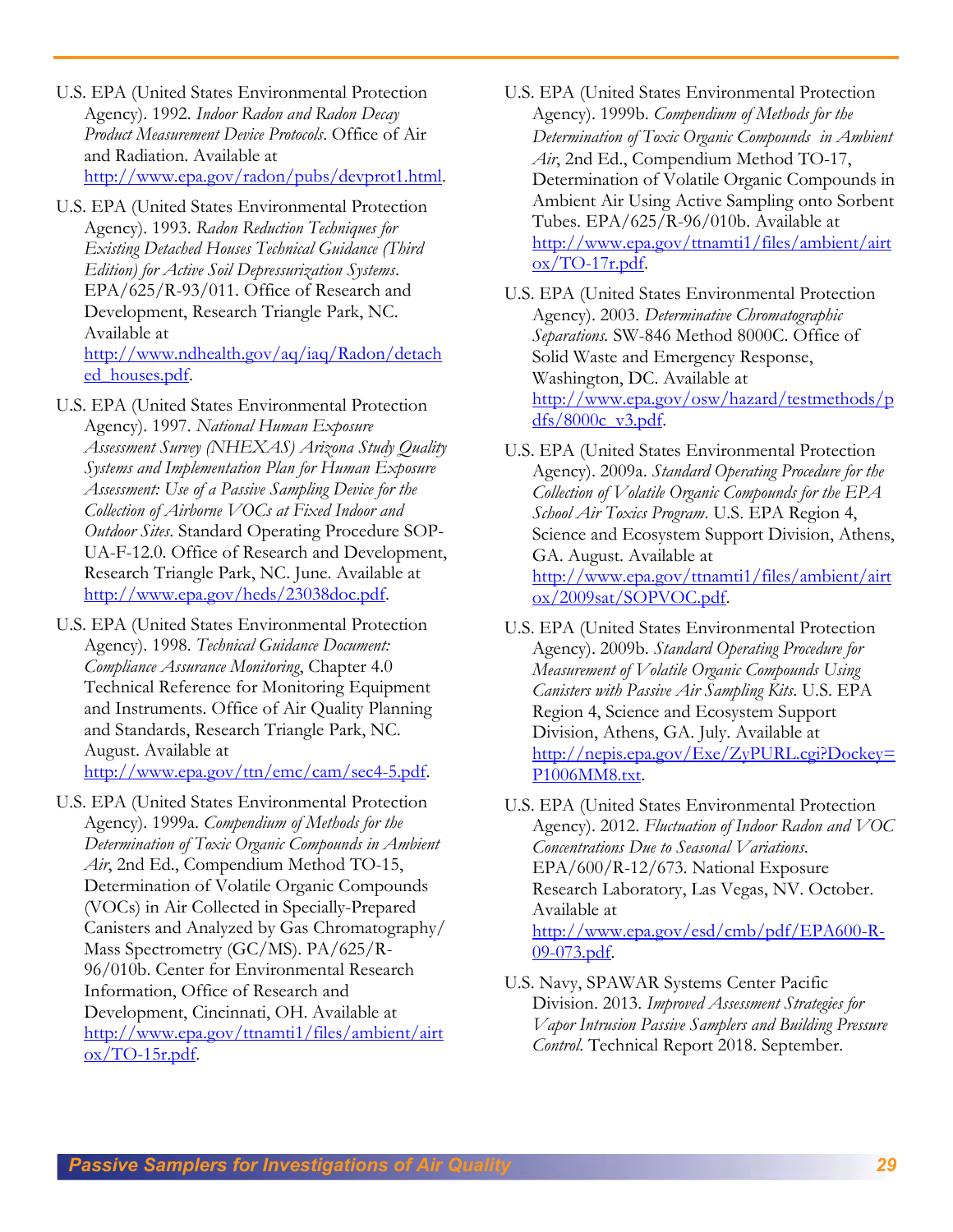Walgraeve, C., K. Demeestere, J. Dewulf, K. Van Huffel, and H. Van Langenhove. 2011. Diffusive sampling of 25 volatile organic compounds in indoor air: uptake rate determination and application in Flemish homes for the elderly. *Atmospheric Environment* 45: 5828–5836.

Wolfenden, E. 2010. Sorbent-based sampling methods for volatile and semi-volatile organic compounds in air. Part 1: sorbent-based air monitoring options. *Journal of Chromatography A* 1217(16):2674–2684. Available at [http://www.sciencedirect.com/science/article/pii](http://www.sciencedirect.com/science/article/pii/S0021967309018470) [/S0021967309018470#.](http://www.sciencedirect.com/science/article/pii/S0021967309018470)

- Yao, Y. 2007. Sources and occurrence of dacthal in the Canadian atmosphere. *Environmental Science & Technology* 41:688–694. Available at [http://www.ncbi.nlm.nih.gov/pubmed/](http://www.ncbi.nlm.nih.gov/pubmed/17328171)  [17328171.](http://www.ncbi.nlm.nih.gov/pubmed/17328171)
- Zabiegala, B., and J. Namieśnik. 2007. Use of permeation passive samplers in air monitoring. Chapter 4 in *Comprehensive Analytical Chemistry* 48:85–106.

Zencak, Z., J. Klanova, I. Holoubek, and Ö. Gustafsson. 2007. Source apportionment of atmospheric PAHs in the western Balkans by natural abundance radiocarbon analysis. *Environmental Science & Technology* 41(11):3850– 3855. Available at [http://www.ncbi.nlm.nih.gov/pubmed/](http://www.ncbi.nlm.nih.gov/pubmed/17612159)  [17612159.](http://www.ncbi.nlm.nih.gov/pubmed/17612159)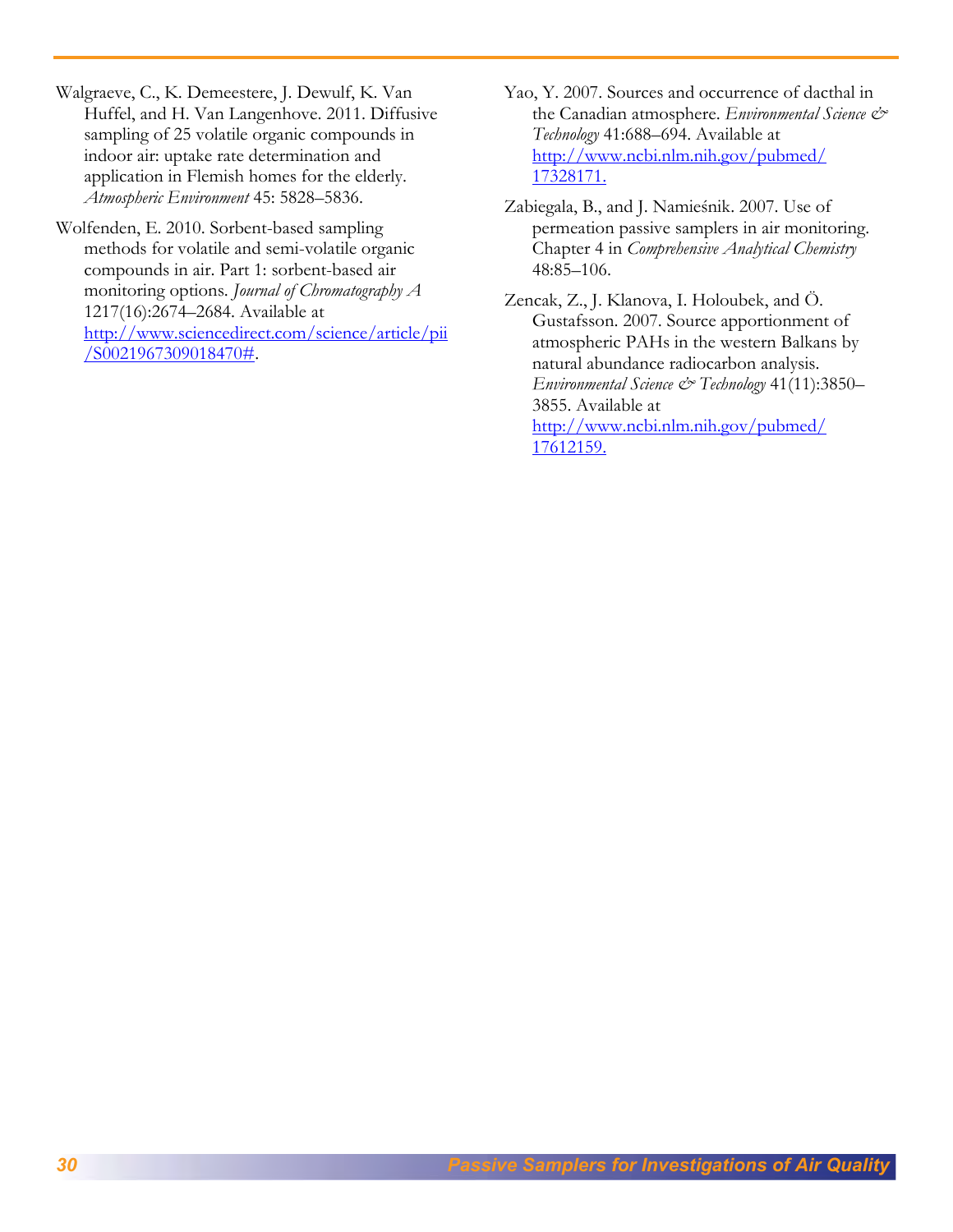# **APPENDIX A: RESEARCH ON PASSIVE SAMPLERS**

# **A.1 Introduction**

Passive samplers have been used extensively for industrial hygiene monitoring (ASTM, 2009a) and a variety of environmental sampling applications (Górecki and Namieśnik, 2002; Seethapathy et al., 2008), but the use of passive sampling for vapor intrusion (VI) investigations involves lower concentrations (ppb instead of ppm), a wider range of conditions (e.g., wind, temperature and humidity for outdoor air samples, which are important for assessing background vapor concentrations), and media that have been less extensively tested (e.g., soil gas monitoring). The application of passive samplers to conditions not normally encountered in industrial hygiene monitoring involves some uncertainties, particularly the accuracy of the uptake rate (Tolnai et al., 2000; Bohlin et al., 2007). To address these uncertainties, recent research has been conducted specifically to address the testing conditions relevant to VI investigations and compare passive sampler performance to methods (e.g., TO-15) that are considered more conventional for VI investigations.

# **A.2 ESTCP Passive Sampling Research**

The Department of Defense Environmental Security Technology Certification Program (ESTCP) and the U.S. Navy sponsored passive sampler testing that included laboratory tests in controlled chambers with a range of temperature, humidity, velocity, concentration, and duration for 10 VOCs spanning a range of properties (vapor pressure, solubility, Henry's Constant, and sorptive affinity), as well as field testing of indoor, outdoor, and soil gas samples (ESTCP, in press, ER0830). This laboratory showed that the uptake rates often change by statistically significant (5% level of significance) amounts in response to the factors tested in the chambers, but not in a consistent or readily predictable way for all combinations of different samplers and chemicals. The indoor air field testing showed that passive samplers can provide similar accuracy and precision

to Summa canisters and TO-15 up to a week's duration for many compound/sampler combinations; however, a low bias was typically observed when the product of the uptake rate and sample duration was greater than the safe sample volume for a particular chemical/sorbent combination, which appeared to be attributable to poor retention. Outdoor air field testing showed mostly results below the detection limit. A breakthrough was achieved in passive soil gas sampling because mathematical modeling and field sampling both showed that passive samplers can be used to quantify soil vapor concentrations provided the uptake rate of the sampler is less than the supply rate of vapors from the surrounding materials to avoid low bias from the starvation effect (McAlary et al., 2014a, 2014b, 2014c). This finding contradicts recent documents (ASTM, 2011a; CalEPA, 2012) that state that passive sampling cannot be used to quantify soil vapor concentrations.

# **A.3 U.S. EPA (2012) Passive Sampler Research**

U.S. EPA (2012) evaluated the performance of Radiello charcoal passive samplers for various VOCs at a range of sampling durations in a test house with chloroform and tetrachloroethene (PCE) VI in Indianapolis. Indoor air VOC concentrations during the test are provided in Table A-1 for chloroform and PCE along with trichloroethene (TCE) and petroleum-related chemicals that were predominantly from outdoor air. Radiello charcoal samplers were selected for the study because the high sampling rates of the radial style sampler provided good sensitivity at these concentrations for the weekly samples. Additionally, the charcoal sorbent cartridge was selected over the thermally desorbable cartridge because of its stronger retention characteristics for the target VOCs and its higher VOC loading capacity, both beneficial attributes for long-term sample exposure. Daily, 2-week, 4-week, 3-month, 6-month, and 1-year sample durations were compared against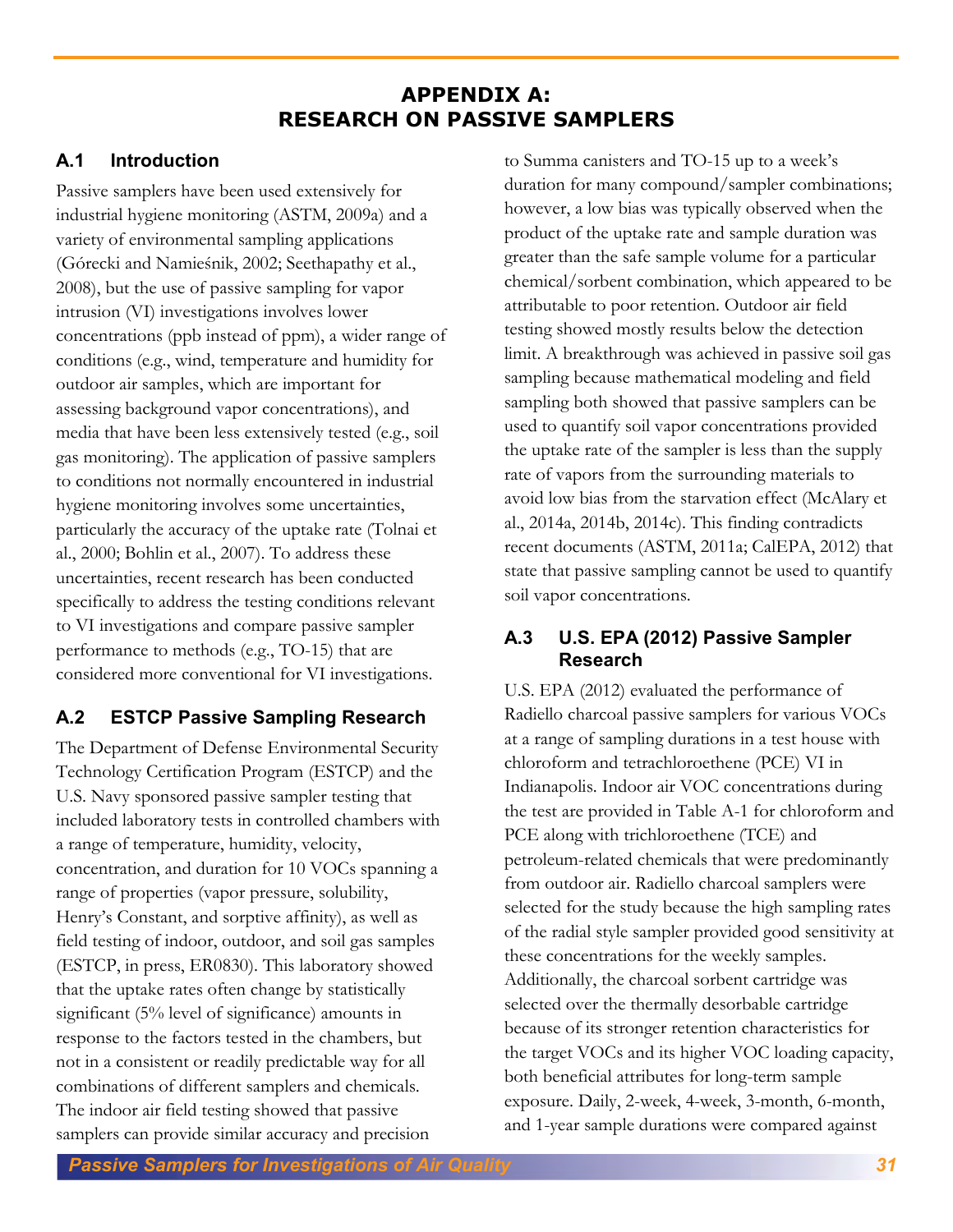concentrations for the same periods built up from weekly measurements, with an accuracy (percent bias) goal of  $\pm 30\%$ .

| <b>Compound</b> | Min. | <b>Mean</b> | Max. | <b>SD</b> |  |
|-----------------|------|-------------|------|-----------|--|
| <b>Benzene</b>  | 0.36 | 0.80        | 2.3  | 0.30      |  |
| Chloroform      | 0.06 | 0.33        | 4.0  | 0.42      |  |
| Hexane          | 0.23 | 0.68<br>2.6 |      | 0.38      |  |
| <b>PCE</b>      | 0.08 | 1.10        | 22.0 | 2.40      |  |
| <b>Toluene</b>  | 0.50 | 1.80        | 6.0  | 1.10      |  |
| TCE             | 0.01 | 0.12        | 2.7  | 0.26      |  |

**Table A-1.** VOC Concentration Ranges for U.S. EPA (2012) Based on 371 Weekly Radiellos

Table A-2 and Figure A-1 show the percent bias by duration and VOC detected in indoor air. Percent bias varied by chemical with a general increase with increasing VOC volatility and increasing sample duration. Toluene and PCE met the performance criteria for all durations tested, with mean biases well below 7% except for 21% for PCE at the 1-year sample duration. Hexane performed within bias limits for up to 3 months (with 23% bias), and TCE and benzene performed well up to 1 month (with 19% and 13% bias, respectively). Chloroform, the most volatile chemical tested, did not perform well for sample durations 1 month or longer. Percent biases were positive for all sampling durations significantly different from the 1-week measurements, indicating that the longer duration samples consistently underpredicted results built up from weekly samples, although in many cases this consistent bias was under 30%.

# **A.4 Research Comparing Passive Samplers with Other Methods**

Summa canister sampling using TO-15 (U.S. EPA, 1999a) is considered by many to be a "standard" for VI studies; therefore research comparing the performance of TO-15 to passive sampling methods is of interest in this document. With respect to TO-15, the method defines the single laboratory performance criterion for method TO-15 as a replicate precision within 25% and an audit accuracy "*within 30 percent for concentrations normally expected in contaminated ambient air*." In contrast, results of interlaboratory comparison tests with method TO-15 suggest that the standard for accuracy is not achieved in practice. A recent TO-15 interlaboratory comparison administered by the commercial standard company, ERA, found the following acceptance ranges for PCE results: 33% to 168% (for a July to September 2009 study) and 56% to 131% (for an October to November 2007 study) (Lutes et al., 2012).

In 2007, a TO-14/TO-15 study conducted by Scott Specialty Gasses noted that values for toluene reported by 12 labs varied from 51 to 290% (Lutes et al., 2012). In a study by Daugherty et al. (2004) comparing four laboratories, one under contract to EPA and three typically used by the Colorado Department of Health, the results for 1,1-DCE in one of the laboratories were more than double the results of the three remaining laboratories.

Results for an intercomparison of 10 laboratories have been presented by Pearson (2005) of the California Air Resources Board. This test was conducted with a real-world ambient air sample collected using a specially designed apparatus that allowed 14 Summa canisters to be sampled in parallel. The results show approximately a 2-times variation across the set of 10 labs for the compounds of interest to this project. It is also interesting to note that the apparent outlier labs were not the same for each compound.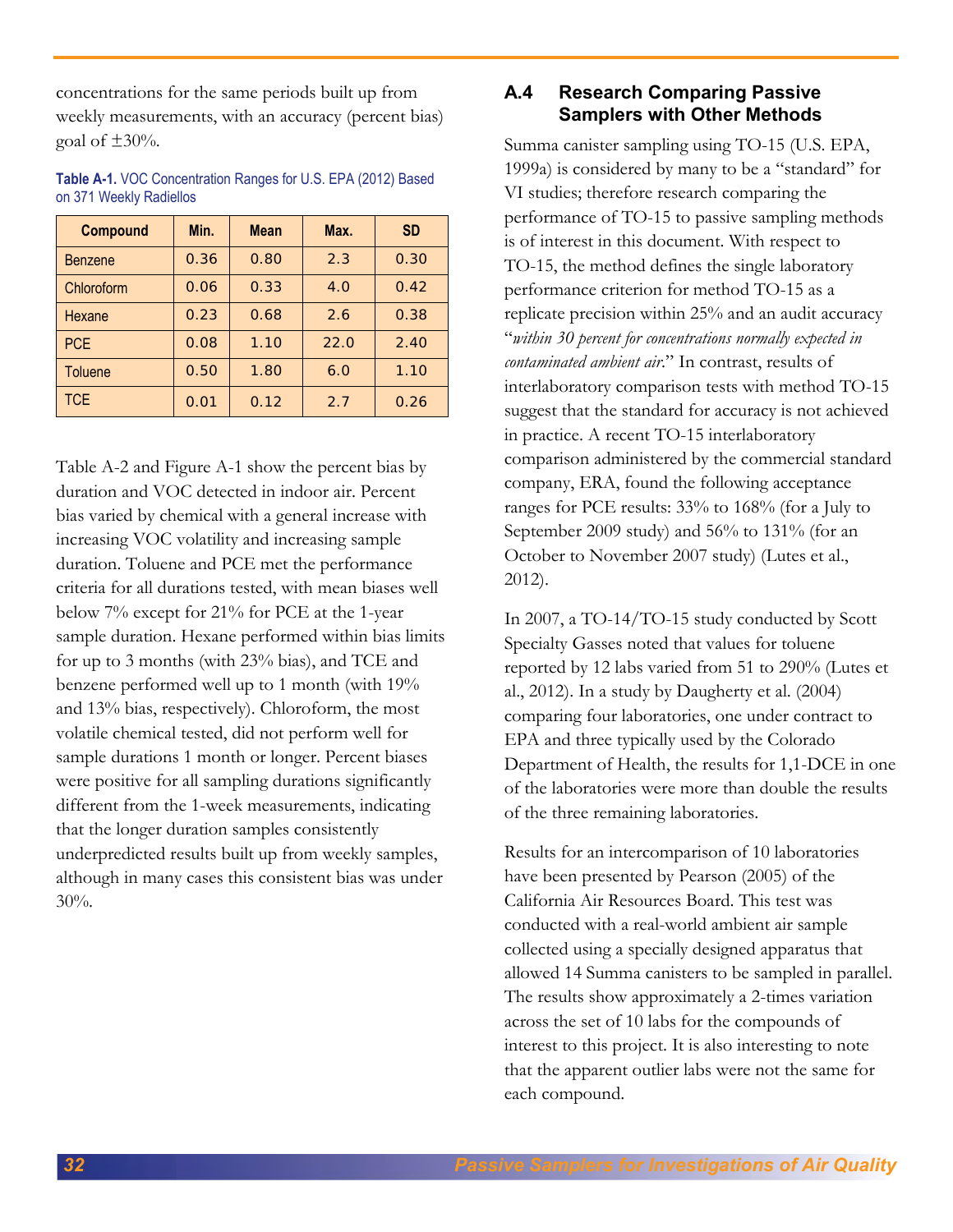|                | <b>Vapor Pressure</b> | Average Percent Bias (Standard Error) by Sample Duration and Chemical |              |          |             |            |
|----------------|-----------------------|-----------------------------------------------------------------------|--------------|----------|-------------|------------|
| <b>VOC</b>     | (mm Hg)               | 2 Week                                                                | 1 Month      | 3 Month  | 6 Month     | 1 Year     |
| Chloroform     | 197                   | 12(2.0)                                                               | 31(6.3)      | 88(23)   | 150(31)     | <b>NA</b>  |
| <b>Benzene</b> | 95                    | 8.0(1.9)                                                              | 13(3.0)      | 33(5.5)  | 40(5.5)     | <b>NA</b>  |
| TCE            | 69                    | 11(2.0)                                                               | 19(3.4)      | 34(6.7)  | 42(8.4)     | <b>NA</b>  |
| Hexane         | 151                   | 3.1(1.4)                                                              | 11(2.2)      | 23(3.7)  | 32(4.5)     | 67(2.4)    |
| <b>PCE</b>     | 19                    | $-0.10(0.84)$                                                         | $-0.50(1.2)$ | 5.9(2.0) | 2.9(3.3)    | 21(0.77)   |
| <b>Toluene</b> | 28                    | 0.40(0.84)                                                            | 0.0(1.2)     | 2.4(2.3) | $-4.8(3.1)$ | 0.80(0.05) |

#### **Table A-2.** Average Percent Bias from 1-Week Sample Results for Various Radiello Sample Durations (U.S. EPA, 2012)

Based on comparison with weekly results, positive numbers indicate negative bias (compared sampler underestimates concentration derived from weekly samples). Highlights indicate cases where average percent bias is ≥30.

Italics indicate statistically significant differences ( $P \le 0.05$ ) between weekly samples and tested durations.

NA—not enough data for analysis



**Figure A-1.** Percent bias of VOCs by sample duration (U.S. EPA, 2012)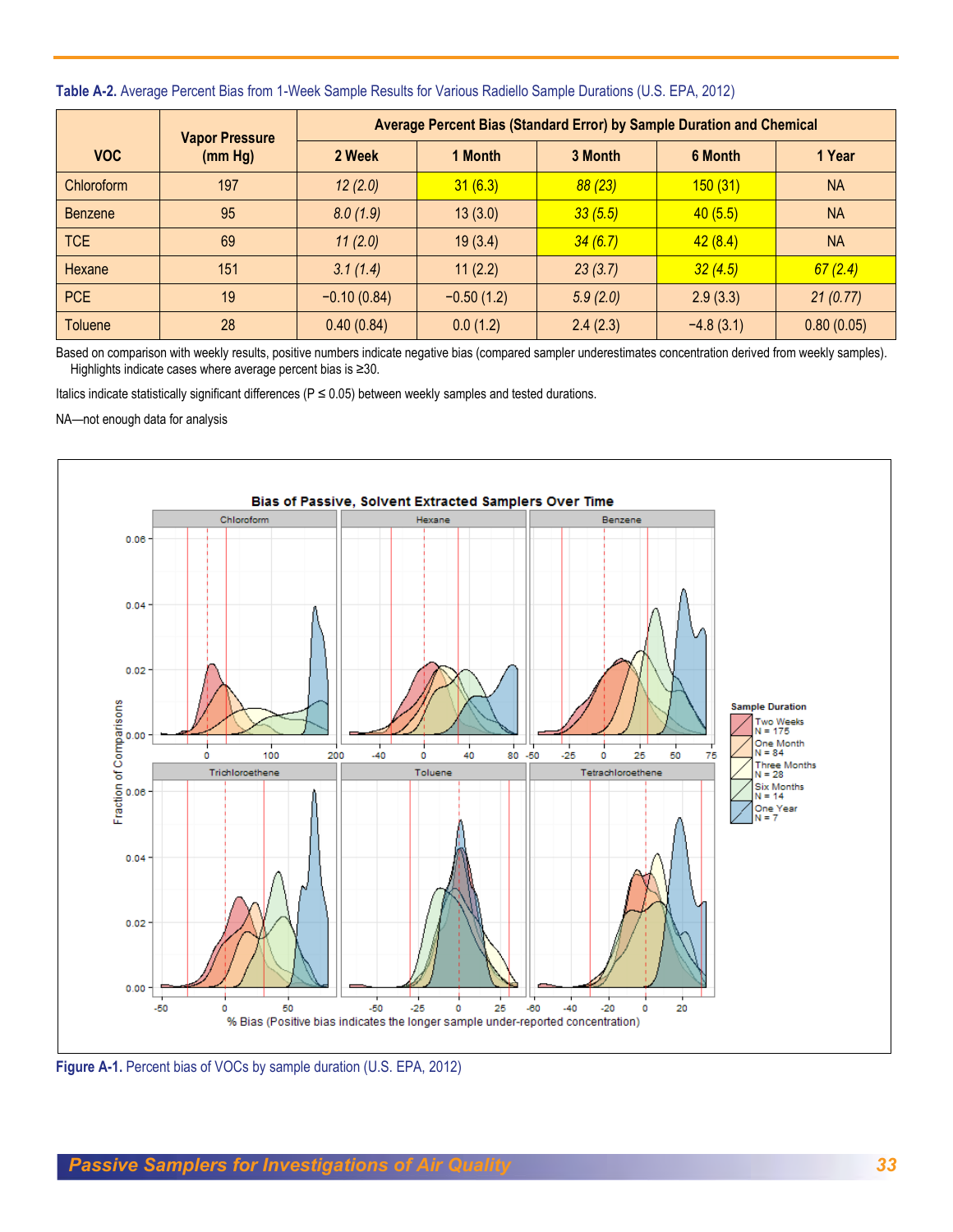Sweitzer et al. (2006) compared Perkin Elmer passive samplers to TO-15 and on-site GC in ambient sampling. Agreement for BTEX was within 30% of the Summa canister result. Odencrantz et al. (2008) reported comparison between tube-style passive samplers and found that the results were always within two times and that the tube-type samplers were generally lower than the TO-15. Lutes et al. (2010) reported two field studies comparing thermally and solvent extracted Radiello samplers with TO-15 samples collected at the beginning, middle, and end of 2-week-long passive sampling periods. The TO-15 results were generally slightly higher. Good agreement was found for chlorinated solvents and volatile aromatics but poor for polar compounds.

Thoma et al. (2011) compared Perkin-Elmer tubestyle samplers with reasonable agreement with an automated GC with  $r^2 = 0.86$  for benzene in ambient air. Allen et al. (2007) compared a tube-type passive sampler to an automated field GC and generally found good correlation and the passive concentrations averaging 55 to 90% of the GC values. Mukerjee (2004) compared a 3M OVM 3520 badge sampler with a field GC and found good agreement with the passive sampler 5 to 10% above the field GC values.

Because intermethod results can't be expected to compare better than interlaboratory variability of the single methods compared (general  $\pm$  30%), most of these TO-15 to passive and GC to passive comparisons are considered to be acceptable.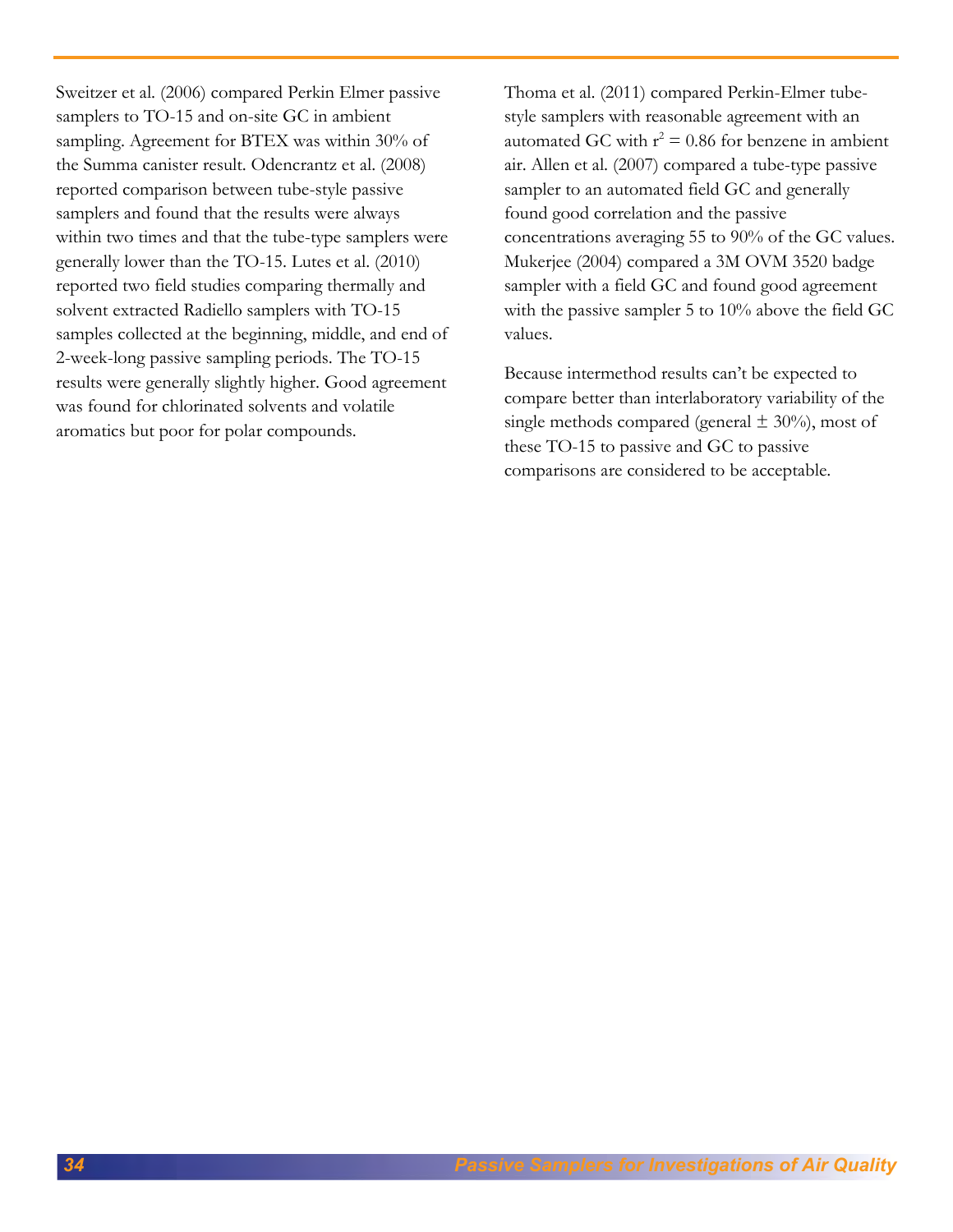# **APPENDIX B: AVAILABLE PASSIVE SAMPLING METHODS AND APPLICABILITY**

# **B.1 Introduction**

The purpose of this section is to provide an overview of the available international and U.S. methods and standards that may be less familiar to American vapor intrusion (VI) practitioners. International and European standard methods are available for passive sampling that are applicable to indoor air applications for VOCs at low concentrations. The ASTM also has developed passive sampler standard methods. EPA has written that the "*Use of ASTM and ISO*  (International Standards Organization) *standards in lieu of EPA methods is consistent with Public Law 104-113, which mandates that federal agencies use private consensus standards organizations whenever possible to develop standardized methods*" (Lewis, 2000) Note also that method TO-17 is largely developed from and cites United Kingdom (MDHS) methods.

# **B.2 International Methods and Standards**

The available international methods that may be pertinent to VI investigations include the following.

# *B.2.1 ISO<sup>3</sup> Method ISO 16017-2*

 $\overline{a}$ 

ISO 16017-2 (ISO, 2003) is applicable "*to a wide range of VOCs including hydrocarbons, halogenated hydrocarbons, esters, glycol ethers, ketones and alcohols … applicable to the measurement of airborne vapours of VOCs in a mass concentration range of approximately 0.002 mg/m<sup>3</sup> to 100 mg/m<sup>3</sup> individual organic for an exposure time of 8h or 0.3 µg/m<sup>3</sup> to 300 µg/m<sup>3</sup> individual organic for an exposure time of four weeks*." The method is designed for thermal desorption with GC/flame ionization detector (FID) "*or other suitable detector*" analysis. The method provides detailed directions for sampling and analysis. The method is primarily focused on tube-type geometries

3 ISO is a network of national standards bodies. For example, in the United States, ANSI, the American National Standards Institute, is a member.

and provides uptake rates for a number of single sorbents in tube-type samplers. However, the method is open to other sorbents: "*Equivalent products may be used if they can be shown to lead to the same result*." Tabulated QC data are provided for recoveries from spiked tubes, precision of analysis, and storage recovery for durations up to 11 months. The precision and accuracy estimates compare quite favorably with those of EPA air sampling methods with overall uncertainty being better than 30%. Table C1 in the standard provides a detailed cross reference between sorbent and suitable analytes.

# *B.2.2 European Standard<sup>4</sup> EN 14412 (2004)*

EN 14412 (CEN, 2004) provides guidelines for the selection, use, and maintenance of diffusive samplers used to "*analyse gaseous pollutants in indoor air including measurement and planning.*" It covers use of passive media both for indoor air quality sampling and as a personal sampler (defined as "*a device attached to a person that samples air in the breathing zone*"). The standard provides specific provisions for sampler deployment (location, etc.) that are discussed in Section 4 of this EIP and provides an annex table describing the characteristics of various tube, badge, and radial diffusion samplers for benzene and other VOCs as well as formaldehyde.

# *B.2.3 United Kingdom Method MDHS<sup>5</sup> 80*

MDHS 80 (MDHS, 1995) is designed for passive sampling and analysis for a wide variety of volatile organics (depending on the selected sorbent) and is primarily focused on tube-type samplers that are thermally desorbed. MDHS 80 is designed for concentrations from 1 to 1,000 mg/ $m<sup>3</sup>$  and relatively shorter exposure times of 30 min to 8 hours. The

 *Passive Samplers for Investigations of Air Quality 35*

<sup>4</sup> European standards are published by the European Committee for Standardization, an international nonprofit that works under a framework from the European Union.

<sup>5</sup> MDHS = Methods for the Determination of Hazardous Substances. Unlike the ISO and EN methods that must be purchased, the MDHS methods are available for free at [http://www.hse.gov.uk/pubns/mdhs/.](http://www.hse.gov.uk/pubns/mdhs/)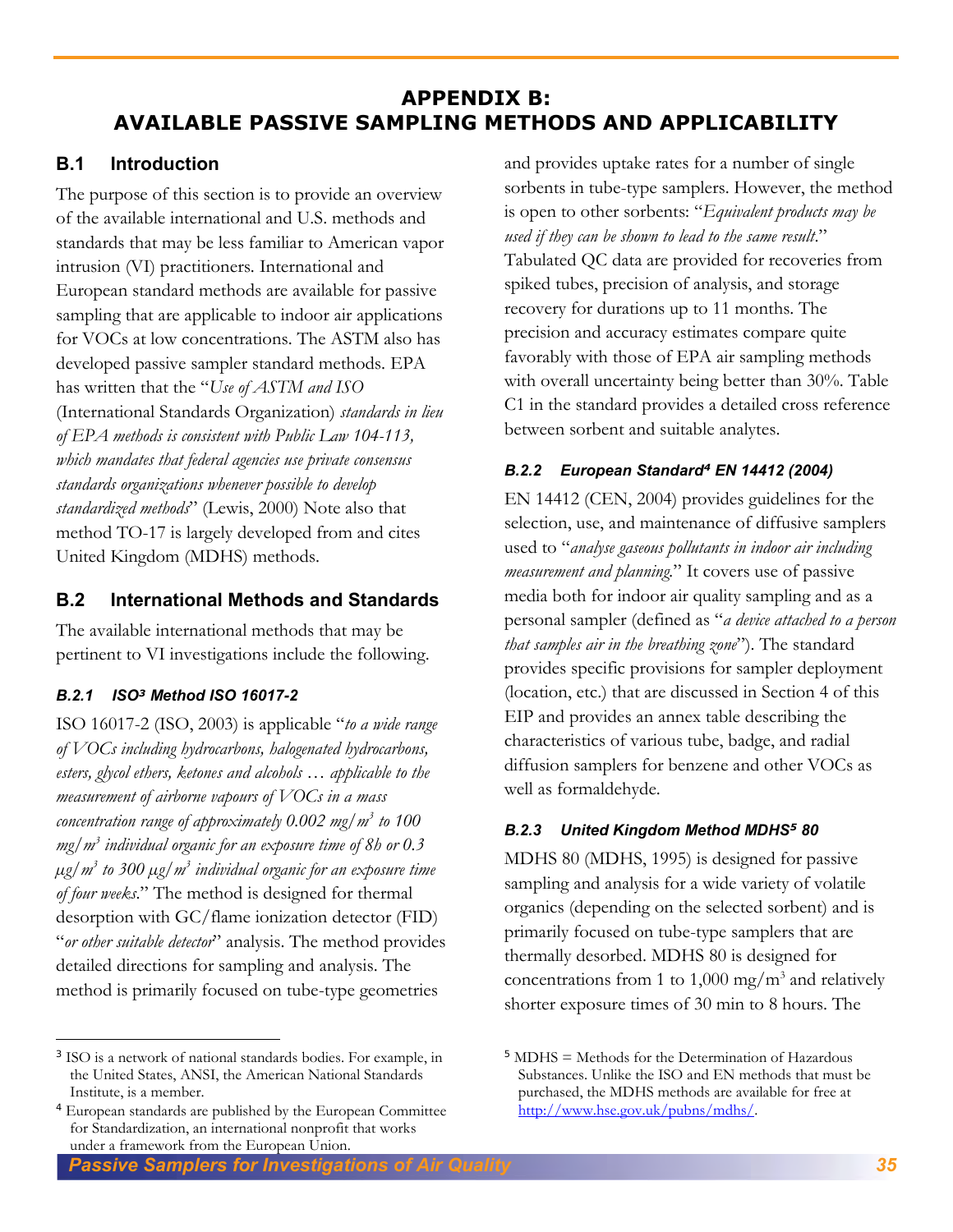method refers to published method validation with a Perkin-Elmer diffusive tube. They report a laboratory determination of precision of 12% for benzene, toluene, heptane, xylene, and decane. Storage stability to 11 months is reported. Diffusive uptake rates are provided for the Perkin-Elmer sorbent tubes for a variety of sorbents for 14 hydrocarbons, 19 halogenated hydrocarbons, 11 esters and ethers, and 11 other compounds. A temperature correction of the uptake rate is provided for benzene.

### *B.2.4 United Kingdom Method MDHS 88*

MDHS 88 (MDHS, 1997) is designed for diffusive sampling, followed by solvent extraction and gas chromatography analysis. The method does not specify one sampler geometry, referring instead to "*sorbent separated from ambient air by some form of diffusion resistance.*" The method mentions badge, tube, and radial geometries. Uptake rates are tabulated for four different major manufacturer samplers covering tube, badge, and radial geometries. Uptake rates for the tube and badge samplers are provided for 39 hydrocarbons, 39 halocarbons, 28 esters, 30 alcohols and glycol ethers, 20 ketones, 13 ethers, and 15 miscellaneous compounds. For the radial geometry uptake, rates are provided for 12 hydrocarbons, 6 halocarbons, 4 esters, 11 alcohols/glycol ethers, four ketones, 2 ethers, and one miscellaneous compound. Specific sampling instructions are provided for each of these four types of samplers. An extensive discussion of the various levels of quality for uptake rate determinations is provided. Carbon disulfide desorption is emphasized for nonpolar compounds, and a variety of solvents are discussed for polar compounds. Both GC-FID and GC-MS analytical methods are discussed.

# *B.2.5 European Standards EN13528*

EN13528 is a general standards designation comprising several standards documents. EN13528-1 (CEN, 2002a) is introductory material, primarily definitions of terms and DQOs that will be used in the other parts of EN 13528. The German standard DIN EN 13528-3 (CEN, 2003) has considerable

overlap in content with the other European standards discussed above. Tube, badge, and radial samplers are mentioned with both thermal desorption and solvent extraction. This document does, however, provide some useful additional guidance on outdoor sample placement and operator training. EN13528-2 (CEN, 2002b) focuses on ambient air but also is intended to be relevant to indoor air. This document includes procedures to qualify passive sampling devices based on laboratory or field tests. As such, it is not in and of itself a field sampling method. It notes: "*This standard can encourage the development of new types of diffusive sampler*" in that it provides procedures for sampler evaluation. Detailed instructions are included on how to evaluate passive sampler characteristics including desorption efficiency, effect of air velocity/sampler orientation, storage after sampling, shelf life before sampling, blank values, uncertainty, and uptake rate.

# *B.2.6 European Standards EN 14662-4, EN 14662-5*

EN 14662-4 (CEN, 2005a) is specific to benzene by diffusive sampling with thermal desorption analysis. The target concentration range is 0.5 to 50  $\mu$ g/m<sup>3</sup> with a typical sampling period of 14 days. Uptake rates are provided for three sorbents in tube-type geometries with varying exposure times and estimates of standard deviation in uptake rate. An extremely detailed uncertainty propagation analysis is developed in an appendix leading to a conclusion that the combined relative uncertainty, including both sampling and analysis, will be 6.7%. An interlaboratory comparison of five laboratories is provided using six different test atmospheres, including two derived from ambient air. The resulting interlaboratory uncertainty for these measurements ranged from 3.1 to 9.0%. It should be noted that these interlaboratory results are better than those commonly reported for Summa canister methods, which typically show a range of a factor of 2 to 5 between the minimum and maximum of the study acceptance window, or between the lowest and highest lab in the study (Lutes et al., 2012; Pearson, 2005, Daugherty et al., 2004). EN14662-5 (CEN, 2005b) is also specific to benzene but is relatively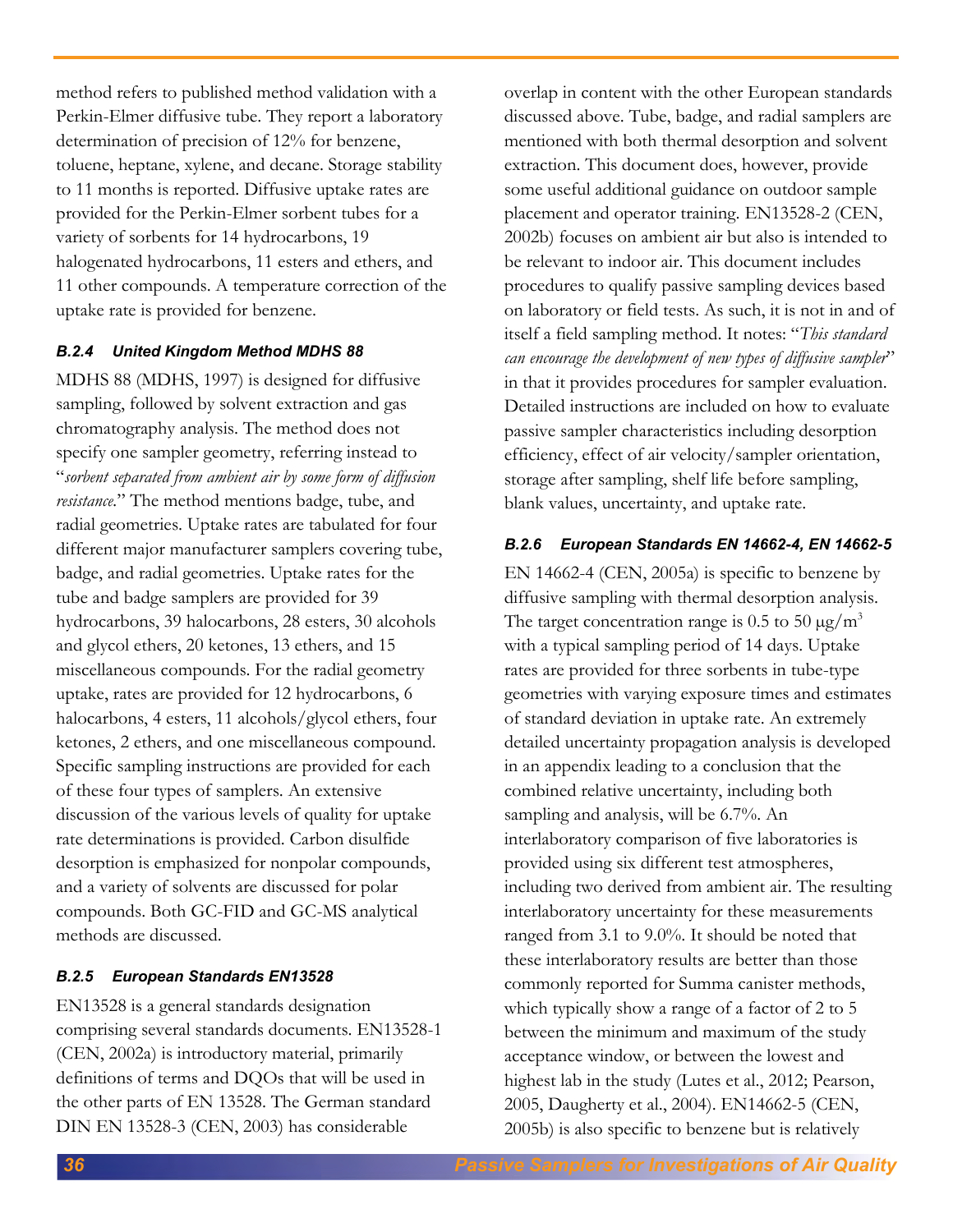unique among the EN methods in that it specifies a charcoal passive sampler with solvent desorption for longer-term sampling.

# **B.3 U.S. Methods and Standards**

In the United States, the most comprehensive guidance published for diffusive sampling is from ASTM, although EPA has also developed some methods documents.

# *B.3.1 ASTM Method D6196-03*

ASTM D6196-3 (ASTM, 2009b) covers ambient and indoor VOC sampling using *either* pumped or diffusive methods. Both tube and radial geometries of passive sampling are specifically discussed. A large range of VOCs with boiling points from  $0$  to  $400^{\circ}$ C is encompassed. The method, however, suggests that radial samplers should only be used for compounds with an equal or lower volatility than benzene. For axial samplers, it states a range of  $0.3 \text{ mg/m}^3$  to  $300$ mg/m<sup>3</sup> for exposure times of 4 weeks. Typical background artifact levels are provided for various sorbent types. The method discusses the use of two sorbents in separate devices used in parallel to extend the range of compounds monitored. Analysis under this method is by thermal desorption with GC-ECD (electron capture detector), GC-FID, or GC/MS. Humidity up to 95% in the sampling area can be handled with hydrophobic sorbents, but the method advises caution for humidity greater than 65% with less hydrophobic, strong sorbents. Options specified to manage this problem include dry purging, use of a membrane that excludes water from the diffusive sampler, or reduction of the time of diffusive sampling. Diffusive sampling rates (uptake rates) are tabulated with a number of different sorbents in axial diffusion tubes for 29 hydrocarbons, 23 halogenated hydrocarbons, 22 esters/glycol ethers, 9 ethers, 7 alcohols, and 13 miscellaneous compounds based on an 8-hour exposure period. Sampling rates for axial tube samplers and 2- and 4-week exposures are provided for benzene, toluene, ethylbenzene, and xylenes (BTEX) and a few other hydrocarbons. The method provides sampling rates for radial diffusive

samplers for 22 compounds and 1-week exposures. Sampling periods from 1 to 4 weeks are recommended for indoor and ambient monitoring.

# *B.3.2 ASTM Method D6306-10*

ASTM D6306-10 (ASTM, 2010) focuses on placing and using diffusive samplers in the indoor environment. However, information is provided about practical matters such as how to label samples without contaminating them and recording sitespecific information about the sample. Monitoring placements are specified for both personal and area sampling.

# *B.3.3 ASTM Method D6246-08*

ASTM D6246-08 (ASTM, 2013) provides procedures for evaluating the performance of diffusive samplers through chamber experiments. It is focused on shortduration exposure periods of 4 to 12 hours and thus appears to be primarily focused on samplers used in workplace applications.

# *B.3.4 ANSI/ISEA Standard 104-1998 (R2009)*

A passive sampler standard is also available from the American National Standards Institute Inc./International Safety Equipment Association (ANSI/ISEA 104-1998 [R2009]; ANSI/ISEA, 1998). This standard was developed for occupational exposures and covers both direct on-site reading devices and samplers and laboratory analysis. It focuses on chamber tests of passive sampler performance over durations of 15 min to 8 hours. It describes multifactorial tests that can be done to evaluate sampler performance at various temperatures, humidities, face velocities, orientations, and contaminant concentrations (both constant and transient peaks). Evaluation approaches for storage time, shelf life, sorbent reuse, and interferences are also provided.

There are also several U.S. government (and state) methods available, including U.S. EPA's Procedure for Placement of Stationary Passive Samplers in Indoor Environments (Appendix C-2 in U.S. EPA's *Compendium of Methods for the Determination of Air*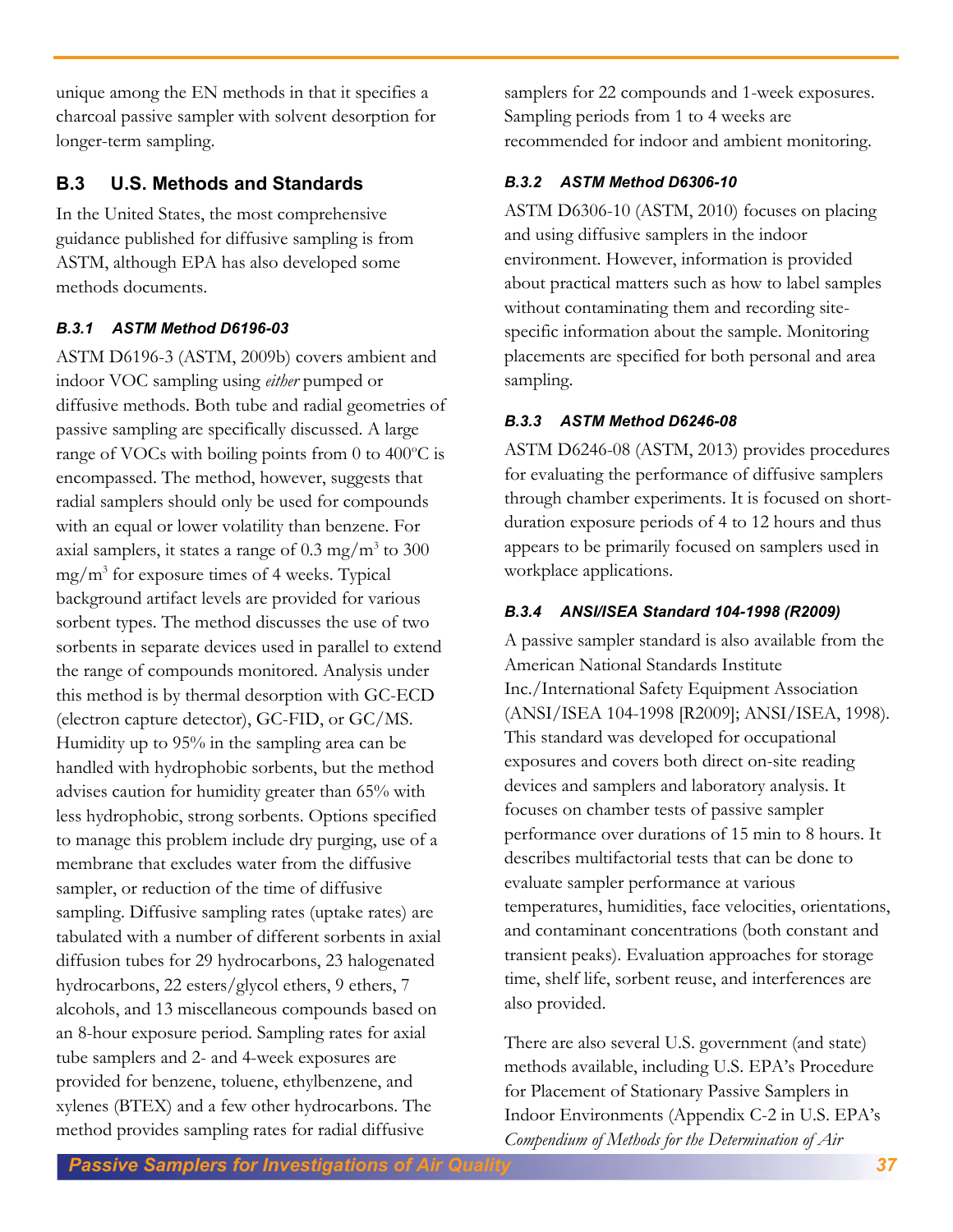*Pollutants in Indoor Air* [U.S. EPA, 1990]). This document refers to sampling durations from 3 days to 1 year. Through a cooperative agreement, Arizona State University and EPA's Office of Research and Development prepared a standard operating procedure (SOP) for passive sampling for VOCs at indoor and outdoor sites for benzene, toluene, and TCE (U.S. EPA, 1997). The SOP is specific to activated charcoal with the 3M OVM 3500 sampler. It provides some detailed guidance for sampler location and how to screen for and evaluate problems such as fallen samplers. U.S. EPA Region 4 has also developed passive sampling SOPs for the analysis of VOCs for the EPA School Air Toxics Program (U.S. EPA, 2009a, 2009b).

#### *B.3.5 Massachusetts Department of Environmental Protection Indoor Air Sampling and Evaluation Guide*

This MADEP guidance (MADEP, 2002) discusses applications of passive badges for up to 3 weeks using a charcoal adsorbent. They indicate that "*In general, MADEP has found good agreement between results from badges and pumped samples, and good precision*." They discuss use of passive sampling as part of a "*twocomponent sampling period involving sub-chronic and chronic sampling durations*" with the passive samplers used for the chronic sampling component.

# **B.4 Other Applications**

Passive samplers have been applied not only to the VOCs commonly measured by methods TO-15 and TO-17 (U.S. EPA, 1999a, 1999b) at VI sites, but also to a wider range of other volatile and semi-volatile chemicals:

- formaldehyde and other aldehydes in indoor air (EPA Method IP-6C; U.S. EPA, 1990; SKC, 2004)
- vapor-phase mercury in workplace atmospheres, OSHA method ID-140<sup>6</sup> and

longer duration sampling applications up to months (Brumbaugh et al., 2000)

- pesticides (Jaward et al., 2004a), polycyclic **aromatic hydrocarbons** (PAHs), and other semi-volatiles (Jaward et al., 2004b, Bartkow et al., 2004) in ambient air
- nicotine as a marker for tobacco smoking (see [http://www.epa.gov/ncea/ets/pdfs/](http://www.epa.gov/ncea/ets/pdfs/%20etsch3.pdf)  [etsch3.pdf\)](http://www.epa.gov/ncea/ets/pdfs/%20etsch3.pdf)
- tracers used for determining air exchange rates (Dietz and Cote, 1982; EPA Method IP-4A, U.S. EPA, 1989)

Passive samplers have also been used to measure VOC vapors in soil gas in both a semiquantitative (EMFLUX, Petrex, Gore, and Beacon) and quantitative (McAlary et al., 2014a, 2014b, 2014c) fashion. These studies have tried to tie in the relationship between mass and concentration (Odencrantz and O'Neil, 2009) or calculate starvation (Hodny et al., 2009). McAlary et al. (2014a, 2014b, 2014c) showed that the key is to use a sampler with an uptake rate similar to or lower than the diffusive supply rate of vapors to the face of the sampler so that the sampler uptake is the rate-limiting step. In cases where the uptake rate is not the rate-limiting step, a low bias from the starvation effect is likely. A detailed description of subsurface applications of passive sampling technology is beyond the scope of this paper, but some important aspects of using passive samplers for soil gas are discussed in ESTCP (in press).

 $\overline{a}$ <sup>6</sup> [http://www.osha.gov/dts/sltc/methods/inorganic/id140/](http://www.osha.gov/dts/sltc/methods/inorganic/id140/%20id140.html)  [id140.html](http://www.osha.gov/dts/sltc/methods/inorganic/id140/%20id140.html)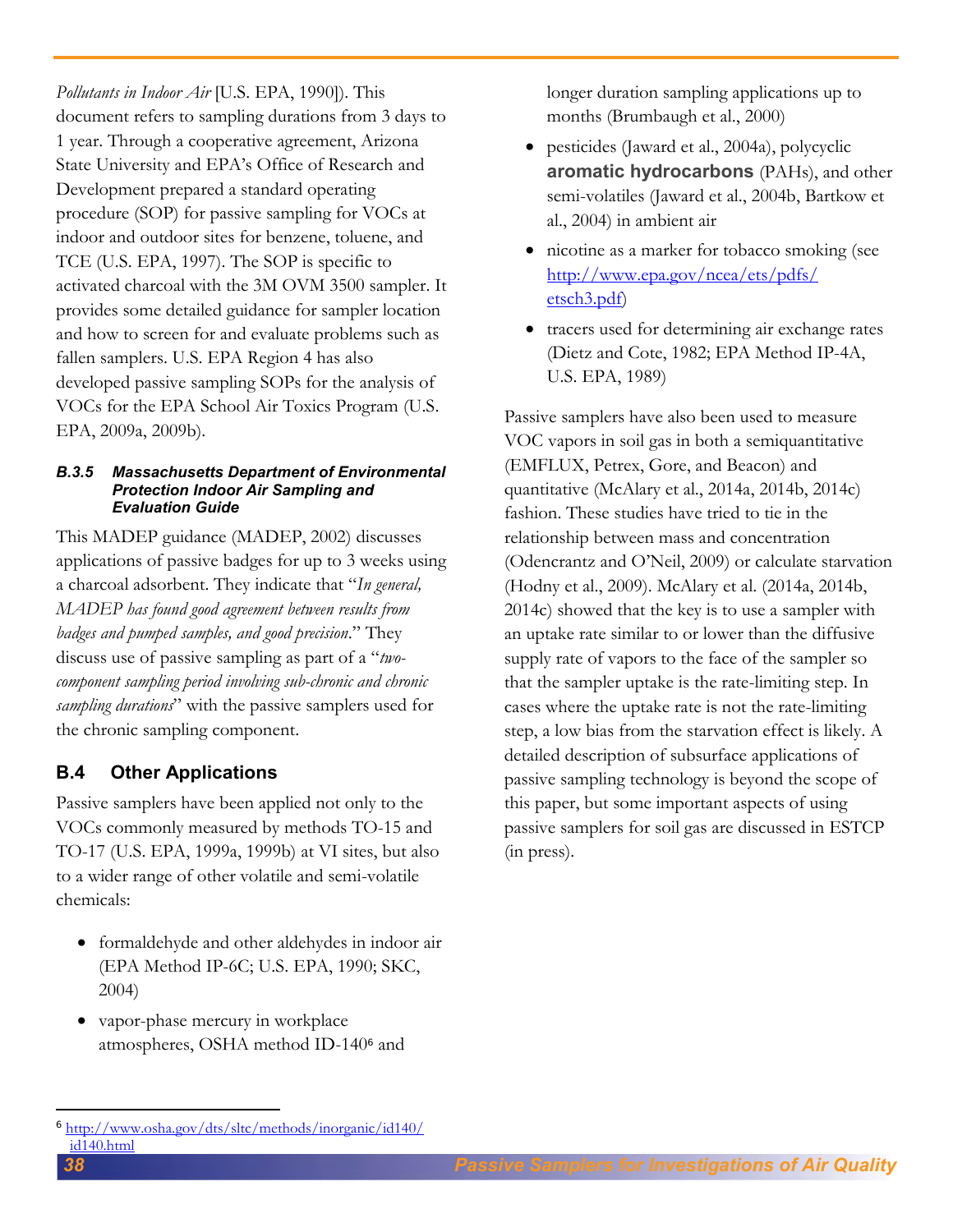# **APPENDIX C: ANALYTICAL LABORATORY QA/QC**

Analytical test methods and performance requirements for a variety of passive samplers and VOCs are detailed in ASTM D6196-3 (2009b), EN 13528-2 (CEN, 2002a, 2002b), ISO 16017-2 (2003), ISO 16200-2 (2000),<sup>7</sup> EN 14662-4 (CEN, 2005a) and EN 14662-5 (CEN, 2005b). These standards provide a comprehensive overview of the sampling and analytical performance requirements for passive samplers; however, the laboratory may determine specific analytical parameters, detailed protocols for QC samples, and corresponding QC acceptance criteria. Therefore, it is important to select a laboratory that is knowledgeable and experienced with passive sampling. This appendix provides a comprehensive summary of analytical and laboratory quality considerations unique to the analysis and data interpretation of passive samplers for long-term environmental measurements, including possible enhancements to conventional industrial hygiene methods to meet DQOs of vapor intrusion investigations.

# **C.1 Selectivity—Analytical Instrumentation: GC/FID vs. GC/MS**

Although the ISO and EN standards do not specify instrument configuration details, the U.S. industrial hygiene methods for workplace monitoring using passive charcoal samplers rely on an FID for compound detection. These OSHA methods are tailored for a single chemical or a limited set of chemicals based on the solvents or materials used in the workplace. In these circumstances, in which the target compound list is limited with little concern for interfering compounds present at similar levels, a nonspecific detector like the FID meets the DQO. However, when deploying charcoal samplers in indoor or outdoor environments, the samplers are exposed to a complex mixture of chemicals of which the target compounds are typically present at low

concentrations. In this situation, the identification and quantification of the target compounds benefit from the selectivity of the mass spectrometer (MS). Although the extraction solvent for charcoal samplers, carbon disulfide, can interfere with the detection of compounds during its elution, negative impacts can be minimized through proper configuration of the GC/MS parameters. In the case of thermally desorbable sorbents, the MS is routinely applied for environmental analysis following EPA Method TO-17 (U.S. EPA, 1999b). The MS also provides additional sample characterization by allowing for tentative compound identification and concentration estimation of uncalibrated peaks.

# **C.2 Measurement Range**

The useful VOC concentration range measured with a passive sorbent sampler is determined by both the sorbent characteristics and the analytical method. The upper limit is determined by the sorptive capacity of the sorbent and the linear range of the analytical instrumentation. Dilution of the sample can extend the analytical measurement range. For charcoal-based samples, the solvent extract can be diluted prior to injection. In the case of thermally desorbed samplers, dilution is achieved by adjusting instrument split flows to reduce the mass injected onto the GC/MS. The lower measurement limit is set by the blank levels of VOCs from the sampler and/or preparation steps (**C.3**) as well as the analytical sensitivity of the laboratory equipment. Detector noise levels typically define the lowest possible calibration level.

# **C.3 Method Background—Sorbent Artifacts, Solvent Impurities, and Common Lab Contaminants**

The blank values originating from the sorbent material and laboratory handling and preparation can be significant for passive sorbent samplers, and it is

 $\overline{a}$ 

passive samplers, including detail on the various types available and sampling rates.

*Passive Samplers for Investigations of Air Quality 39* 7 Although ISO 16200-2 is written for 8-hour workplace monitoring, this standard provides detail on solvent-extracted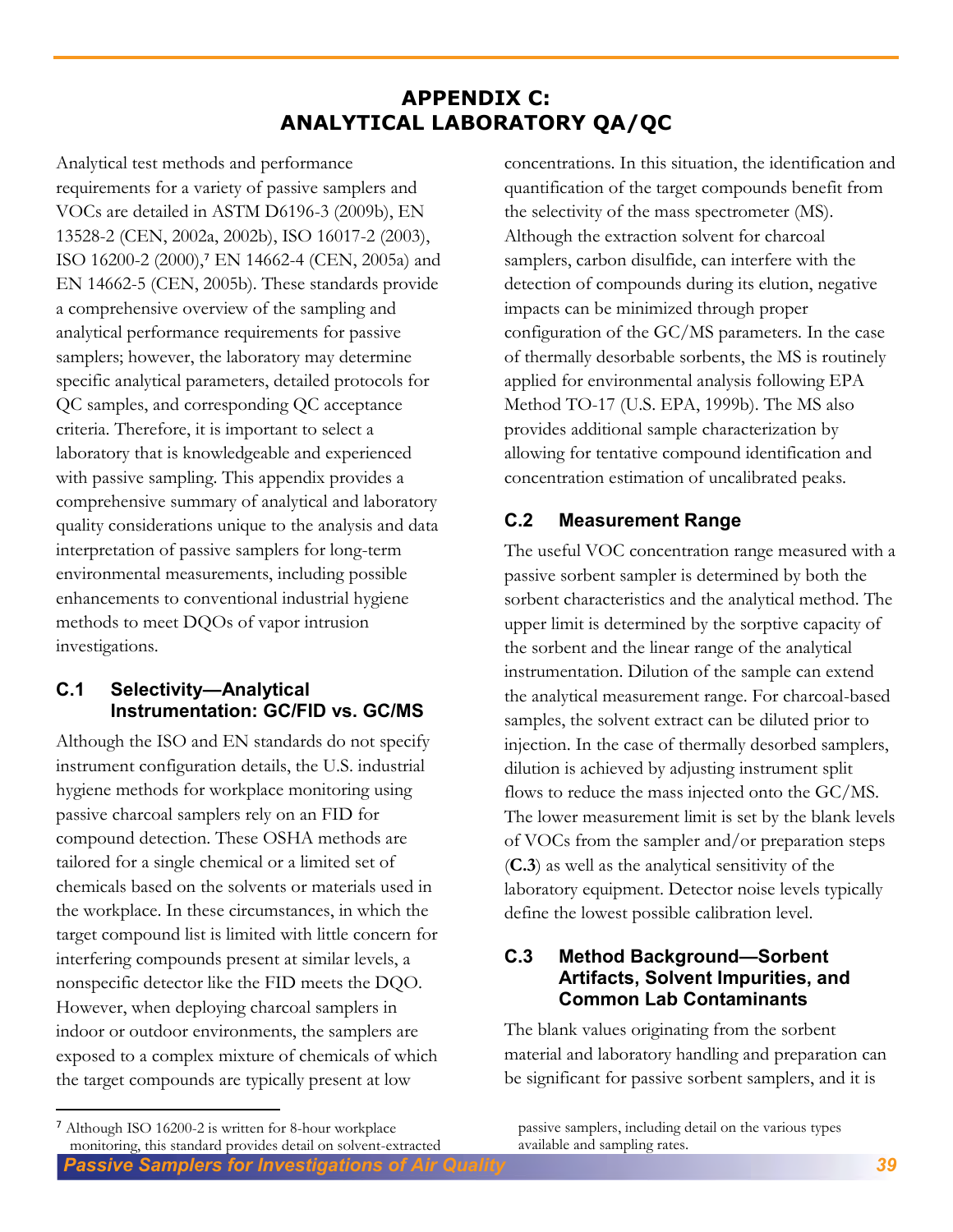critical for the laboratory to minimize and monitor these blank levels to ensure DQOs are met. Prior to using any sorbent or solvent, the batch should be verified as clean to the required levels. Carbon disulfide, the extraction solvent routinely used for charcoal extraction, commonly contains benzene as an impurity. Although this solvent can be purchased with a "low benzene" specification, each lot should be verified prior to use. Additionally, the handling of sorbents during preparation can also result in elevated blank levels. To minimize exposure to lab contaminants, the sorbent transfer from the sampler or storage vial to a thermal desorption tube or extraction vial should be conducted in a solvent-free environment away from any source of VOCs.

# **C.4 Laboratory QC Elements**

Development of laboratory methods requires defining analytical measurement objectives, frequency, and measurement performance criteria. NIOSH and OSHA charcoal sorbent methods, EPA SW-846 8000 series, and EPA Method TO-17 are resources for applicable quality elements and acceptance criteria for passive sampler analysis. Laboratory SOPs should address the minimum QC elements listed below including not only the frequency and acceptance criteria, but also corrective action for noncompliance as well.

# *C.4.1 Initial Calibration*

During initial calibration the analyst determines the relationship between concentration and detector response and defines the range in which relationship is linear. Internal standard calibration techniques are recommended for solvent extraction and thermal desorption GC/MS techniques to adjust for variations in the sample injection volume as well as variations in the instrument response. Linearity can be established by generating relative response factors at each level and evaluating % relative standard deviation (RSD) against an acceptance criterion (EPA TO-17) or by evaluating the fit of the response curve as described in the NIOSH and OSHA methods. General guidelines for initial calibrations are described in detail in EPA SW-846 Method 8000C (U.S. EPA, 2003).

### *C.4.2 Reporting Limit*

The generic term *reporting limit* is used to denote the lowest concentration that can be reliably measured by the method. A detailed discussion of the technical approaches to determine reporting limits is outside the scope of this discussion and can be found elsewhere (e.g., OSHA, 2008). Regardless of the specific procedure used to establish the reporting limit, in each case, the reporting limit must be supported by the lowest concentration of the calibration curve and also must take into account method background factors (**C.3**). Artifacts from the sorbent material, reagents, and preparation steps may translate into a reporting limit several times higher than the lowest calibration level.

### *C.4.3 Sample Preparation QC Samples*

A laboratory blank and laboratory control spike (LCS) should be prepared with each preparation batch to monitor blank levels and recoveries. As part of the initial method validation, desorption efficiencies should be determined for each target compound. Desorption efficiencies can be verified with each preparation batch by preparing an LCS spiked with representative target compounds. Details regarding desorption efficiency studies and recommended frequency are outlined in the ISO and EN standards listed in **Appendix B** as well as in the NIOSH and OSHA reference methods.

# *C.4.4 Sample Duplicates and/or LCS Duplicates*

With sorbent samples, duplicate samples cannot easily be prepared because the entire sorbent bed is consumed in the preparation step. As such, sample duplicates are typically a replicate injection of the sample extract or analysis or the recollected thermal desorption sample. Although these replicate injections provide instrument precision, method precision that measures both preparation and analysis steps can be measured by preparing and analyzing two LCS samples in each preparation batch.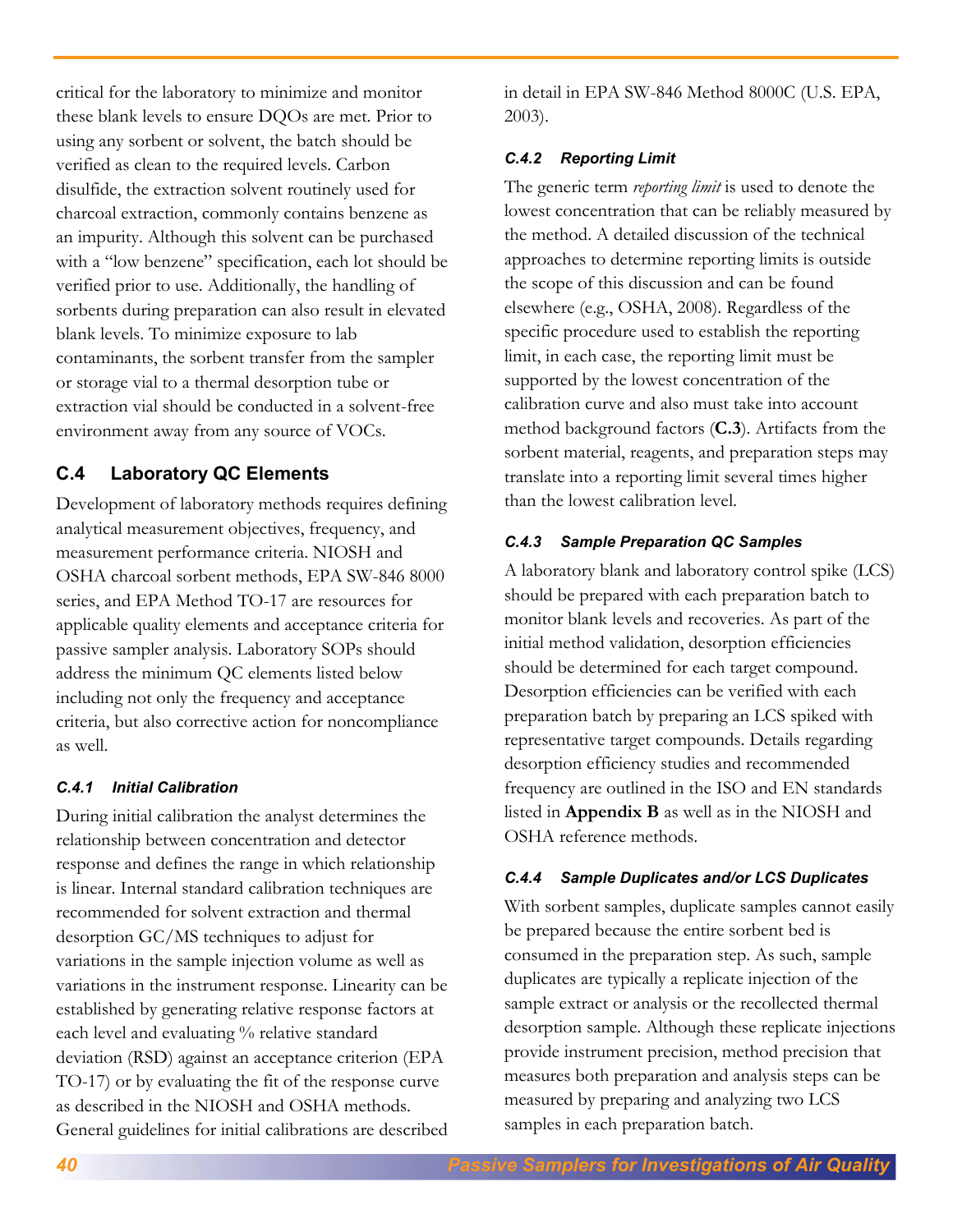### *C.4.5 Sample Preparation Surrogate Spikes*

Although surrogates are not routinely described in NIOSH or OSHA charcoal sorbent methods, the addition of surrogates to the sorbent bed prior to the extraction step provides verification of the extraction efficiency and can identify factors affecting measurement accuracy. For example, the commonly used solvent for extraction, carbon disulfide, can evaporate during extract storage, thereby concentrating the sample and altering the target compound concentration. In lieu of a surrogate or in addition to a surrogate, an internal standard can be added to the charcoal bed prior to extraction. This internal standard procedure is described in the Radiello user manual (Radiello, 2013) and EN 14662- 5 (CEN, 2005b). Any change in extract volume due to evaporation affects both the internal standard and target compound concentration similarly, minimizing any bias in the measured compound concentration.

# **C.5 Laboratory Identification and Documentation of Analytical Interferences**

The identification and documentation of analytical interferences can be critical to properly interpret the reported concentrations for passive sorbent samplers. Although efforts can be made in the project planning stage to properly select samplers and parameters for anticipated field conditions, the conditions of high humidity and the presence of high VOC concentrations should be noted in the report.

# *C.5.1 Water (High Humidity)*

High mass loading of water on sorbents can occur in cases when samplers are exposed to prolonged periods of high humidity. Strong sorbents such as charcoal or molecular sieve resins are most susceptible to adsorbing large amounts of water, affecting both the analytical and sampler performance. In terms of analytical performance, excess water is evident in the solvent extraction step as a separate layer in the carbon disulfide extract, which can result in partitioning of polar compounds to the water phase. In the case of thermal desorption, excess moisture can affect both the chromatography and the MS detector response. Retention times of the early eluting peak may shift, the baseline of the total ion chromatogram may be elevated in the initial stages of the GC run, and the internal standard responses may show low recovery.

To some degree, the laboratory can employ measures to mitigate the effects of moisture during preparation, thereby minimizing the impact on data quality. In the case of charcoal sorbents, a desorption solvent modifier such as dimethylformamide can be added to carbon disulfide to dissolve the water layer (ISO, 2000). When samplers are prepared using thermal desorption, the laboratory can use dry-purge techniques to remove excess water prior to analysis (ISO, 2003). To assist in the evaluation and interpretation of the test results (Section 5.2.8), the laboratory should document if the effects of water are observed during sample preparation and analysis.

### *C.5.2 High Concentration Target or Non-target VOC on Trace-Level Measurements*

High mass loadings of VOCs measured on passive sorbent samplers can affect both sampler performance (**C.8**) and analytical reporting limits. Diluting the sample extract or increasing the split of the thermal desorption unit will keep target VOCs within the calibration range and/or minimize the impact of interfering non-target peaks on the analytical system. Although, in theory, undiluted or lesser dilutions can be analyzed to provide the lowest reporting limits for each target VOC, in practice, contamination of the analytical unit and subsequent issues with carryover limit the effectiveness of this approach. High mass loadings of target and nontarget VOCs measured on the samplers should be documented in the test report.

# **C.6 Reporting Tentatively Identified Compounds—Mass Adsorbed on Sorbent Bed vs. Calculated Air Concentrations**

Using an MS for sample analysis allows the lab to report tentative identifications and semiquantitative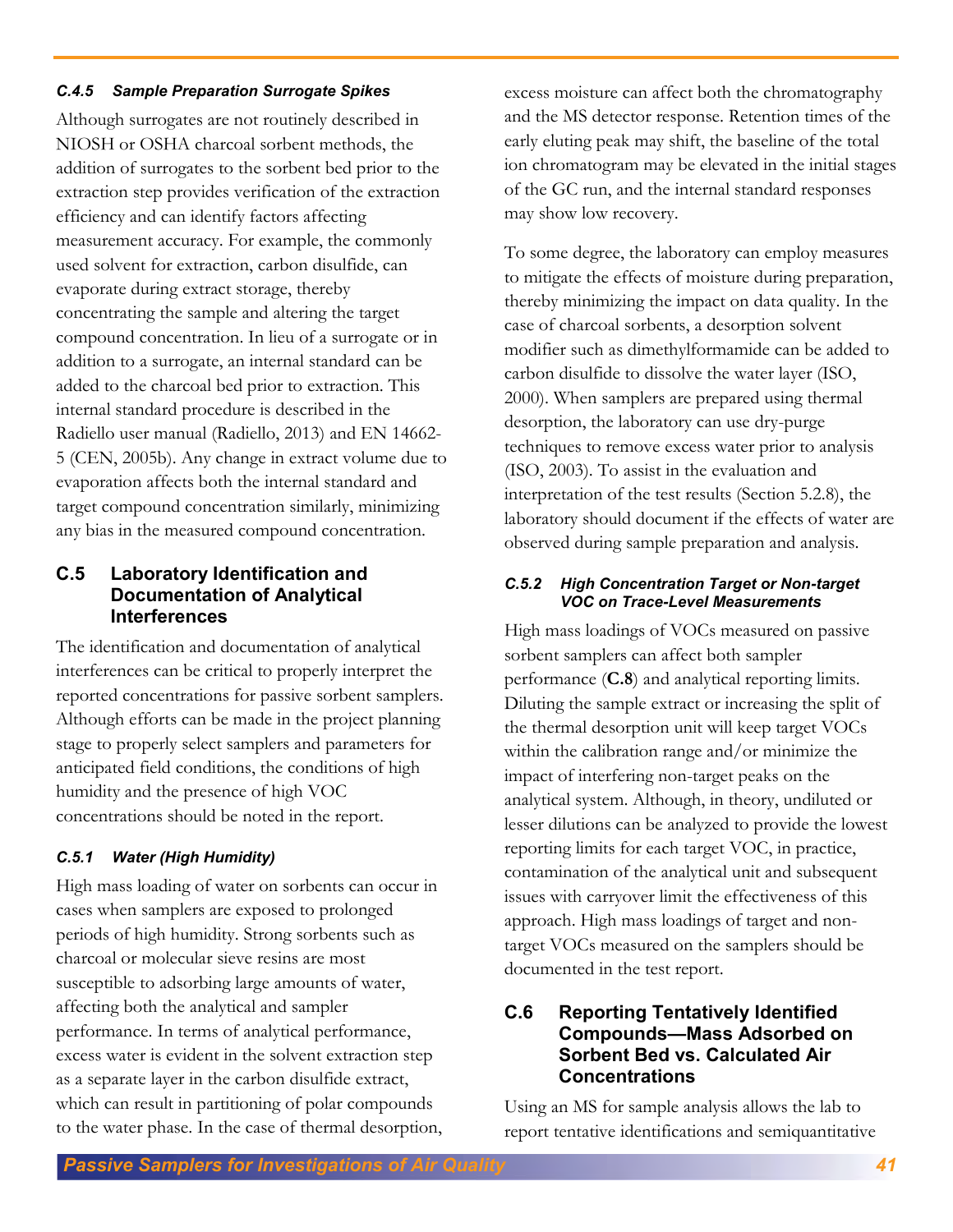mass concentrations for uncalibrated, non-target compounds. Although tentatively identified compounds (TICs) can be important for site characterization and also provide the data user direct information regarding total mass adsorbed on the sampler, calculating corresponding air concentrations can be difficult. In the absence of published uptake rates for TIC compounds, estimated rates can be applied to calculate an approximate air concentration. However, this would exacerbate the uncertainty in TIC quantitation, which is already approximate because of the use of generic response factors.

# **C.7 Concentration Correction Calculations**

### *C.7.1 Adjustments for Field Conditions— Temperature, Pressure, and Face Velocity*

The diffusive uptake rate in the field can vary as a function of site temperature and pressure. To report mass concentrations at specified conditions, such as normal ambient temperature and pressure, the following equation can be used (ASTM, 2009b):

$$
Q_T = Q_{298} \times (T/298)^{1.5} \times (101/P)
$$

where

- $Q_T$  = uptake rate at the field temperature T (in Kelvin)
- $Q_{298}$  = reference uptake rate at 25<sup>o</sup>C (298 K) and 101 kPa
- $T =$  average field temperature in Kelvin
- $P =$  average barometric pressure at field site (kPa)

The laboratory should document whether uptake rates have been corrected for temperature and pressure in the test report.

In addition to temperature and pressure adjustments, conditions of low face velocity commonly encountered in indoor air environments can require correction of the sampling rate. In the case of SKC badges, sampling rates have been determined in the laboratory under face velocity conditions of  $\leq$ 5 cm/s to apply to samplers deployed in homes. These indoor air rates are significantly lower than uptake rates generated under the standard validation conditions of 10 to 200 cm/s (SKC, 2008).

### *C.7.2 Blank Correction*

The European and ISO standards, as well as the U.S industrial hygiene methods, generally require subtraction of the blank tube analyte mass from the sample analyte mass to calculate the concentration in the sampled air. Because blank subtraction is not allowed in EPA environmental monitoring methods as stated in EPA SW-846 8000C (U.S. EPA, 2003), labs applying EPA method QC criteria to the analysis of passive samplers may report sample concentrations without blank correction. The test report should clearly outline the procedure followed by the laboratory.

### **C.8 Data Qualifiers**

### *1. Denote Level of Validation Associated with Uptake Rate—Estimated vs. Validated.*

Several levels of evaluation of uptake rates are used to determine sample analyte concentrations that are outlined in EN 838 (CEN, 1995), MDHS 27 (MDHS, 1994), and NIOSH (Harper and Guild, 1996; Cassinelli et al., 1987). Uptake rates calibrated by controlled chamber tests or by an independent validated method in the field are assigned a partial or full evaluation level. If calibrated rates are not available, sampling rates can be calculated using published or estimated diffusion coefficients and the geometric constant of the diffusive sampler. In the case of permeation samplers, uptake rates can be calculated using the retention time of the VOC on a nonpolar phase column (Seethapathy and Gorecki, 2010a). If concentrations are determined using calculated uptake rates, the associated results should be flagged with an appropriate data qualifier.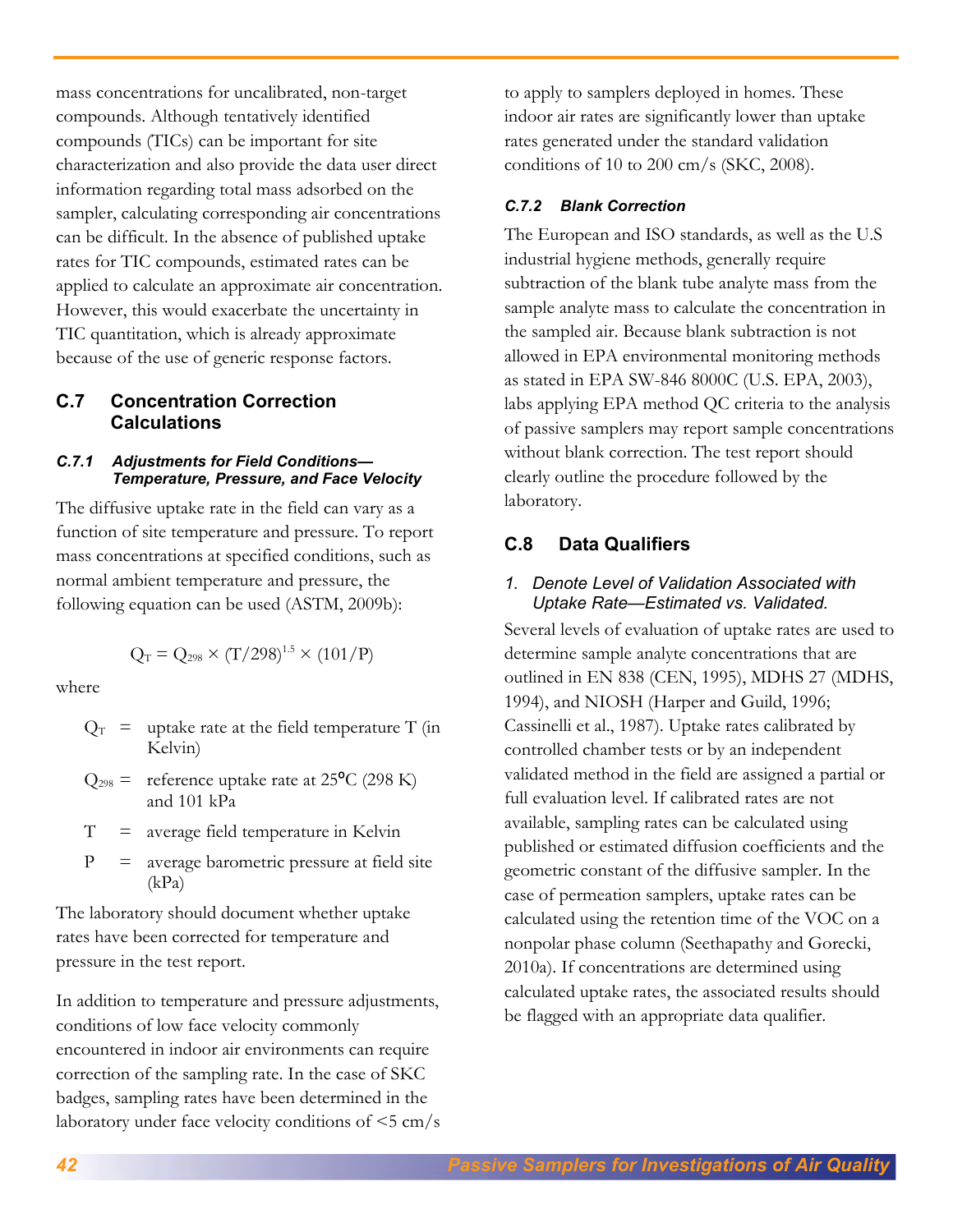#### *2. Denote Sample Duration Exceeding Manufacturer's Recommended Maximum and/or Situations in Which the Uptake Rate Times the Sample Duration Exceed the Safe Sampling Volume for a Given Chemical*

Weakly adsorbed chemicals can reverse diffusion under prolonged exposure. If the manufacturer's recommended maximum sampling duration is exceeded for specific sampler/sorbent combination, then data should be used with caution. In general, low bias due to back-diffusion can only be confirmed and quantified by comparing to field verification samples. If a low bias is indicated, either the passive sampler result is flagged as an estimated value or the uptake rate is adjusted for the associated samples to account for field-specific conditions. This adjustment should be documented in the test report.

### *3. Flag Affected Data in Which Interferences Result in Low Bias*

Evidence of excess water adsorption on the sorbent sampler noted by the laboratory and/or documented in the field should alert the data user to potential low bias for specific compounds depending on the sorbent used and the sampler storage conditions. For example, polar compounds such as acetone and methyl ethyl ketone can exhibit low recovery from charcoal sorbents exacerbated by sample storage at room temperature (3M, 1996; Harper, 2000).

In addition, interferences noted by the laboratory and also identified by inspection of the chromatogram can result in low bias for weakly retained VOCs when using non-ideal sorbents. Common indoor air contaminants from household products and activities such as limonene and pinene can compete for sorption sites and displace more weakly adsorbed target VOCs. Additionally, high concentrations of target VOCs can saturate the sampler and exceed the capacity of the media. This oversampling is most common when using thermal desorbable sorbents due to their relatively low surface area as compared with charcoal-based sorbents. Comparison of the total mass adsorbed to the sorptive capacity of the media can assist in evaluating and interpreting the results.

Although suspect results can be flagged, field verification samples are useful to quantify the impact of the interference on the reported concentration. Corrections for water and coexisting chemicals may be possible if the passive samples collected for the study exhibit similar interferences. Corrections are not recommended if the sampler was overloaded and exceeded the sorptive capacity. However, in many such cases a flagging convention (e.g., "J" flags) can be used to convey to the decision maker the likely direction of any bias. For example, sampler overloading will lead to underestimation of target compounds, and in many cases this will not affect site management because overloaded samples also tend to be well above risk-based screening levels.

### *4. Flag Results in Which Measured Adsorbed Mass is Less than a Defined Factor Above the Field Blank*

Detections of VOCs in the trip blank are not unexpected when evaluating down to nanogram levels on the thermal desorption sorbent samplers. The general guideline listed in ISO 16017-2 and ASTM D6196 is that the analyte peak in the field blank should be less than 10% of the target peak area measured in the sample. If this criterion is not met, the associated sample data should be flagged to indicate high bias in the test report.